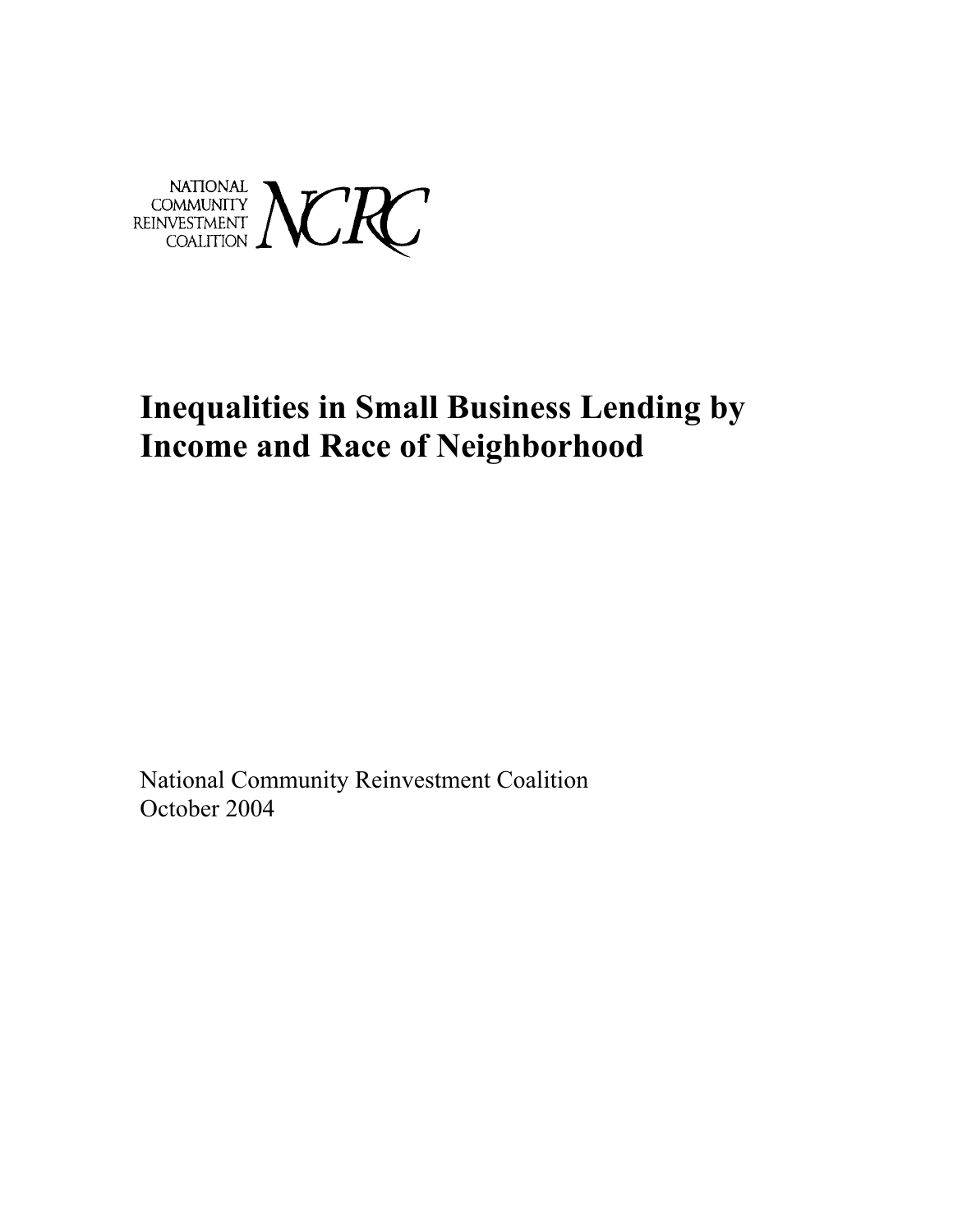## The National Community Reinvestment Coalition

The National Community Reinvestment Coalition (NCRC) is the nation's trade association for economic justice whose members consist of local community based organizations. Since its inception in 1990, NCRC has spearheaded the economic justice movement. NCRC's mission is to build wealth in traditionally underserved communities and bring low- and moderate-income populations across the country into the financial mainstream. NCRC members have constituents in every state in America, in both rural and urban areas.

The Board of Directors would like to express their appreciation to the NCRC professional staff who contributed to this publication and serve as a resource to all of us in the public and private sector who are committed to responsible lending. For more information, please contact:

John Taylor, President and CEO David Berenbaum, Senior V.P. Policy and Director of Civil Rights Joshua Silver, V.P. Policy and Research Noelle Melton, Research Analyst Alyssa Torres, Research Analyst

© 2004 by the National Community Reinvestment Coalition

Reproduction of this document is permitted and encouraged, with credit given to the National Community Reinvestment Coalition.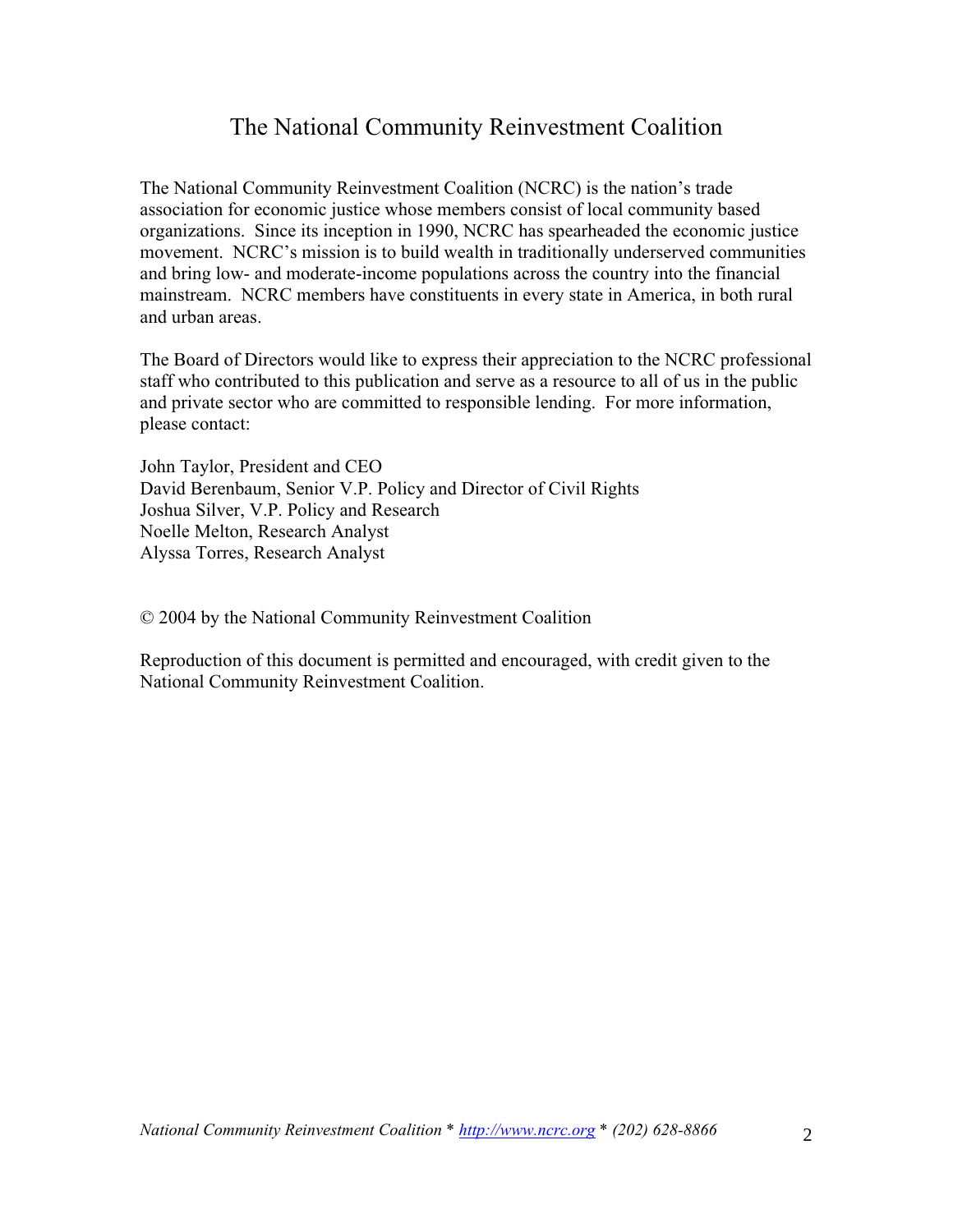### **Table of Contents**

| Acknowledgements                                               | $\overline{2}$ |
|----------------------------------------------------------------|----------------|
| <b>Executive Summary</b>                                       | 4              |
| Categories of Neighborhoods                                    | 6              |
| Findings by Income Level of Neighborhood                       | $6 - 7$        |
| Findings by Race of Neighborhood                               | $7-9$          |
| Lending to Minority Neighborhoods and the Level of Segregation | $9 - 10$       |
| Conclusion                                                     | 10             |
| Recommendations                                                | $10 - 14$      |
| Tables 1 through 7                                             | $15 - 35$      |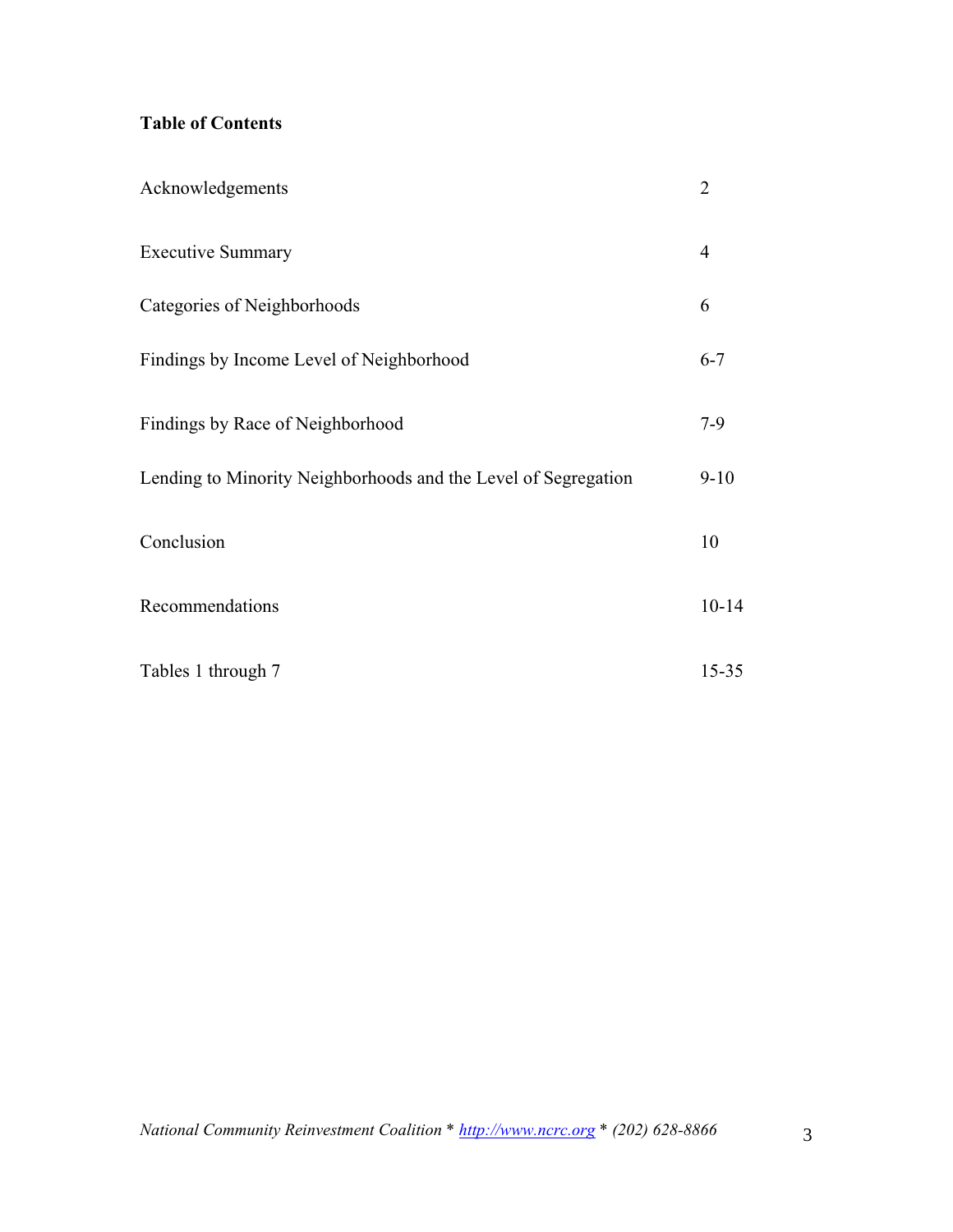### **Inequalities in Small Business Lending by Income and Race of Neighborhood**

#### **Executive Summary**

Using the most recent data available, NCRC's analysis of small business lending in the largest 120 metropolitan areas in the country revealed striking disparities in small business lending by race and income of neighborhood (a full list of metropolitan areas analyzed is in Table 1). On average, banks and thrifts reporting CRA small business data made loans to 37.7 percent of the small businesses located in low- and moderate-income census tracts in the metropolitan areas analyzed. However, banks and thrifts issued loans to 45.6 percent of the small businesses in middle- and upper-income tracts, on average. Likewise, CRA-covered lenders made loans to 36.7 percent of the small businesses located in minority tracts in the metropolitan areas during 2003. CRA-covered lenders, however, made loans to 44.5 percent of the small businesses in white census tracts. These findings regarding disparities are similar to previous NCRC data analysis looking at lending in the 100 largest metropolitan areas during 2001.

NCRC also found that as metropolitan areas become more segregated by race, the level of lending to small businesses in minority tracts decreased. Clearly, significant barriers remain in reaching small businesses in traditionally underserved communities.

These disparities occur at a time when regulatory officials appointed by the current administration are proposing to significantly weaken the regulations implementing the Community Reinvestment Act (CRA), a law prohibiting lending discrimination against neighborhoods. In particular, the regulators are proposing to eliminate publicly available data on small business lending reported by more than 1,000 banks and savings and loans. The ability of regulatory agencies and the general public to hold banks accountable for addressing the small business lending disparities becomes much more difficult when CRA data on lending patterns is eliminated for a significant segment of the banking industry.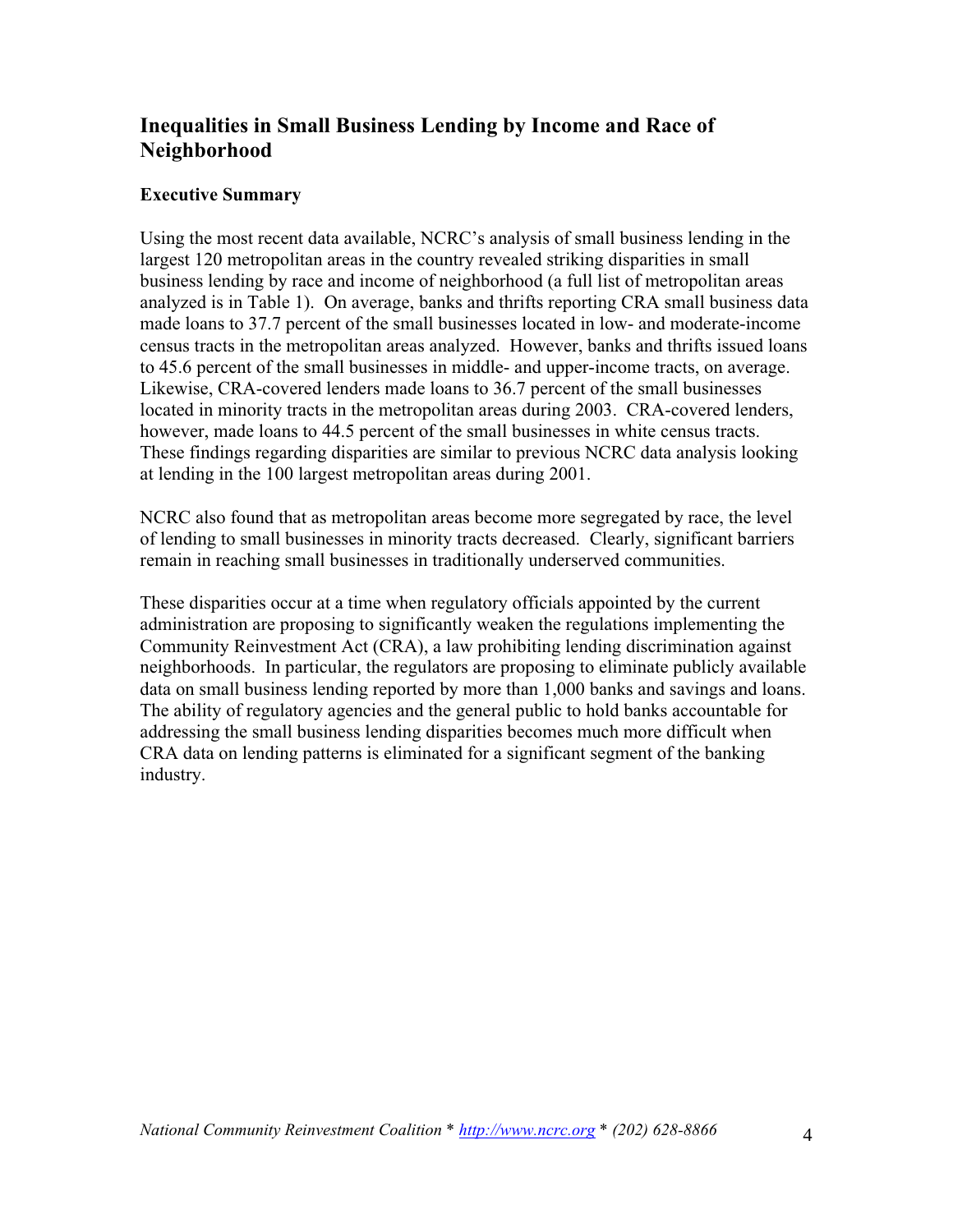# **Gaps in Small Business Lending by Race & Income of Neighborhood**



\*Ratios indicate the number of small business loans made in specified census tracts to the number of small businesses in these tracts. The average ratios for the top 120 metro areas in the nation are listed here. See report for definitions of LMI & MUI.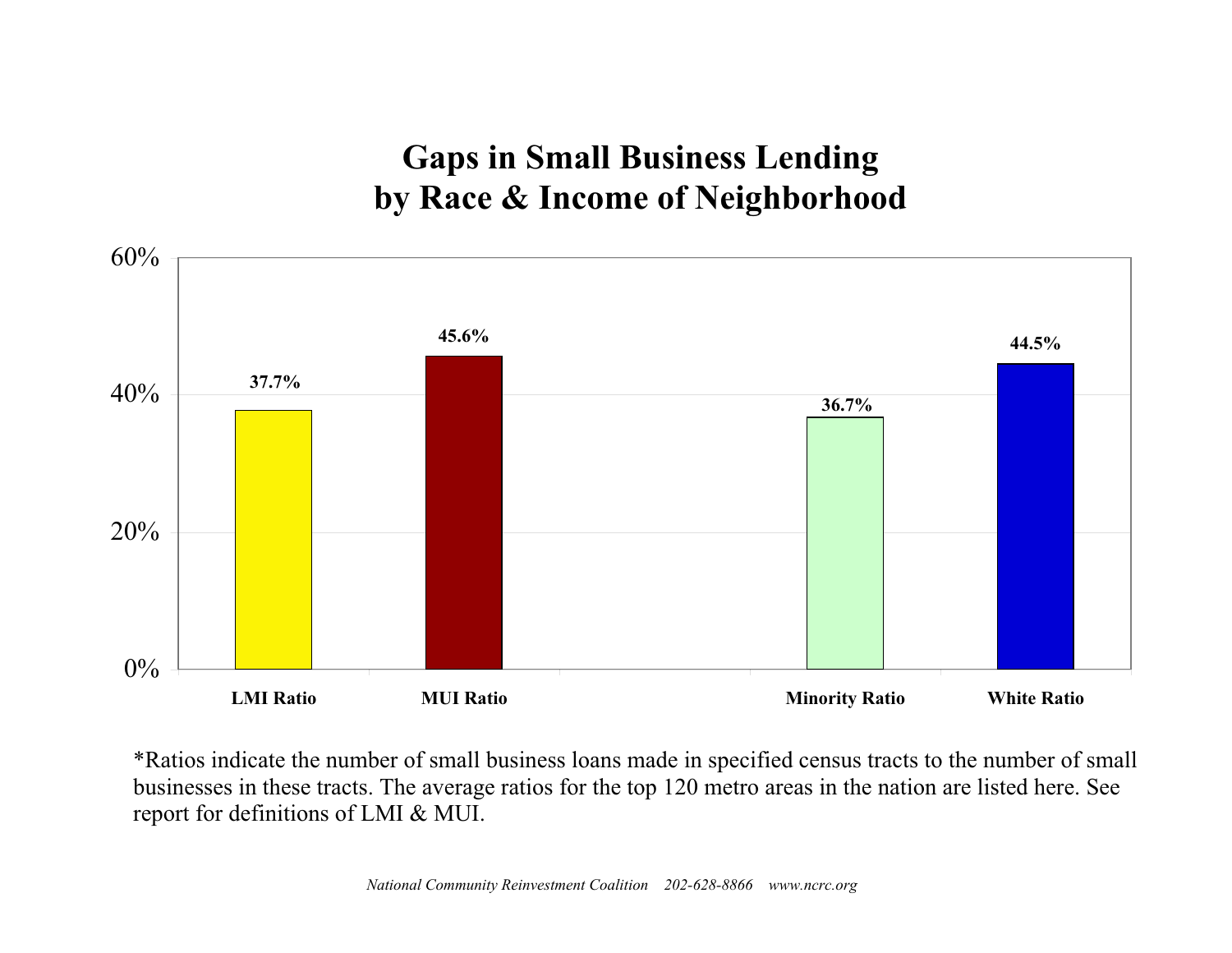#### **Categories of Neighborhoods**

Using CRA Wiz, a software program produced by PCI Services, NCRC calculated a ratio between the number of loans and the number of small businesses in census tracts of various income and minority levels.<sup>1</sup> The ratios describe the banks' success (or lack thereof) in reaching small businesses in various neighborhoods. Higher ratios mean that lenders reached higher percentages of small businesses in neighborhoods. NCRC tabulated the number of loans and small businesses in the following neighborhoods:

- *Low- and Moderate-Income (LMI) Neighborhoods*: Census tracts with income levels up to 80 percent of area median income.
- *Middle- and Upper-Income (MUI) Neighborhoods*: Census tracts with income levels greater than 80 percent of area median income.
- *Minority Neighborhoods*: Census tracts in which more than 50 percent of the residents are minority.
- *White Neighborhoods*: Census tracts in which less than 50 percent of the residents are minority.

### **Findings by Income Level of Neighborhood**

On average, banks and thrifts reporting CRA small business data made loans to 37.7 percent of the small businesses located in LMI census tracts in the metropolitan areas analyzed. However, banks and thrifts issued loans to 45.6 percent of the small businesses in MUI tracts, on average. CRA-covered lenders made a portion of loans to small businesses in MUI tracts that was 7.9 percentage points greater, on average, than in LMI tracts. These findings do not include lending institutions not covered by CRA because they are not required to report small business data.

The ten metropolitan areas that CRA-covered lenders were least successful in reaching small businesses in LMI tracts during 2003 were:

| Metropolitan Area  | Percent of Small Businesses Receiving Loans in LMI tracts |  |  |  |
|--------------------|-----------------------------------------------------------|--|--|--|
| Philadelphia, PA   | $21.4\%$                                                  |  |  |  |
| Harrisburg, PA     | $24.5\%$                                                  |  |  |  |
| Salt Lake City, UT | $25.2\%$                                                  |  |  |  |
| Baton Rouge, LA    | 25.7%                                                     |  |  |  |
| Pittsburgh, PA     | 25.9%                                                     |  |  |  |

<sup>&</sup>lt;sup>1</sup> NCRC used 2003 CRA small business lending data, 2000 census data, and Dun and Bradstreet data on small businesses obtained from CRA Wiz.

*National Community Reinvestment Coalition \* http://www.ncrc.org \* (202) 628-8866* 6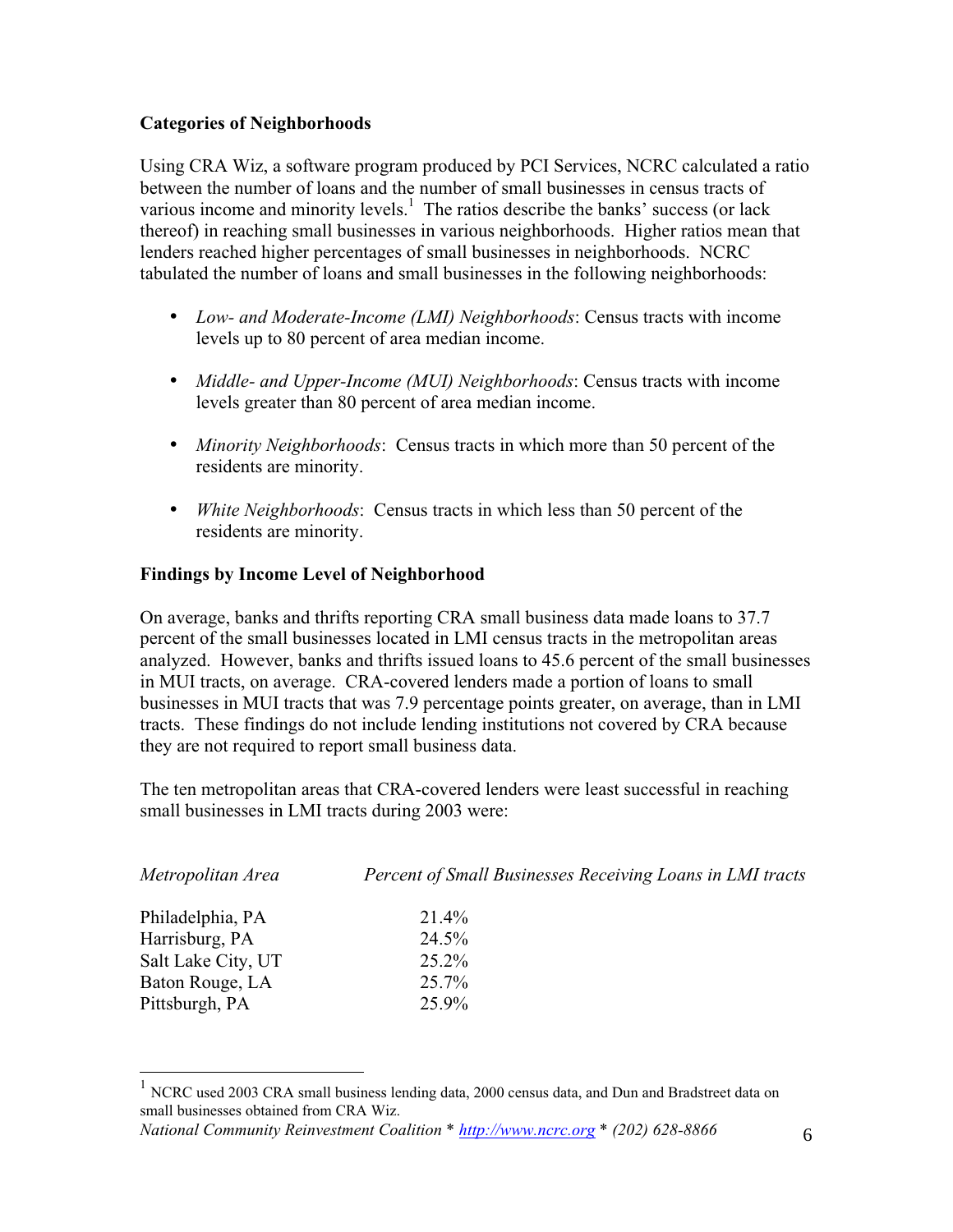| Gary, IN      | 26.9% |
|---------------|-------|
| Las Vegas, NV | 27.4% |
| Allentown, PA | 27.5% |
| Lancaster, PA | 27.7% |
| Baltimore, MD | 28.2% |

Five metropolitan areas where lenders were least successful in reaching businesses in LMI census tracts were also areas where lenders were least successful in reaching businesses in MUI tracts. These five metropolitan areas include Salt Lake City, UT; Pittsburgh, PA; Harrisburg, PA; Philadelphia, PA; and Allentown, PA.

The ten metropolitan areas with the largest gaps in the percent of loans received by small businesses in LMI and MUI tracts were the following:

| Metropolitan Area | Gap in % of Loans in LMI versus MUI tracts |  |  |  |  |
|-------------------|--------------------------------------------|--|--|--|--|
| Jackson, MS       | 24.4%                                      |  |  |  |  |
| Gary, IN          | 19.9%                                      |  |  |  |  |
| Birmingham, AL    | 18.6%                                      |  |  |  |  |
| Baton Rouge, LA   | $16.0\%$                                   |  |  |  |  |
| Baltimore, MD     | $15.1\%$                                   |  |  |  |  |
| Lancaster, PA     | 14.9%                                      |  |  |  |  |
| Richmond, VA      | 14.8%                                      |  |  |  |  |
| Santa Rosa, CA    | 13.7%                                      |  |  |  |  |
| Philadelphia, PA  | 13.2%                                      |  |  |  |  |
| Stockton, CA      | 12.6%                                      |  |  |  |  |

Tables 1 and 2 behind this narrative present detailed information on lending to small businesses in LMI and MUI tracts. The tables present overall averages and medians as well as averages and medians for quartiles of metropolitan areas sorted by the percent of small businesses receiving loans in LMI and MUI tracts. Table 3 presents the percentage point difference in the portion of loans received by small businesses in LMI tracts minus the portion of loans received by small businesses in MUI tracts.

#### **Findings by Race of Neighborhoods**

On average, CRA-covered lenders made loans to 36.7 percent of the small businesses located in minority tracts in the metropolitan areas during 2003. CRA-covered lenders, however, made loans to 44.5 percent of the small businesses in white census tracts. The average gap in the portion of small businesses receiving loans in minority and white census tracts was 8 percentage points.<sup>2</sup>

 $2$  The average percentage point difference does not equal the difference in the average percent of loans made to businesses in minority and white tracts due to different sample sizes. The number of metropolitan areas differs when considering lending to various categories of neighborhoods due to demographic characteristics (that is, lack of neighborhoods with more than or less than 50% minority residents in a few metropolitan areas).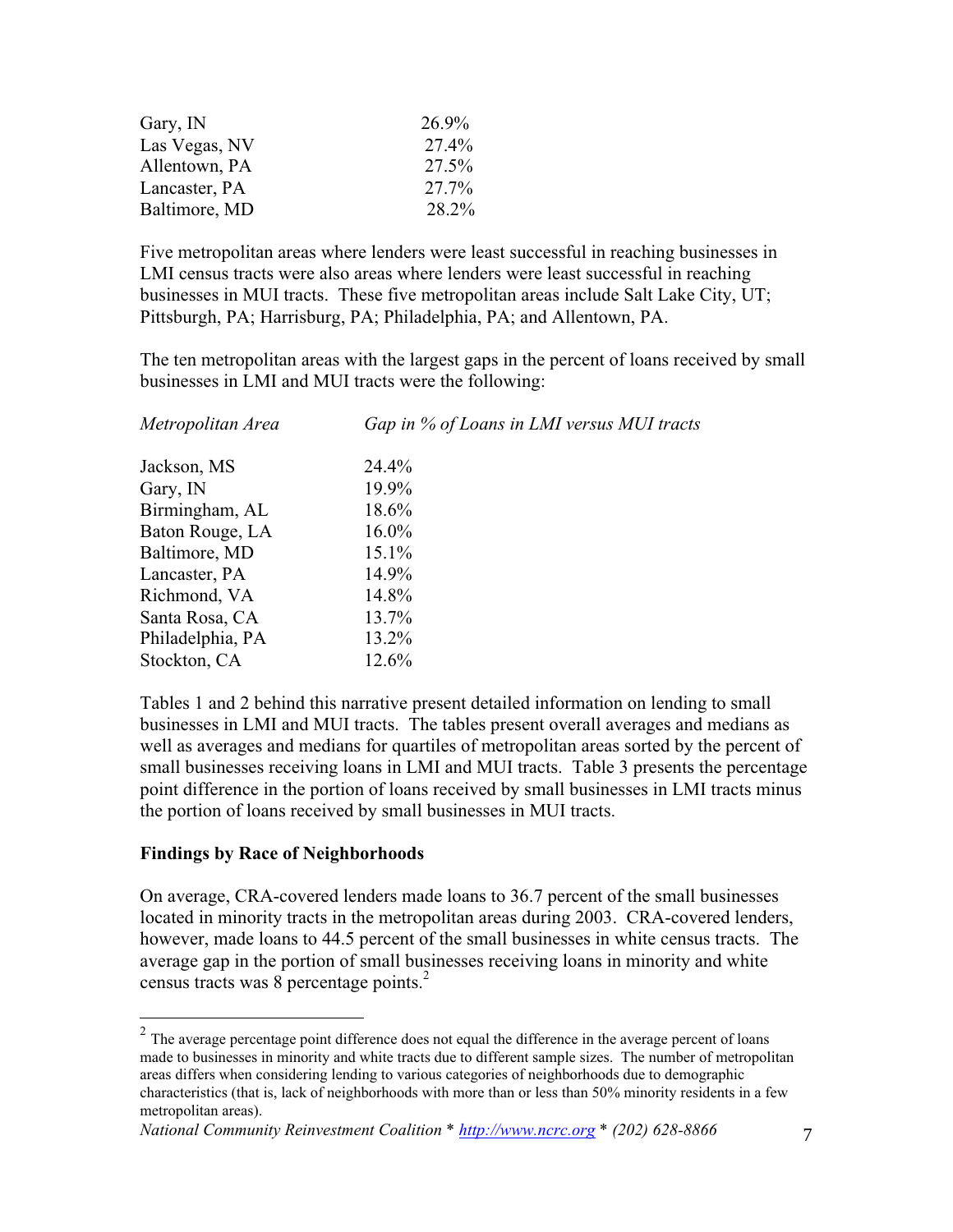The results with the 2003 data were comparable to our findings using 2001 CRA small business data. In a previous study examining the 100 largest metropolitan areas, NCRC found that CRA-covered lenders reached 33 percent of the small businesses in minority tracts, on average, during 2001.<sup>3</sup> It appears that lenders have reached a slightly higher percentage of businesses in minority tracts during 2003 than 2001, but definitive conclusions cannot be drawn since the sample sizes between the two reports differ. Also, the earlier work did not compare lending patterns between minority and white tracts, so we cannot comment on the extent of disparities across tracts of different racial compositions over the last few years.

A striking similarity with the previous study, however, is that a number of metropolitan areas where lenders have the least success in reaching businesses in minority census tracts remain the same. In both studies, six of the worst ten metropolitan areas (in terms of least success in reaching business in minority tracts) were the same. Likewise there was considerable overlap in the metropolitan areas in the bottom quartile in terms of least lender success in minority tracts.<sup>4</sup> The persistence of disparities remaining the worst among the same metropolitan areas suggests a serious lack of progress in increasing access to credit in these areas.

The ten metropolitan areas in which lenders reached the lowest percent of small businesses in minority census tracts during 2003 were:

| Metropolitan Area  | Percent of Small Businesses Getting Loans in Minority<br>Tracts |  |  |  |  |
|--------------------|-----------------------------------------------------------------|--|--|--|--|
| Harrisburg, PA     | 17.3%                                                           |  |  |  |  |
| Philadelphia, PA   | $17.5\%$                                                        |  |  |  |  |
| Albany, NY         | 19.0%                                                           |  |  |  |  |
| Pittsburgh, PA     | 19.3%                                                           |  |  |  |  |
| Las Vegas, NV      | 23.5%                                                           |  |  |  |  |
| Lancaster, PA      | 24.5%                                                           |  |  |  |  |
| Allentown, PA      | 24.8%                                                           |  |  |  |  |
| Baltimore, MD      | 24.8%                                                           |  |  |  |  |
| Buffalo, NY        | 25.7%                                                           |  |  |  |  |
| Salt Lake City, UT | 26.2%                                                           |  |  |  |  |

In five of these areas, lenders were also least responsive in lending to white neighborhoods. These metropolitan areas included: Salt Lake City, UT; Pittsburgh, PA; Harrisburg, PA; Philadelphia, PA; and Buffalo, NY.

<sup>3</sup> Testimony of John Taylor, President and CEO, NCRC*, Inequalities and Discrimination in Small Business Lending in Philadelphia*, before the City Council of Philadelphia, March 25, 2004, available via http://www.ncrc.org or calling 202-628-8866.

<sup>&</sup>lt;sup>4</sup> The six metropolitan areas were Harrisburg, Philadelphia, Albany, Pittsburgh, Allentown, and Baltimore. In both studies, seventeen of the same metropolitan areas were in the worst quartile in terms of lenders serving businesses in minority tracts.

*National Community Reinvestment Coalition \* http://www.ncrc.org \* (202) 628-8866* 8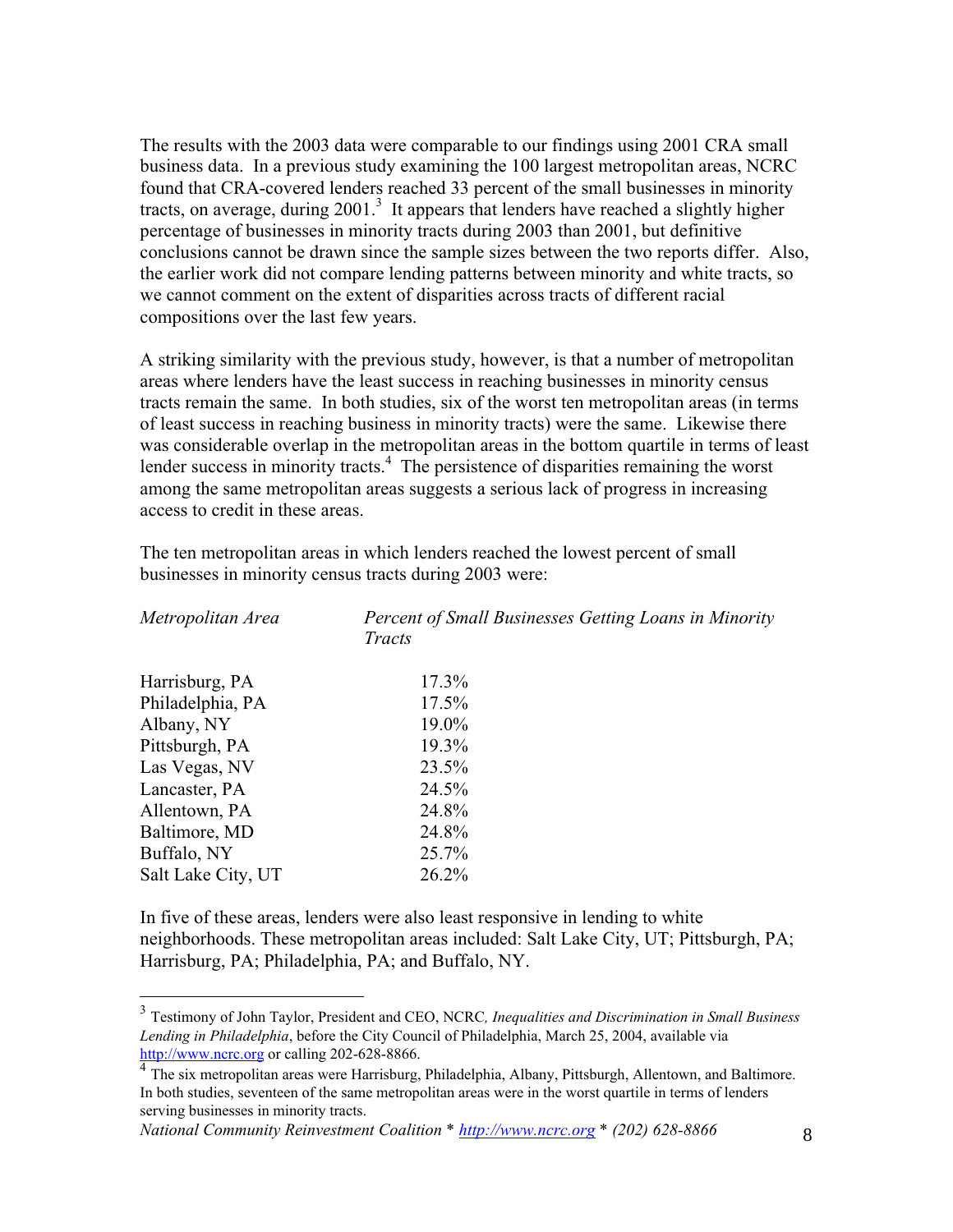The ten metropolitan areas in which lenders were the least successful in serving businesses in minority neighborhoods relative to white ones were:

| Metropolitan Area | Gap in % of Loans in Minority versus White Tracts |
|-------------------|---------------------------------------------------|
| El Paso, TX       | 21.2%                                             |
| Birmingham, AL    | 20.9%                                             |
| Albany, NY        | 20.4%                                             |
| Jackson, MS       | $20.2\%$                                          |
| Gary, IN          | $20.2\%$                                          |
| Baltimore, MD     | 18.4%                                             |
| Wilmington, DE    | 18.3%                                             |
| Lancaster, PA     | $17.2\%$                                          |
| Tulsa, OK         | $17.1\%$                                          |
| Philadelphia, PA  | 16.5%                                             |

More detail can be seen in tables 4 through 6. These tables mirror the presentation of lending trends in LMI and MUI neighborhoods.

#### **Lending to Minority Neighborhoods and the Level of Segregation**

In order to more fully examine the disparities in small business lending in minority and white census tracts, NCRC compared the ratio of loans to small businesses with a segregation index. The segregation index has a scale of 0 to 100. A score of 0 means that a metropolitan area is perfectly integrated while a score of 100 represents complete segregation. The segregation index for African-Americans and whites ranged from 87.9 in Gary, Indiana to 37.1 for Boise, Idaho as shown in Table 7.<sup>5</sup>

NCRC divided the metropolitan areas into quartiles (four equal groups of 28 metropolitan areas) based on their segregation index. The percent of loans received by small businesses in minority tracts declined as the level of African-American and white segregation increased. In the 28 metropolitan areas in the quartile with the highest levels of segregation, CRA-covered lenders issued loans to 33.8 percent of the small businesses in minority tracts, on average. In the 28 metropolitan areas in the quartile with the lowest levels of African-American and white segregation, CRA-covered lenders made loans to

<sup>5</sup> The Social Science Data Analysis Network (SSDAN) at the University of Michigan produces the segregation index used in this study. The segregation or dissimilarity index is a commonly used measure of segregation between two racial groups within the same city or metropolitan area. In the data on http:/www.CensusScope.org, neighborhood areas are defined as block groups (with average populations of 1000) based on data from the 2000 Census.

The dissimilarity index varies between 0 and 100, and measures the percentage of one group that would have to move across neighborhoods to be distributed the same way as the second group. A dissimilarity index of 0 indicates conditions of total integration. A dissimilarity index of 100 indicates conditions of total segregation.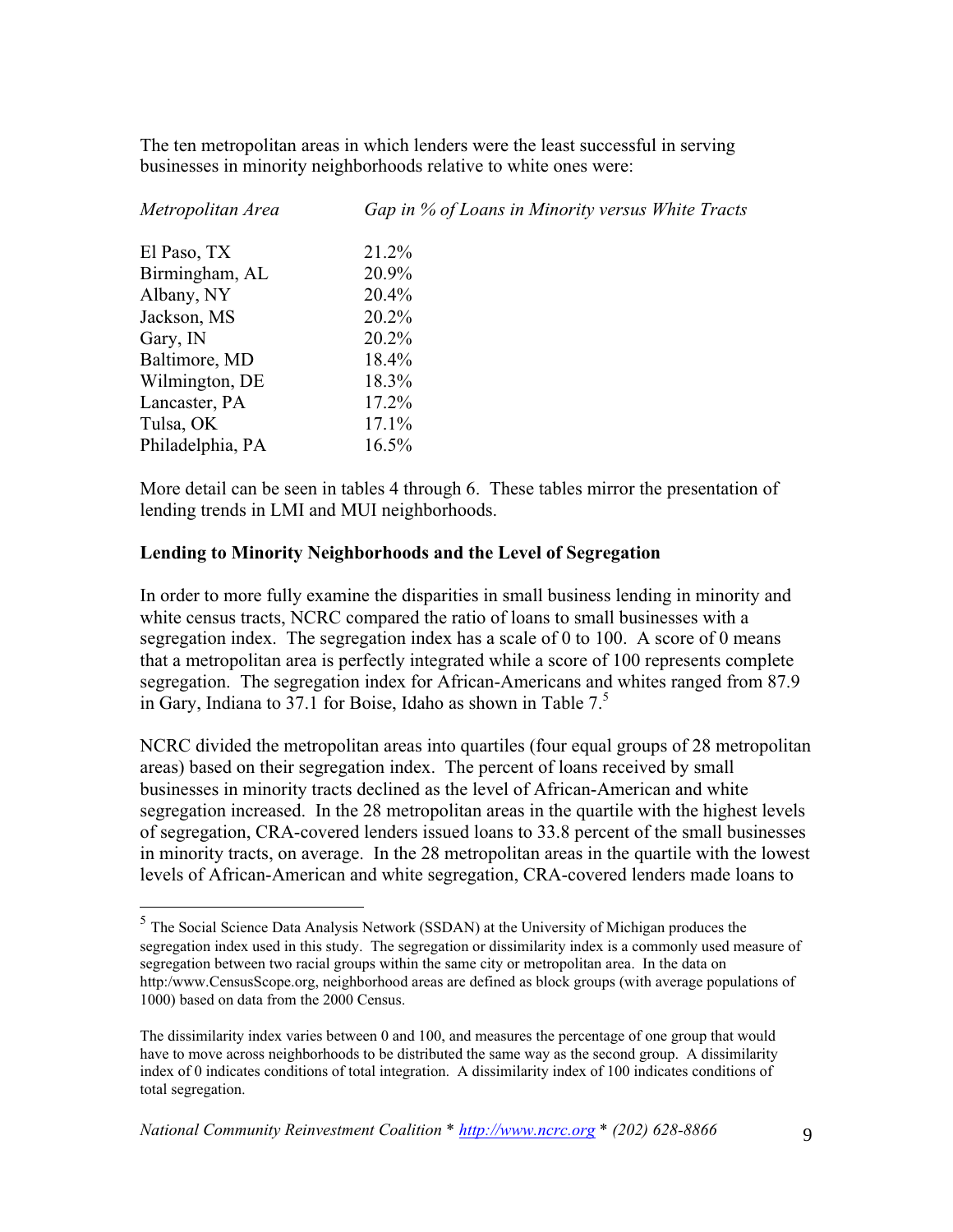40.3 percent of the small businesses in minority tracts, on average, during 2003. The median ratio of loans to small businesses in minority tracts was 34.4 percent in the most segregated quartile of metropolitan areas and was 39.9 percent in the least segregated quartile of metropolitan areas.

NCRC further tested the relationship between lending in minority neighborhoods and the level of African-American segregation by conducting regression analyses. One of the regressions tested how well the African-American/White Segregation Index explained the ratio between the number of loans to minority tracts and the number of small businesses in minority tracts. We found that a statistically significant correlation exists between the two variables. It cannot be denied that there is a relationship, and in fact this relationship is negative. The more segregated a metropolitan area is, the lower the ratio of loans given to small businesses in minority tracts.

The finding that lenders are less successful in reaching businesses in minority neighborhoods as the level of segregation increases is troubling. It suggests that lenders and other stakeholders are not adequately addressing barriers in access to credit for small businesses in segregated minority communities.

#### **Conclusions**

Using the most recent data available, this study concludes that disparities in small business lending by race and income level of neighborhood are persistent across a large number of metropolitan areas. Future NCRC studies will examine in more detail why these disparities occur. Previous work concludes that even controlling for creditworthiness differences and characteristics of small business owners, disparities in lending by the race of the small business owner and race of the neighborhood are significant.<sup>6</sup> Since disparities remain significant and persistent over the years, CRA and fair lending enforcement must be increased. Yet, policymakers are poised to substantially weaken CRA oversight.

#### **Recommendations**

#### *Do Not Weaken CRA Oversight*

CRA imposes an affirmative and continuing obligation on banks to serve the credit needs of all communities, including low- and moderate-income neighborhoods. Federal examiners issue a publicly available rating to banks with assets over \$250 million based on how many loans, investments, and services they make to low- and moderate-income neighborhoods. The three part CRA exam (lending, investment, and service tests) for

*National Community Reinvestment Coalition \* http://www.ncrc.org \* (202) 628-8866* 10 <sup>6</sup> See David G. Blanchflower, Phillip B. Levine, David J. Zimmerman, *Discrimination in the Small Business Credit Market*, Working Paper 6840, National Bureau of Economic Research, December 1998. Dan Immergluck and Geoff Smith, *Bigger, Faster, But Better? How Changes in the Financial Services Industry Affect Small Business Lending in Urban Areas*, A Discussion Paper Prepared for the Brookings Institution Center on Urban and Metropolitan Policy, September 2001. Finally, see a series of papers in *Business Access to Capital and Credit*, A Federal Reserve System Research Conference, March 1999.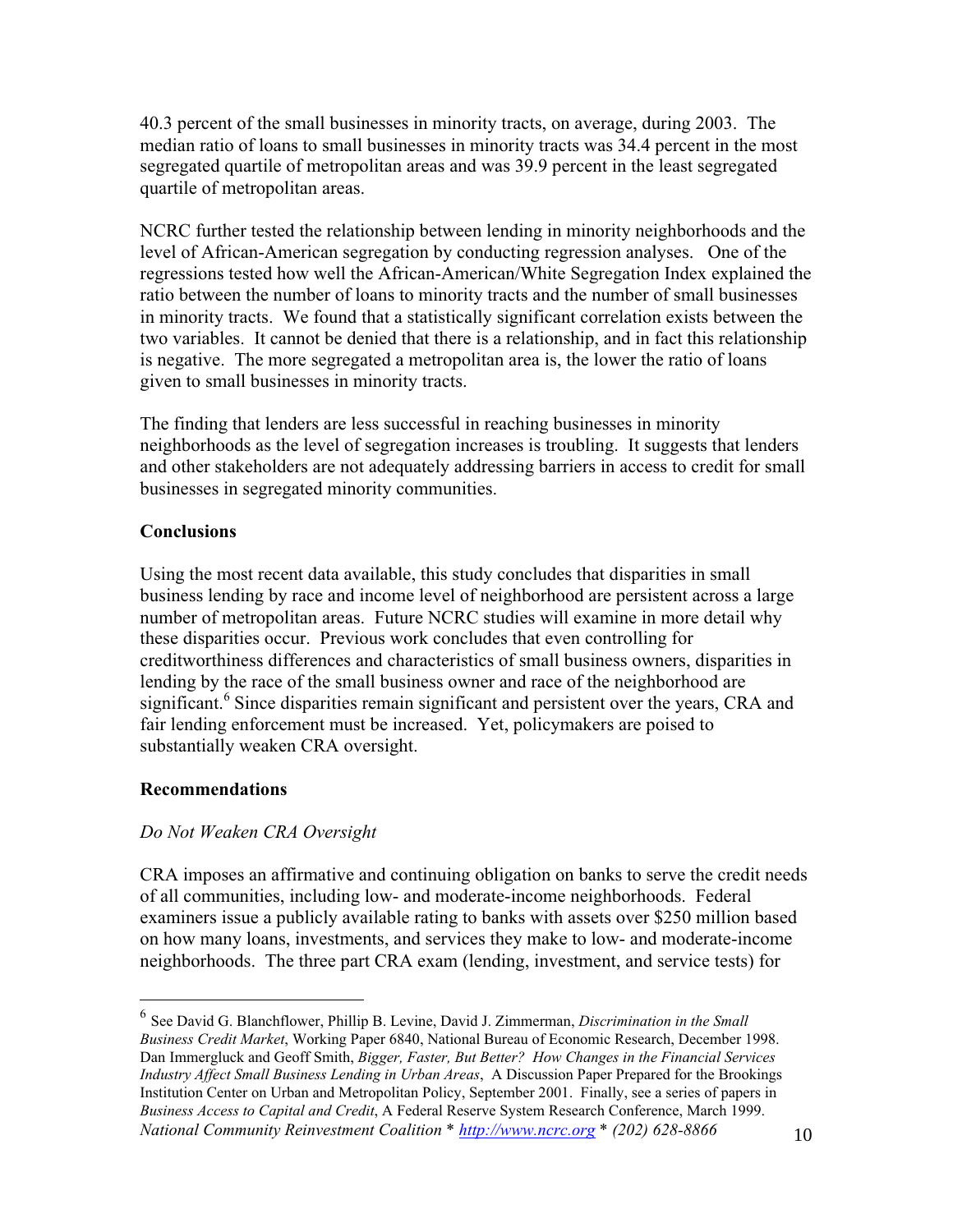institutions with more than \$250 million in assets has been instrumental in increasing access to loans, investments, and services for residents and small business owners in lowand moderate-income communities. However, the Office of Thrift Supervision (OTS) has recently eliminated the investment and service tests for savings and loans with assets between \$250 million and \$1 billion. Likewise, the Federal Deposit Insurance Corporation (FDIC) has proposed to also eliminate the investment and service tests for mid-size banks with assets between \$250 million and \$1 billion. A final FDIC decision is expected after the expiration of the public comment period on October 20, 2004

Eliminating the investment test means that federal examiners will no longer scrutinize banks on the number and types of investments in Small Business Investment Corporations (SBICs) and other equity vehicles for small businesses. Likewise, elimination of the service test will mean that examiners will not evaluate mid-size banks on how many branches and bank accounts they are making available to small businesses in low- and moderate-income census tracts. Given the persistence of disparities by income and race of neighborhood, it is counterproductive to lessen CRA oversight. Disparities in lending to small businesses by race and income of neighborhood are only likely to worsen if CRA oversight is diminished.

#### *Do Not Eliminate Small Business Data*

Under the FDIC's proposal, mid-size banks with assets between \$250 million and \$1 billion will no longer be required to report small business lending by census tracts or revenue size of the small business borrowers. Without data on lending to small businesses, it is impossible for the public at large to hold the mid-size banks accountable for responding to the credit needs of small businesses. Although the small business lending data is not as detailed as the Home Mortgage Disclosure Act (HMDA) data, it is very useful for identifying banks that are adequately serving the needs of businesses in low- and moderate-income census tracts and banks that are not responding to the credit needs of these businesses. The current data on the number of loans to businesses with revenues under \$1 million and the number of loans under \$100,000 is also necessary for measuring responsiveness of banks to the credit needs of the smallest businesses.

Data disclosure has been responsible for increasing access to credit because disclosure holds banks accountable. Yet, the FDIC's proposal will decrease access to credit for small businesses because it will eliminate data reporting for a segment of banks that are critical for extending credit to small businesses in rural areas as well as medium-sized and smaller metropolitan areas.

The OTS has already eliminated small business loan reporting requirements for 200 savings and loans institutions. The FDIC's proposal would add 879 banks with assets between \$250 million and \$1 billion to the list of institutions no longer required to report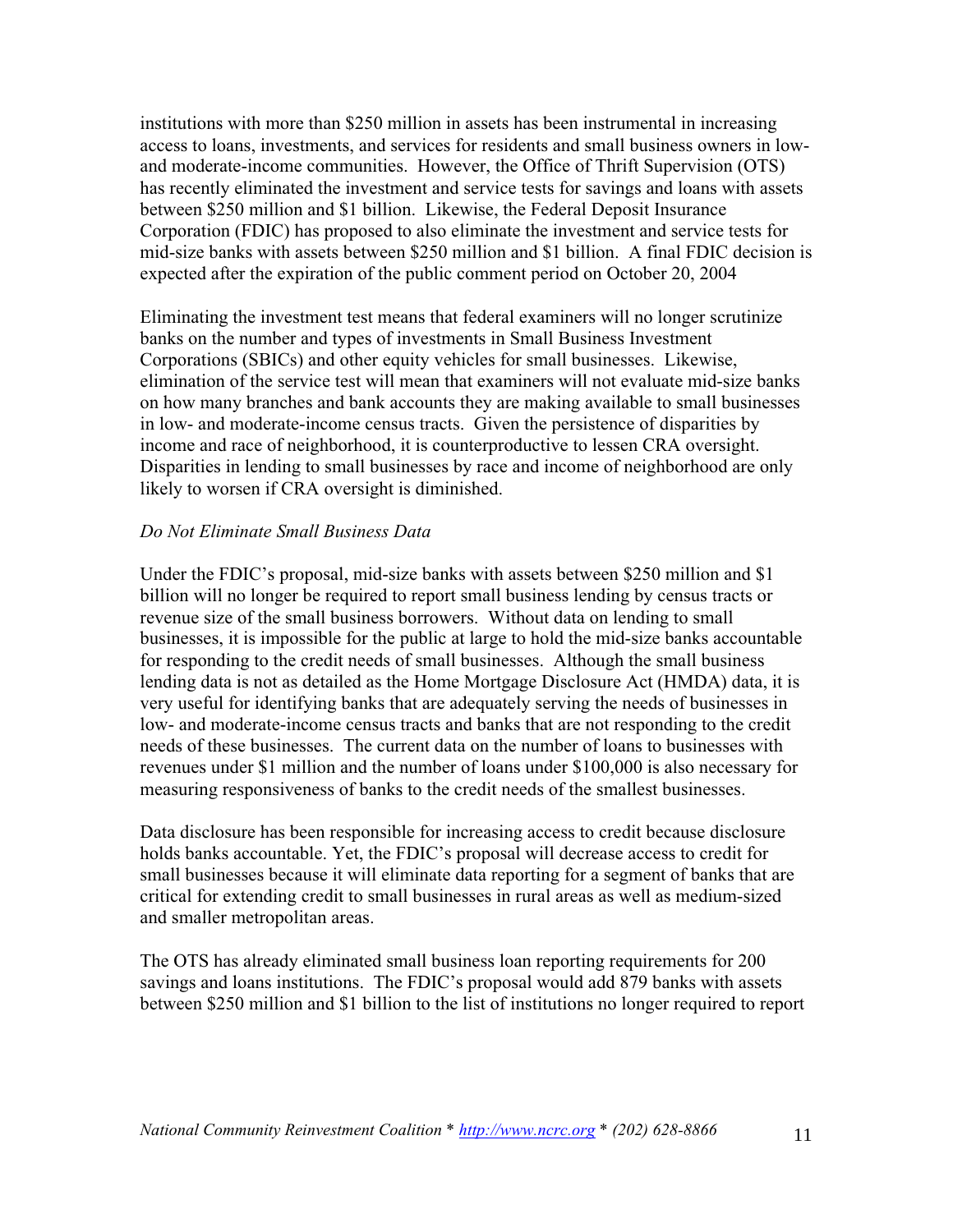this data. If the FDIC follows the OTS' course of action, a total of 1,080 institutions will no longer report small business lending data.<sup>7</sup>

#### *Enhance the Quality of Small Business Data on Lending to Include Lending by Race and Gender*

The Access and Openness in Small Business Lending Act of 2003 (H.R. 1748) amends the Equal Credit Opportunity Act (ECOA) to permit the collection of race and gender information with the consent of the applicants for small business loans. The Federal Reserve's Regulation B generally prohibits the collection of race and gender data from applicants seeking small business loans. Lenders may collect the data for self-assessment purposes, but lenders can keep this data confidential. Regulation B was originally intended to be a civil rights measure, making the loan application process nondiscriminatory. Regulation B, however, stands in stark contrast to the HMDA data, which requires lenders to report race and gender of home loan applicants.

Despite Regulation B's original intent of creating a colorblind lending system, the effect has been to mask actual lending patterns to minority- and women-owned businesses. Without specific knowledge of the demographic composition of applicants for loans, the public's ability to systematically measure and monitor lenders' progress in serving minority- and women-owned small businesses is not possible.

HR 1748 would amend Regulation B to require lenders to ask race and gender data of applicants. The response of applicants would be strictly voluntary. It also improves the reporting of small business loans required under CRA. Lenders would be required to publicly report the exact revenue size of the small business and the specific census tract in which the small business operates. Currently, banks report lending data by broad categories of census tracts and business revenue size.

The more detailed data would improve the public's ability to determine if lending institutions are reaching the smallest businesses in minority and low- and moderateincome census tracts. Additional enhancements include requiring the reporting of the type and purpose of the loan (such as a renewal versus an original loan) and the type of action (approval or rejection). HMDA has contributed to increased lending to minorities and women precisely because it provides publicly available information on lending by race and gender. Enhancing the quality of small business data would likewise make a significant contribution to reducing disparities in lending.

HR 1748 applies data reporting requirements to credit unions as well as banks and thrifts. The bill's principle of applying data reporting requirements to non-CRA covered lenders is important and must be expanded. All lending institutions making small business loans must be subject to data reporting requirements. If this is done, stakeholders can compare the performance of banks and non-CRA covered lenders in making small business loans

*National Community Reinvestment Coalition \* http://www.ncrc.org \* (202) 628-8866* 12

<sup>&</sup>lt;sup>7</sup> Data from FDIC Statistics on Depository Institutions database,  $2<sup>nd</sup>$  quarter 2004, which can be viewed on the FDIC web page of http://www.fdic.gov.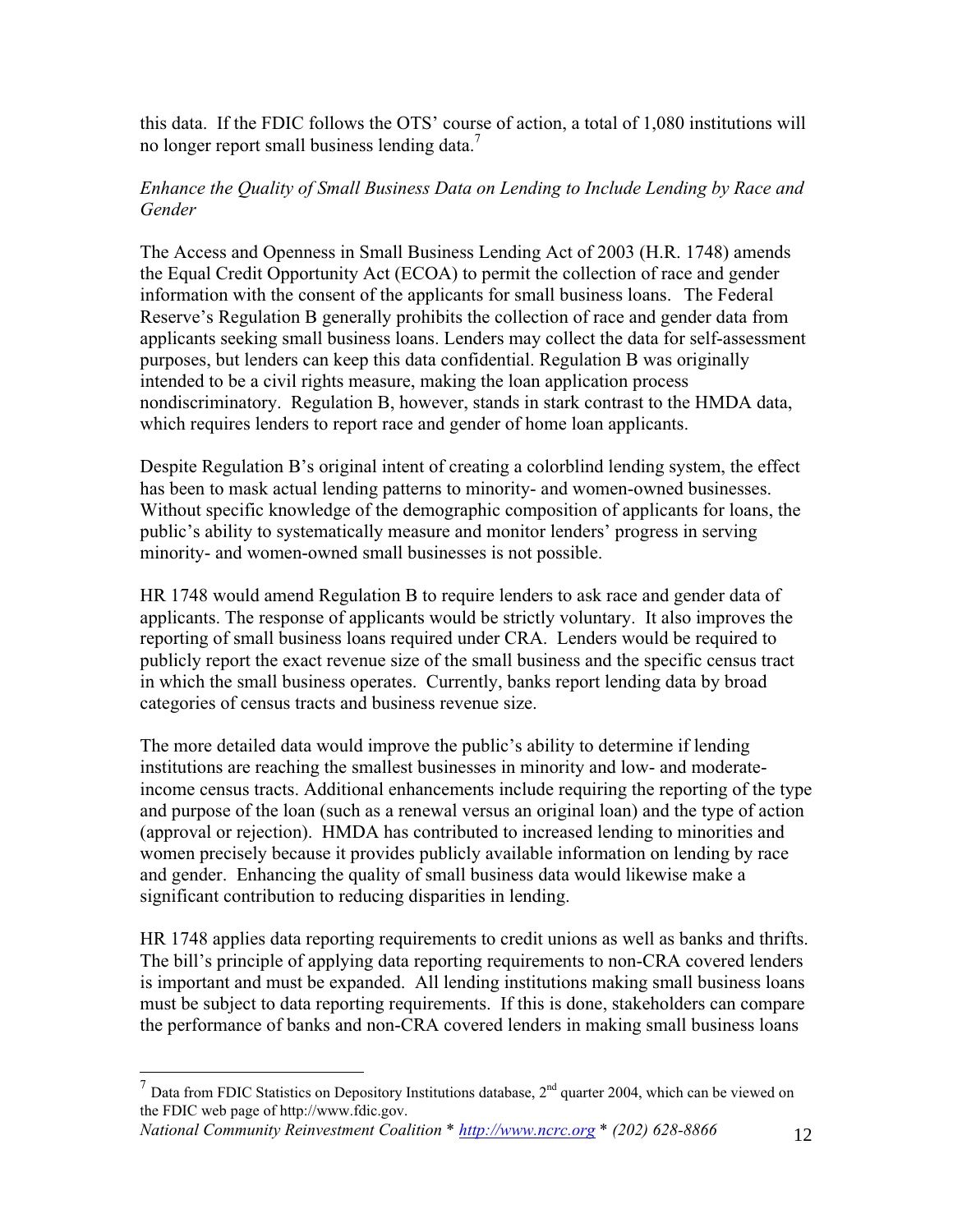to underserved communities just like HMDA data can be used now to compare banks and non-covered CRA lenders.

#### *CRA Must Apply to Race of Neighborhood as Well as Income of Neighborhood*

As this study demonstrates, small business lending disparities persist by race of neighborhood as well as by income of neighborhood. In a previous NCRC report, the *Broken Credit System*, we document that high cost subprime lending increases as the number of minorities in a census tract increases, even after controlling for creditworthiness and housing stock characteristics. In order to encourage prime lending for both small businesses and homeowners in minority neighborhoods, CRA exams must evaluate the banks' records of lending to minority borrowers and neighborhoods as well as scrutinizing banks' performance in reaching LMI borrowers and neighborhoods. CRA's mandate of affirmatively meeting credit needs is currently incomplete as it is now applied only to low- and moderate-income neighborhoods, not minority communities.

#### *CRA Must Apply to All Geographical Areas Lenders Serve*

CRA must be strengthened so that depository institutions undergo CRA examinations in all geographical areas in which they make a significant number of loans. Currently, CRA exams assess lending primarily in geographical areas in which banks have their branches. But the overlap between branching and lending is eroding with each passing year as lending via brokers and correspondents continues to increase. NCRC strongly endorses the CRA Modernization Act, HR 865, introduced in the  $107<sup>th</sup>$  Congress. HR 865 mandates that banks undergo CRA exams in geographical areas in which their market share of loans exceeds one half of one percent in addition to areas in which their branches are located.

Short of statutory changes to CRA, NCRC believes that the regulatory agencies have the authority to extend CRA examinations and scrutiny to geographical areas beyond narrow "assessment" areas in which branches are located. Currently, the federal banking agencies will consider lending activity beyond assessment areas if the activity will enhance CRA performance. Likewise, the CRA rating must be downgraded if the lending performance in reaching low- and moderate-income borrowers is worse outside than inside the assessment areas.

#### *CRA Coverage of Mortgage Company Affiliates, Independent Mortgage Companies, and Credit Unions*

CRA exams must automatically cover the lending activity of mortgage company affiliates. CRA regulations now allow banks to voluntarily choose if CRA exams will scrutinize the lending activity of their affiliated mortgage companies. This optional examination of mortgage company affiliates is likely to result in poor lending performance to underserved populations in geographical areas where the mortgage companies are not subject to CRA exams. The CRA Modernization Act would extend CRA exams to cover all lending activities of mortgage company and other non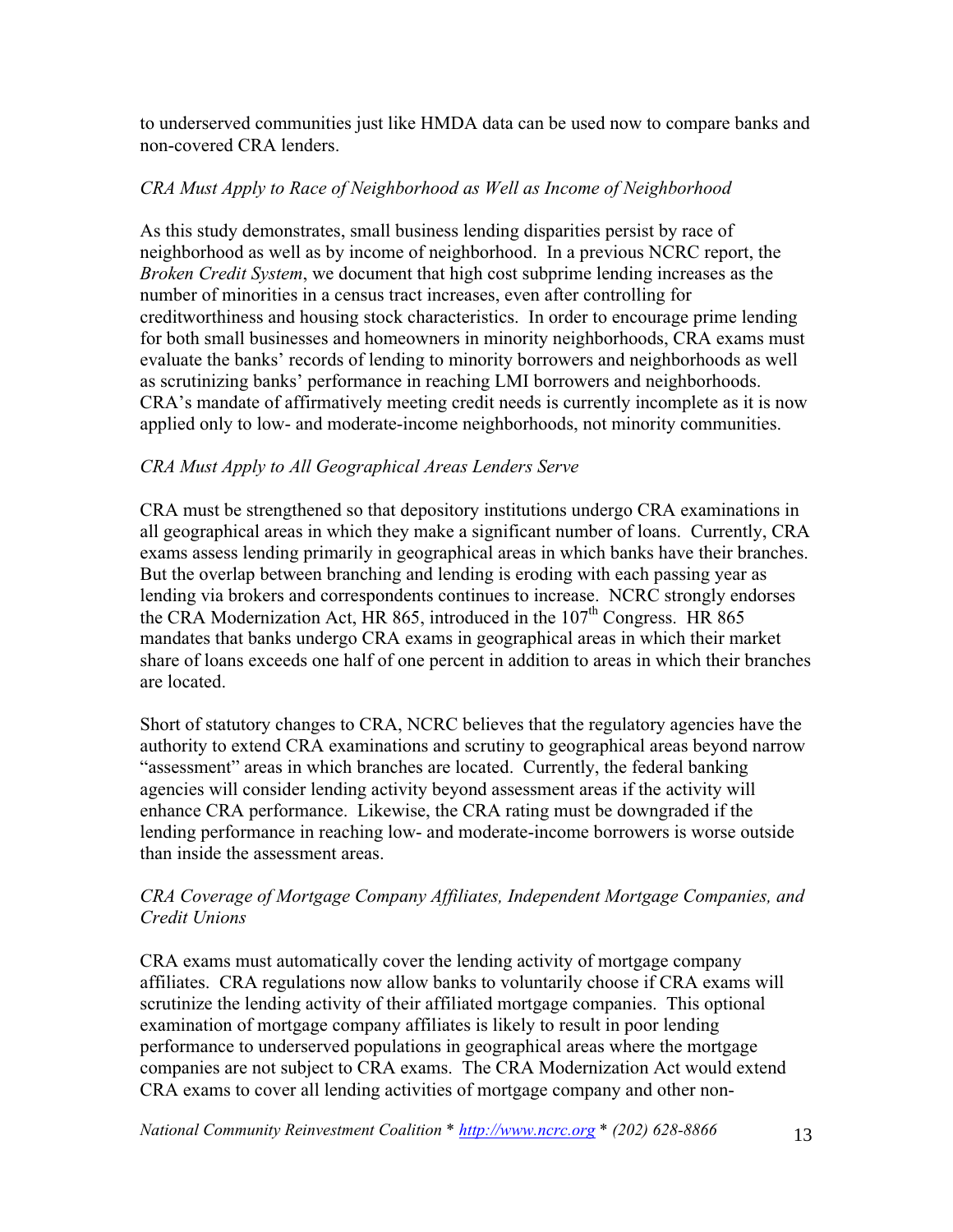depository affiliates. In addition, NCRC believes that CRA must cover all independent mortgage companies, as the CRA Modernization Act would do. Finally, CRA requirements must apply to large credit unions, which have aggressively expanded their field of membership beyond single occupational and associational bonds in recent years.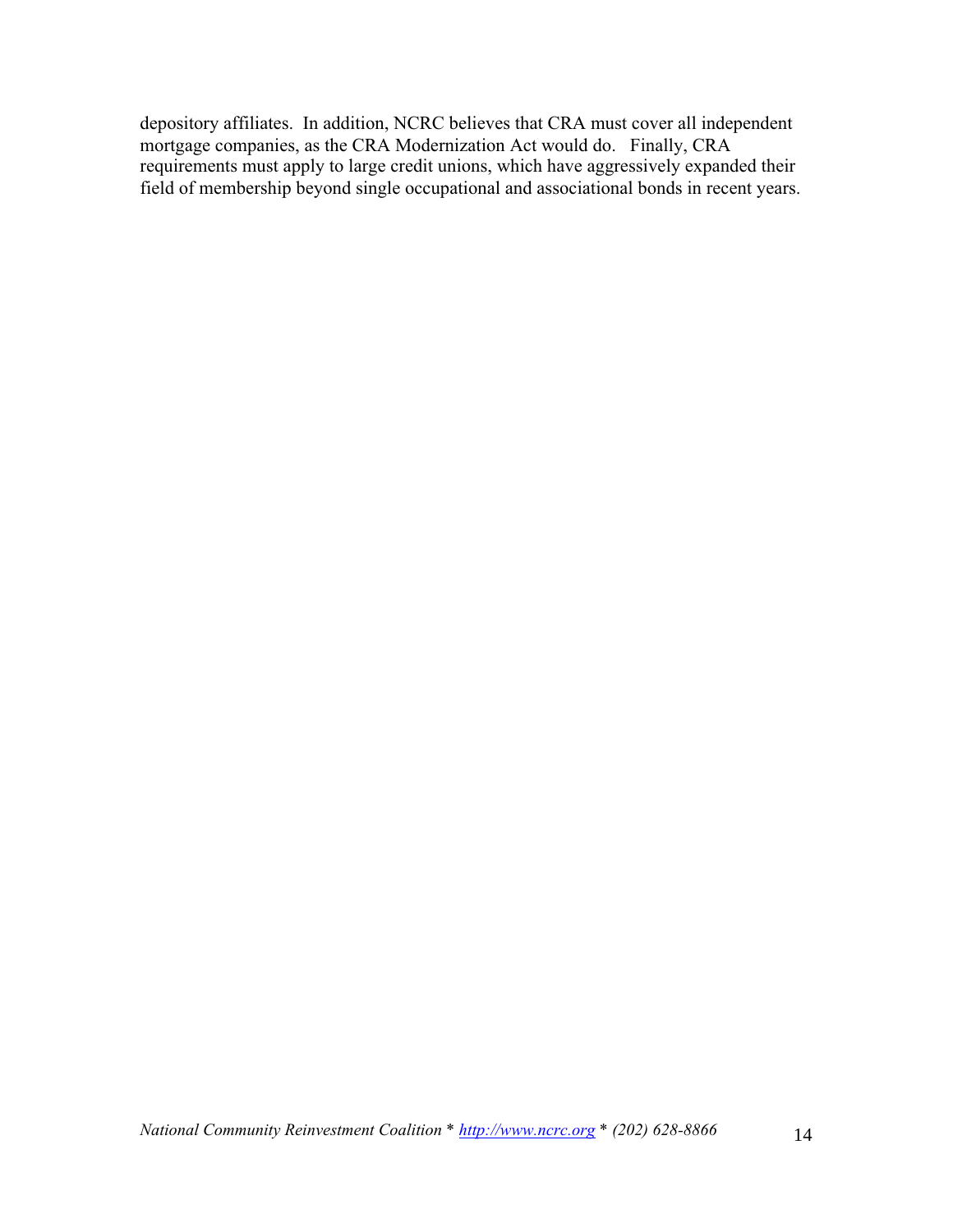#### **Table 1: LMI Ratio (Ratio of Small Business Loans in LMI Tracts to Number of Small Businesses in LMI Tracts Per MSA\*)**

| <b>MSA</b>                               | <b>State</b> | <b>LMI Ratio</b> |                                                   |
|------------------------------------------|--------------|------------------|---------------------------------------------------|
| Philadelphia, PA--NJ PMSA                | PA           | 21.4%            | FIRST QUARTILE: PHILADELPHIA, PA - FORT WORTH, TX |
| Harrisburg--Lebanon--Carlisle, PA MSA    | PA           | 24.5%            |                                                   |
| Salt Lake City--Ogden, UT MSA            | UT           | 25.2%            | <b>Average LMI Ratio:</b><br>29.8%                |
| Baton Rouge, LA MSA                      | LA           | 25.7%            | 30.2%<br><b>Median LMI Ratio:</b>                 |
| Pittsburgh, PA MSA                       | PA           | 25.9%            |                                                   |
| Gary, IN PMSA                            | ${\sf IN}$   | 26.9%            |                                                   |
| Las Vegas, NV--AZ MSA                    | <b>NV</b>    | 27.4%            |                                                   |
| Allentown--Bethlehem--Easton, PA MSA     | PA           | 27.5%            |                                                   |
| Lancaster, PA MSA                        | PA           | 27.7%            |                                                   |
| Baltimore, MD PMSA                       | <b>MD</b>    | 28.2%            |                                                   |
| Scranton--Wilkes-Barre--Hazleton, PA MSA | PA           | 28.8%            |                                                   |
| Jackson, MS MSA                          | <b>MS</b>    | 28.9%            |                                                   |
| Albany--Schenectady--Troy, NY MSA        | <b>NY</b>    | 28.9%            |                                                   |
| Buffalo--Niagara Falls, NY MSA           | <b>NY</b>    | 29.1%            |                                                   |
| Des Moines, IA MSA                       | IA           | 29.7%            |                                                   |
| Minneapolis--St. Paul, MN--WI MSA        | <b>MN</b>    | 30.2%            |                                                   |
| Miami, FL PMSA                           | FL.          | 30.6%            |                                                   |
| Takoma, WA PMSA                          | <b>WA</b>    | 30.9%            |                                                   |
| New Orleans, LA MSA                      | LA           | 31.6%            |                                                   |
| Richmond--Petersburg, VA MSA             | VA           | 31.8%            |                                                   |
| Memphis, TN--AR--MS MSA                  | <b>TN</b>    | 31.9%            |                                                   |
| Hartford, CT MSA                         | <b>CT</b>    | 32.2%            |                                                   |
| Atlanta, GA MSA                          | GA           | 32.8%            |                                                   |
| Sarasota--Bradenton, FL MSA              | FL.          | 32.8%            |                                                   |
| Flint, MI PMSA                           | M            | 33.0%            |                                                   |
| Boise City, ID MSA                       | ID           | 33.3%            |                                                   |
| Rochester, NY MSA                        | <b>NY</b>    | 33.3%            |                                                   |
| Dallas, TX PMSA                          | <b>TX</b>    | 33.5%            |                                                   |
| Washington, DC--MD--VA--WV PMSA          | DC           | 33.5%            |                                                   |
| New York, NY PMSA                        | NY           | 33.6%            |                                                   |
| Fort Worth--Arlington, TX PMSA           | ${\sf TX}$   | 33.6%            |                                                   |
| Orlando, FL MSA                          | FL           | 33.7%            | SECOND QUARTILE: ORLANDO, FL- TAMPA, FL           |
| San Antonio, TX MSA                      | <b>TX</b>    | 34.1%            |                                                   |
| Charleston--North Charleston, SC MSA     | SC.          | 34.1%            | Average LMI Ratio:<br>35.8%                       |
| Seattle--Bellevue--Everett, WA PMSA      | <b>WA</b>    | 34.2%            | <b>Median LMI Ratio:</b><br>36.0%                 |
| Fort Lauderdale, FL PMSA                 | FL.          | 34.4%            |                                                   |
| Syracuse, NY MSA                         | NY           | 34.5%            |                                                   |
| Melbourne--Titusville--Palm Bay, FL MSA  | FL.          | 34.7%            |                                                   |
| Wichita, KS MSA                          | KS           | 34.9%            |                                                   |
| West Palm Beach--Boca Raton, FL MSA      | FL.          | 35.0%            |                                                   |
| Cleveland--Lorain--Elyria, OH PMSA       | <b>OH</b>    | 35.0%            |                                                   |
| Portland--Vancouver, OR--WA PMSA         | Œ            | 35.2%            |                                                   |
| Nashville, TN MSA                        | <b>TN</b>    | 35.3%            |                                                   |
| Youngstown--Warren, OH MSA               | Œ            | 35.3%            |                                                   |
| Bridgeport, CT PMSA                      | <b>CT</b>    | 35.5%            |                                                   |
| Columbus, OH MSA                         | OH           | 35.6%            |                                                   |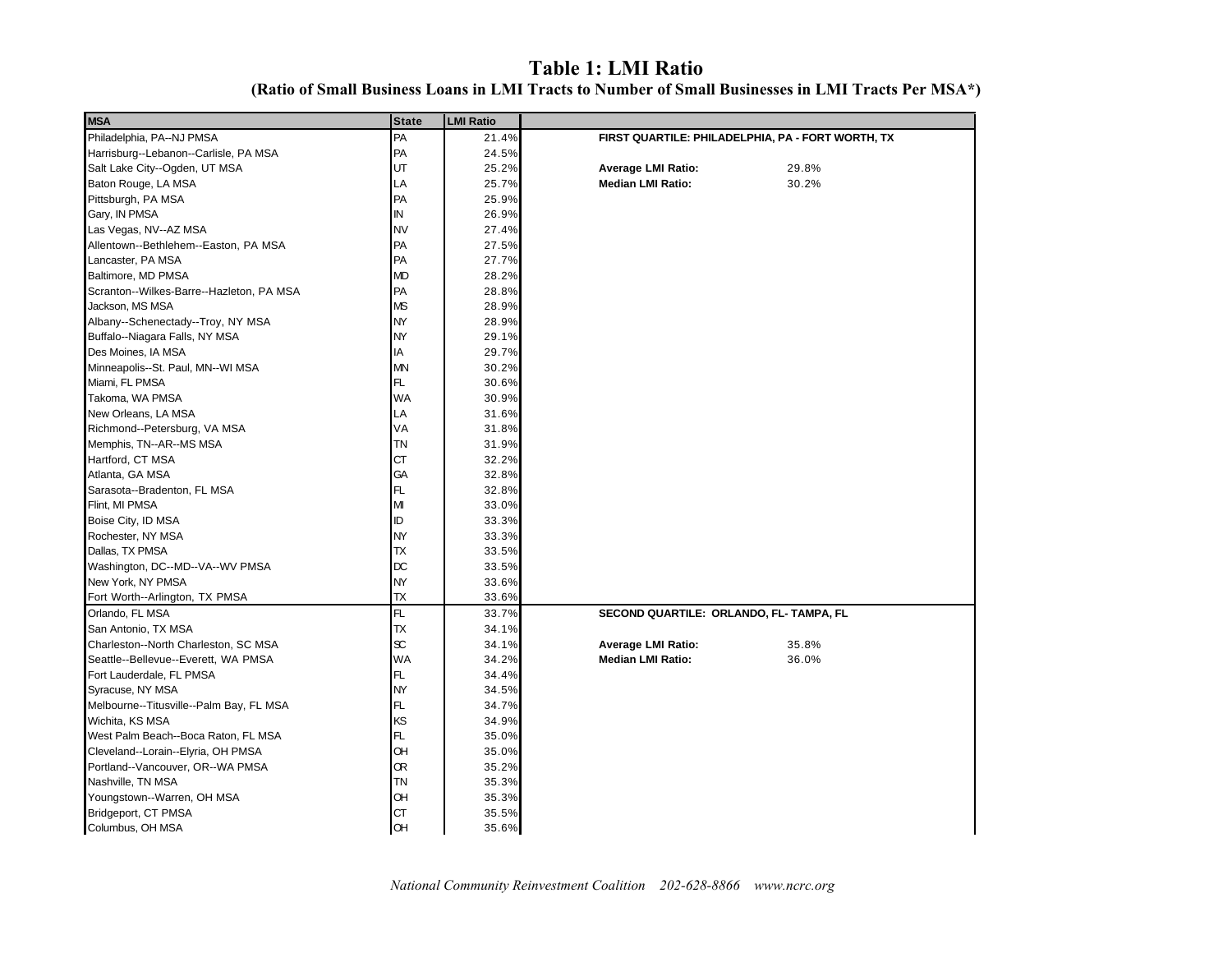#### **Table 1: LMI Ratio (Ratio of Small Business Loans in LMI Tracts to Number of Small Businesses in LMI Tracts Per MSA\*)**

| <b>MSA</b>                                        | <b>State</b> | <b>LMI Ratio</b> |                                              |       |
|---------------------------------------------------|--------------|------------------|----------------------------------------------|-------|
| Ann Arbor, MI PMSA                                | M            | 36.0%            |                                              |       |
| El Paso, TX MSA                                   | <b>TX</b>    | 36.3%            |                                              |       |
| Toledo, OH MSA                                    | OH           | 36.3%            |                                              |       |
| New Haven--Meriden, CT PMSA                       | <b>CT</b>    | 36.3%            |                                              |       |
| Houston, TX PMSA                                  | <b>TX</b>    | 36.4%            |                                              |       |
| Austin--San Marcos, TX MSA                        | <b>TX</b>    | 36.4%            |                                              |       |
| Augusta--Aiken, GA--SC MSA                        | GA           | 36.5%            |                                              |       |
| Norfolk--Virginia Beach--Newport News, VA--NC MSA | VA           | 36.5%            |                                              |       |
| Chattanooga, TN--GA MSA                           | <b>TN</b>    | 36.5%            |                                              |       |
| Colorado Springs, CO MSA                          | $\infty$     | 36.6%            |                                              |       |
| Lakeland--Winter Haven, FL MSA                    | FL.          | 36.7%            |                                              |       |
| Kansas City, MO--KS MSA                           | <b>MO</b>    | 37.2%            |                                              |       |
| Akron, OH PMSA                                    | OH           | 37.2%            |                                              |       |
| Dayton--Springfield, OH MSA                       | OH           | 37.4%            |                                              |       |
| Greenville--Spartanburg--Anderson, SC MSA         | $\infty$     | 37.5%            |                                              |       |
| Tampa--St. Petersburg--Clearwater, FL MSA         | FL           | 37.5%            |                                              |       |
| Stockton--Lodi, CA MSA                            | CA           | 37.6%            | THIRD QUARTILE: STOCKTON, CA - SAN DIEGO, CA |       |
| Providence--Fall River--Warwick, RI--MA MSA       | R            | 37.7%            |                                              |       |
| Fort Myers--Cape Coral, FL MSA                    | FL.          | 37.7%            | <b>Average LMI Ratio:</b>                    | 39.2% |
| Springfield, MA MSA                               | <b>MA</b>    | 37.9%            | <b>Median LMI Ratio:</b>                     | 39.2% |
| Modesto, CA MSA                                   | CA           | 38.0%            |                                              |       |
| Indianapolis, IN MSA                              | IN           | 38.1%            |                                              |       |
| Los Angeles--Long Beach, CA PMSA                  | CA           | 38.4%            |                                              |       |
| Detroit, MI PMSA                                  | M            | 38.4%            |                                              |       |
| Riverside--San Bernardino, CA PMSA                | CA           | 38.5%            |                                              |       |
| Santa Rosa, CA PMSA                               | CA           | 38.6%            |                                              |       |
| Wilmington--Newark, DE--MD PMSA                   | DE           | 38.7%            |                                              |       |
| St. Louis, MO--IL MSA                             | <b>MO</b>    | 38.7%            |                                              |       |
| Columbia, SC MSA                                  | $\infty$     | 39.0%            |                                              |       |
| Spokane, WA MSA                                   | <b>WA</b>    | 39.2%            |                                              |       |
| Louisville, KY--IN MSA                            | KY           | 39.2%            |                                              |       |
| Denver, CO PMSA                                   | $\infty$     | 39.2%            |                                              |       |
| Knoxville, TN MSA                                 | <b>TN</b>    | 39.3%            |                                              |       |
| Vallejo--Fairfield--Napa, CA PMSA                 | CA           | 39.3%            |                                              |       |
| Fort Wayne, IN MSA                                | IN           | 39.4%            |                                              |       |
| Lansing--East Lansing, MI MSA                     | M            | 39.4%            |                                              |       |
| Daytona Beach, FL MSA                             | FL           | 39.5%            |                                              |       |
| Jersey City, NJ PMSA                              | <b>NJ</b>    | 39.5%            |                                              |       |
| Bakersfield, CA MSA                               | CA           | 40.0%            |                                              |       |
| Kalamazoo--Battle Creek, MI MSA                   | M            | 40.0%            |                                              |       |
| Sacramento, CA PMSA                               | CA           | 40.1%            |                                              |       |
| Charlotte--Gastonia--Rock Hill, NC--SC MSA        | <b>NC</b>    | 40.5%            |                                              |       |
| Oakland, CA PMSA                                  | CA           | 40.5%            |                                              |       |
| Worcester, MA--CT PMSA                            | <b>MA</b>    | 40.7%            |                                              |       |
| Johnson City--Kingsport--Bristol, TN--VA MSA      | <b>TN</b>    | 40.8%            |                                              |       |
| Raleigh--Durham--Chapel Hill, NC MSA              | <b>NC</b>    | 40.8%            |                                              |       |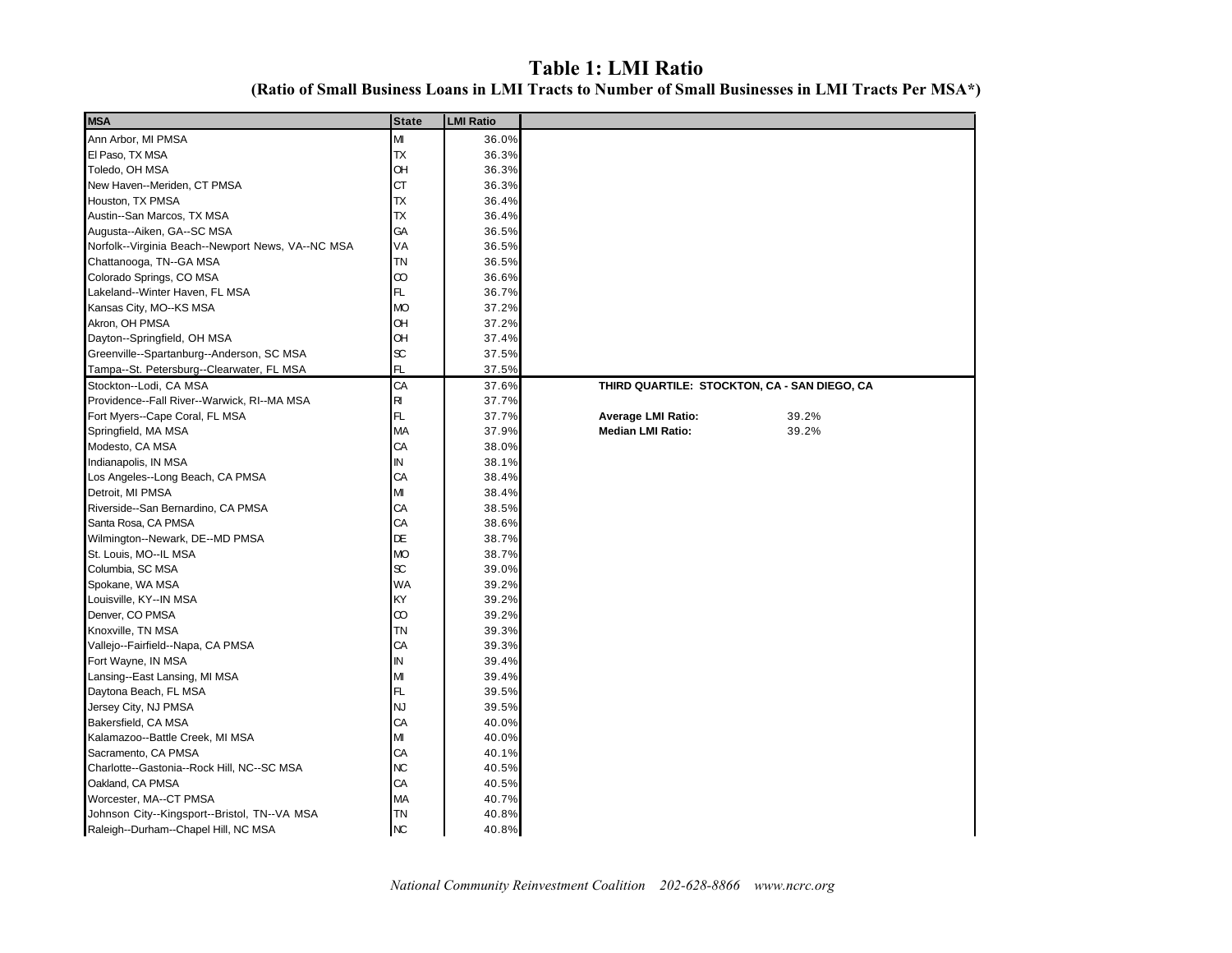### **Table 1: LMI Ratio**

**(Ratio of Small Business Loans in LMI Tracts to Number of Small Businesses in LMI Tracts Per MSA\*)**

| <b>MSA</b>                                    | <b>State</b> | <b>LMI Ratio</b> |                                             |       |
|-----------------------------------------------|--------------|------------------|---------------------------------------------|-------|
| San Diego, CA MSA                             | CA           | 40.9%            |                                             |       |
| Lexington, KY MSA                             | KY           | 40.9%            | FOURTH QUARTILE: LEXINGTON, KY - NEWARK, NJ |       |
| Oklahoma City, OK MSA                         | OK           | 40.9%            |                                             |       |
| Tulsa, OK MSA                                 | OK           | 40.9%            | <b>Average LMI Ratio:</b>                   | 46.3% |
| Nassau--Suffolk, NY PMSA                      | NY           | 41.1%            | <b>Median LMI Ratio:</b>                    | 44.7% |
| San Francisco, CA PMSA                        | CA           | 41.1%            |                                             |       |
| Little Rock--North Little Rock, AR MSA        | AR           | 41.3%            |                                             |       |
| Phoenix--Mesa, AZ MSA                         | AZ           | 41.8%            |                                             |       |
| Orange County, CA PMSA                        | CA           | 42.3%            |                                             |       |
| Greensboro--Winston-Salem--High Point, NC MSA | NC.          | 42.3%            |                                             |       |
| Fresno, CA MSA                                | CA           | 42.8%            |                                             |       |
| Boston, MA--NH PMSA                           | MA           | 43.2%            |                                             |       |
| Cincinnati, OH--KY--IN PMSA                   | <b>OH</b>    | 43.3%            |                                             |       |
| San Jose, CA PMSA                             | CA           | 43.5%            |                                             |       |
| Chicago, IL PMSA                              | IL.          | 43.8%            |                                             |       |
| Albuquerque, NM MSA                           | <b>NM</b>    | 44.2%            |                                             |       |
| Jacksonville, FL MSA                          | FL.          | 45.2%            |                                             |       |
| Milwaukee--Waukesha, WI PMSA                  | WI           | 45.5%            |                                             |       |
| Ventura, CA PMSA                              | CA           | 45.5%            |                                             |       |
| Birmingham, AL MSA                            | <b>AL</b>    | 46.0%            |                                             |       |
| Mobile, AL MSA                                | <b>AL</b>    | 48.4%            |                                             |       |
| Tucson, AZ MSA                                | <b>AZ</b>    | 48.5%            |                                             |       |
| Bergen--Passaic, NJ PMSA                      | <b>NJ</b>    | 48.9%            |                                             |       |
| Middlesex--Somerset--Hunterdon, NJ PMSA       | <b>NJ</b>    | 49.5%            |                                             |       |
| Grand Rapids--Muskegon--Holland, MI MSA       | М            | 50.3%            |                                             |       |
| Omaha, NE--IA MSA                             | <b>NE</b>    | 50.7%            |                                             |       |
| Madison, WI MSA                               | WI           | 52.4%            |                                             |       |
| Honolulu, HI MSA                              | н            | 53.7%            |                                             |       |
| Monmouth--Ocean, NJ PMSA                      | <b>NJ</b>    | 54.8%            |                                             |       |
| McAllen--Edinburg--Mission, TX MSA            | <b>TX</b>    | 55.3%            |                                             |       |
| Newark, NJ PMSA                               | <b>NJ</b>    | 61.5%            |                                             |       |

#### **OF All 123\*\* MSAs:**

| <b>Average LMI Ratio:</b> | 37.7% |
|---------------------------|-------|
| <b>Median LMI Ratio:</b>  | 37.5% |

\* MSA refers to metropolitan statistical area.

\*\*The number of metropolitan areas will differ across the tables due to demographic characteristics (i.e. lack of neighborhoods with more than 50% minority residents) and lack of segregation indices for a few metro areas. For more information on our methodology, please contact NCRC at 202-628-8866.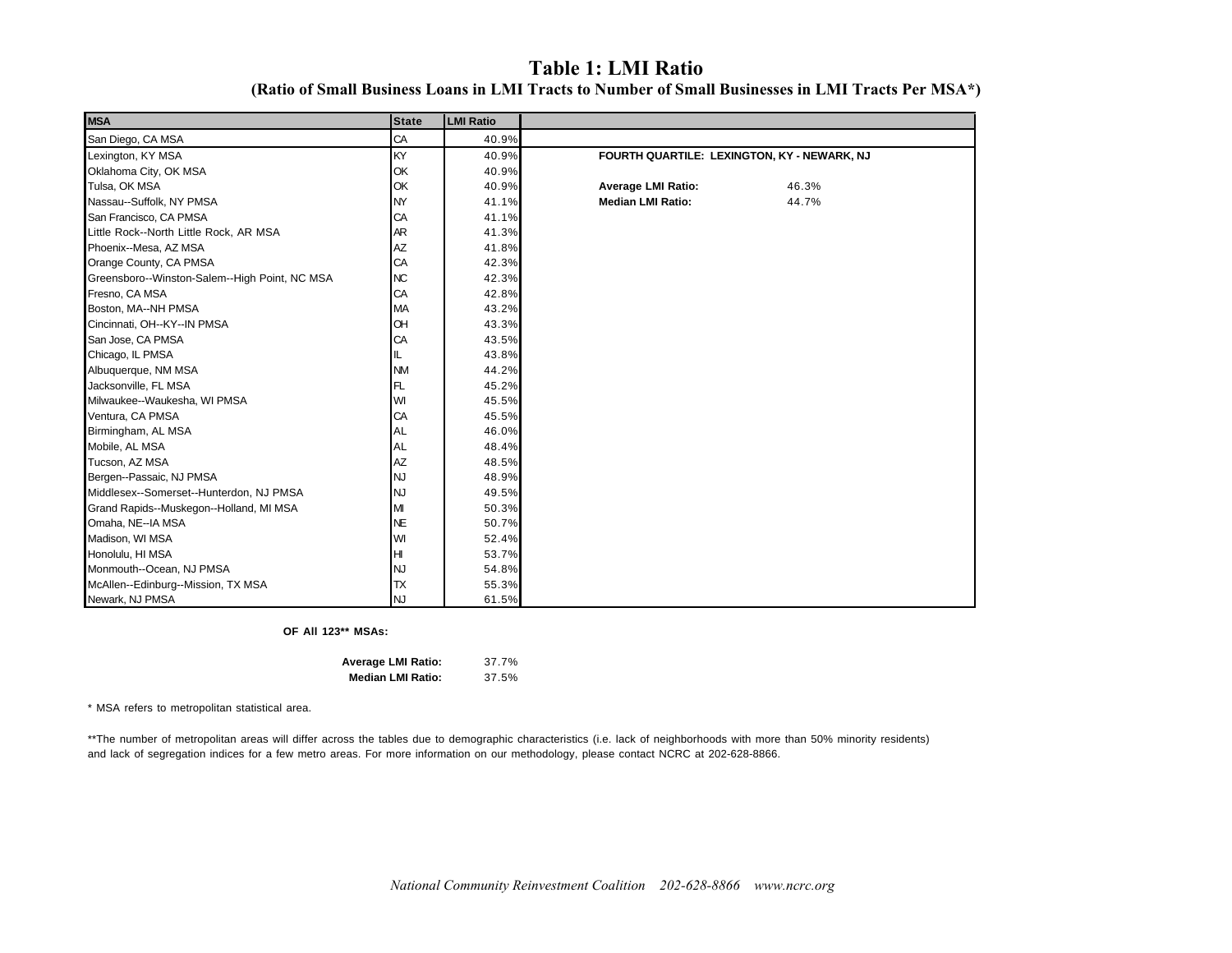## **Table 2: MUI Ratio**

| <b>MSA</b>                                | <b>State</b> | <b>MUI Ratio</b> |                                                  |       |
|-------------------------------------------|--------------|------------------|--------------------------------------------------|-------|
| Salt Lake City--Ogden, UT MSA             | UT           | 23.2%            | FIRST QUARTILE: SALT LAKE CITY, UT - HOUSTON, TX |       |
| Pittsburgh, PA MSA                        | PA           | 32.9%            |                                                  |       |
| Takoma, WA PMSA                           | <b>WA</b>    | 33.0%            | <b>Average MUI Ratio:</b>                        | 37.9% |
| Harrisburg--Lebanon--Carlisle, PA MSA     | PA           | 33.4%            | <b>Median MUI Ratio:</b>                         | 39.3% |
| Minneapolis--St. Paul, MN--WI MSA         | <b>MN</b>    | 34.0%            |                                                  |       |
| Philadelphia, PA--NJ PMSA                 | PA           | 34.6%            |                                                  |       |
| Buffalo--Niagara Falls, NY MSA            | <b>NY</b>    | 35.1%            |                                                  |       |
| Seattle--Bellevue--Everett, WA PMSA       | <b>WA</b>    | 37.4%            |                                                  |       |
| Melbourne--Titusville--Palm Bay, FL MSA   | FL.          | 37.9%            |                                                  |       |
| Allentown--Bethlehem--Easton, PA MSA      | PA           | 37.9%            |                                                  |       |
| Orlando, FL MSA                           | FL.          | 38.2%            |                                                  |       |
| Scranton--Wilkes-Barre--Hazleton, PA MSA  | PA           | 38.6%            |                                                  |       |
| Miami, FL PMSA                            | FL           | 38.9%            |                                                  |       |
| Dallas, TX PMSA                           | <b>TX</b>    | 38.9%            |                                                  |       |
| Syracuse, NY MSA                          | <b>NY</b>    | 39.1%            |                                                  |       |
| Wichita, KS MSA                           | KS           | 39.5%            |                                                  |       |
| New Orleans, LA MSA                       | LA           | 39.5%            |                                                  |       |
| New York, NY PMSA                         | <b>NY</b>    | 39.5%            |                                                  |       |
| Las Vegas, NV--AZ MSA                     | <b>NV</b>    | 39.6%            |                                                  |       |
| Atlanta, GA MSA                           | GA           | 39.7%            |                                                  |       |
| Fort Lauderdale, FL PMSA                  | FL.          | 40.0%            |                                                  |       |
| West Palm Beach--Boca Raton, FL MSA       | FL           | 40.0%            |                                                  |       |
| Portland--Vancouver, OR--WA PMSA          | <b>OR</b>    | 40.1%            |                                                  |       |
| Fort Worth--Arlington, TX PMSA            | <b>TX</b>    | 40.2%            |                                                  |       |
| Nassau--Suffolk, NY PMSA                  | <b>NY</b>    | 40.4%            |                                                  |       |
| Spokane, WA MSA                           | <b>WA</b>    | 40.4%            |                                                  |       |
| Hartford, CT MSA                          | <b>CT</b>    | 40.8%            |                                                  |       |
| Washington, DC--MD--VA--WV PMSA           | $\alpha$     | 40.9%            |                                                  |       |
| Albany--Schenectady--Troy, NY MSA         | <b>NY</b>    | 40.9%            |                                                  |       |
| Houston, TX PMSA                          | <b>TX</b>    | 41.3%            |                                                  |       |
| Dayton--Springfield, OH MSA               | <b>OH</b>    | 41.3%            | SECOND QUARTILE: DAYTON, OH - CINCINNATI, OH     |       |
| Jacksonville, FL MSA                      | FL           | 41.3%            |                                                  |       |
| Colorado Springs, CO MSA                  | $\infty$     | 41.7%            | <b>Average MUI Ratio:</b>                        | 43.0% |
| Baton Rouge, LA MSA                       | LA           | 41.7%            | <b>Median MUI Ratio:</b>                         | 43.1% |
| Boise City, ID MSA                        | ID           | 41.9%            |                                                  |       |
| Denver, CO PMSA                           | $\infty$     | 41.9%            |                                                  |       |
| Des Moines, IA MSA                        | ΙA           | 42.2%            |                                                  |       |
| Lakeland--Winter Haven, FL MSA            | FL           | 42.3%            |                                                  |       |
| Nashville, TN MSA                         | <b>TN</b>    | 42.3%            |                                                  |       |
| Rochester, NY MSA                         | <b>NY</b>    | 42.3%            |                                                  |       |
| Tampa--St. Petersburg--Clearwater, FL MSA | FL           | 42.4%            |                                                  |       |
| Daytona Beach, FL MSA                     | FL           | 42.4%            |                                                  |       |
| Lancaster, PA MSA                         | PA           | 42.6%            |                                                  |       |
| Chattanooga, TN--GA MSA                   | <b>TN</b>    | 42.7%            |                                                  |       |
| El Paso, TX MSA                           | <b>ITX</b>   | 43.0%            |                                                  |       |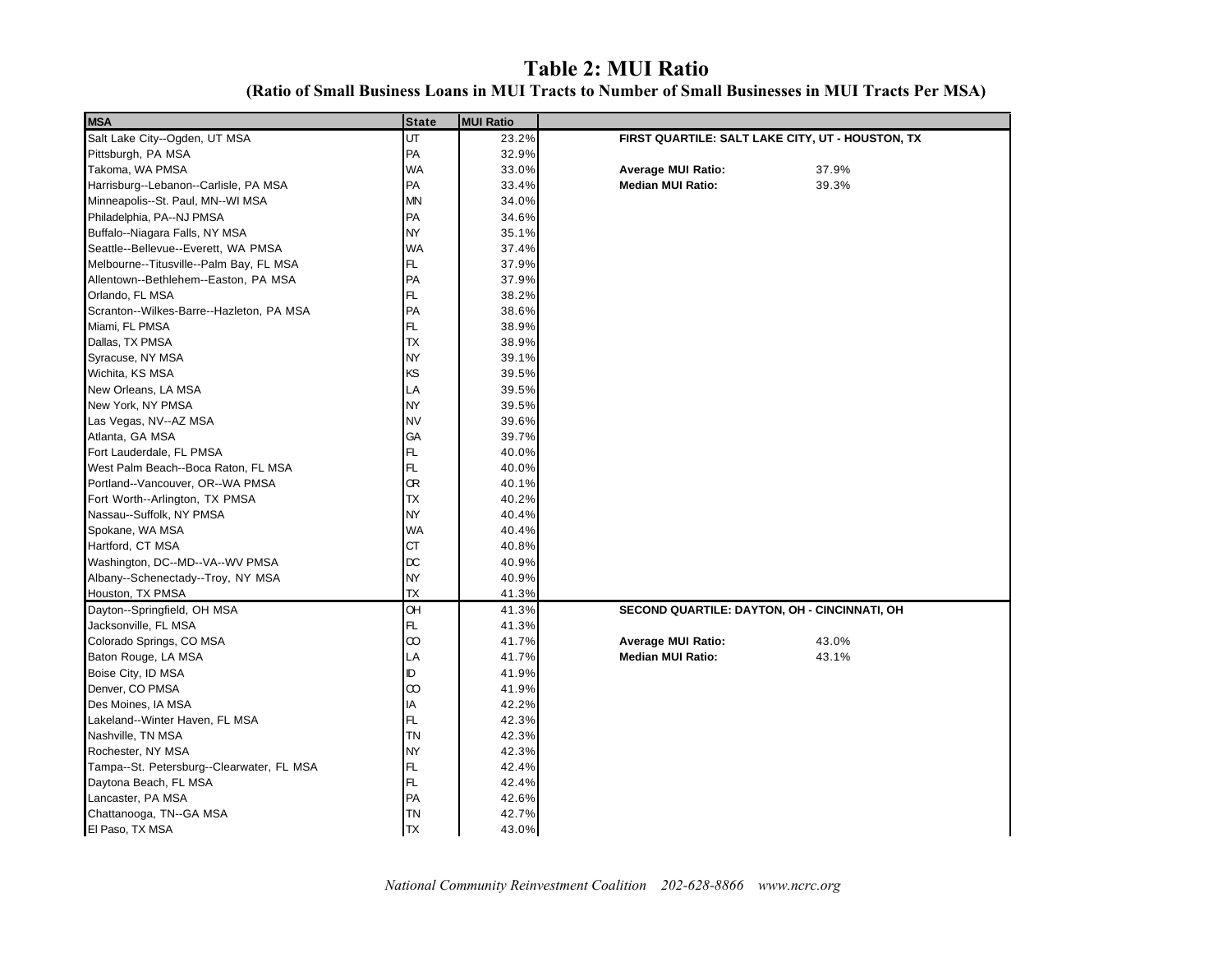### **Table 2: MUI Ratio (Ratio of Small Business Loans in MUI Tracts to Number of Small Businesses in MUI Tracts Per MSA)**

| <b>MSA</b>                                        | <b>State</b> | <b>MUI Ratio</b> |                                                 |       |
|---------------------------------------------------|--------------|------------------|-------------------------------------------------|-------|
| Lansing--East Lansing, MI MSA                     | M            | 43.1%            |                                                 |       |
| Norfolk--Virginia Beach--Newport News, VA--NC MSA | VA           | 43.2%            |                                                 |       |
| Louisville, KY--IN MSA                            | KY           | 43.3%            |                                                 |       |
| Baltimore, MD PMSA                                | <b>MD</b>    | 43.3%            |                                                 |       |
| Cleveland--Lorain--Elyria, OH PMSA                | <b>OH</b>    | 43.4%            |                                                 |       |
| Sarasota--Bradenton, FL MSA                       | FL.          | 43.4%            |                                                 |       |
| Augusta--Aiken, GA--SC MSA                        | GA           | 43.6%            |                                                 |       |
| San Antonio, TX MSA                               | ТX           | 43.9%            |                                                 |       |
| Bridgeport, CT PMSA                               | СT           | 43.9%            |                                                 |       |
| Memphis, TN--AR--MS MSA                           | ΤN           | 44.1%            |                                                 |       |
| Columbus, OH MSA                                  | Œ            | 44.2%            |                                                 |       |
| Austin--San Marcos, TX MSA                        | ТX           | 44.2%            |                                                 |       |
| Boston, MA--NH PMSA                               | <b>MA</b>    | 44.3%            |                                                 |       |
| Jersey City, NJ PMSA                              | <b>NJ</b>    | 44.5%            |                                                 |       |
| Indianapolis, IN MSA                              | IN           | 44.5%            |                                                 |       |
| Cincinnati, OH--KY--IN PMSA                       | Œ            | 44.5%            |                                                 |       |
| Albuquerque, NM MSA                               | <b>NM</b>    | 44.6%            | THIRD QUARTILE: ALBUQUERQUE, NM - RIVERSIDE, CA |       |
| New Haven--Meriden, CT PMSA                       | <b>CT</b>    | 44.6%            |                                                 |       |
| Los Angeles--Long Beach, CA PMSA                  | CA           | 44.7%            | <b>Average MUI Ratio:</b>                       | 47.0% |
| Flint, MI PMSA                                    | M            | 44.8%            | <b>Median MUI Ratio:</b>                        | 46.7% |
| Youngstown--Warren, OH MSA                        | <b>OH</b>    | 45.0%            |                                                 |       |
| Detroit, MI PMSA                                  | M            | 45.1%            |                                                 |       |
| Fort Myers--Cape Coral, FL MSA                    | FL           | 45.2%            |                                                 |       |
| Akron, OH PMSA                                    | <b>OH</b>    | 45.2%            |                                                 |       |
| Kalamazoo--Battle Creek, MI MSA                   | M            | 46.0%            |                                                 |       |
| Kansas City, MO--KS MSA                           | <b>MO</b>    | 46.0%            |                                                 |       |
| Charleston--North Charleston, SC MSA              | æ            | 46.1%            |                                                 |       |
| Ann Arbor, MI PMSA                                | М            | 46.1%            |                                                 |       |
| Toledo, OH MSA                                    | Œ            | 46.1%            |                                                 |       |
| Orange County, CA PMSA                            | CA           | 46.3%            |                                                 |       |
| San Jose, CA PMSA                                 | СA           | 46.5%            |                                                 |       |
| Richmond--Petersburg, VA MSA                      | VA           | 46.7%            |                                                 |       |
| Gary, IN PMSA                                     | IN           | 46.7%            |                                                 |       |
| Providence--Fall River--Warwick, RI--MA MSA       | RI           | 47.0%            |                                                 |       |
| Greenville--Spartanburg--Anderson, SC MSA         | $\infty$     | 47.1%            |                                                 |       |
| San Francisco, CA PMSA                            | СA           | 47.1%            |                                                 |       |
| Columbia, SC MSA                                  | $\infty$     | 48.2%            |                                                 |       |
| Knoxville, TN MSA                                 | TN           | 48.2%            |                                                 |       |
| Greensboro--Winston-Salem--High Point, NC MSA     | <b>NC</b>    | 48.5%            |                                                 |       |
| Springfield, MA MSA                               | MA           | 48.7%            |                                                 |       |
| Worcester, MA--CT PMSA                            | MA           | 48.8%            |                                                 |       |
| Charlotte--Gastonia--Rock Hill, NC--SC MSA        | <b>NC</b>    | 48.8%            |                                                 |       |
| San Diego, CA MSA                                 | CA           | 49.4%            |                                                 |       |
| Oakland, CA PMSA                                  | CA           | 49.6%            |                                                 |       |
| Fort Wayne, IN MSA                                | IN           | 49.7%            |                                                 |       |
|                                                   |              |                  |                                                 |       |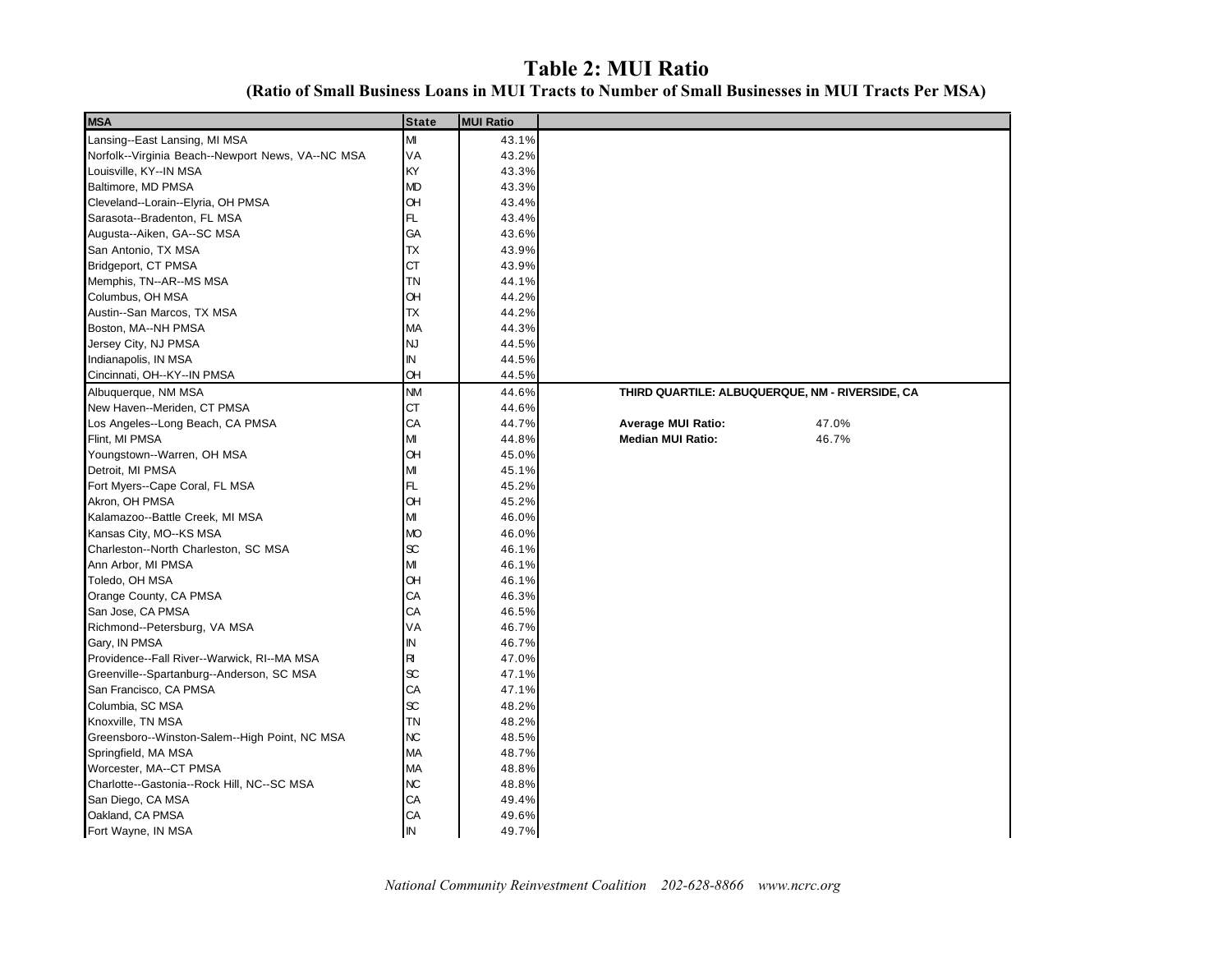### **Table 2: MUI Ratio**

| <b>MSA</b>                                   | <b>State</b> | <b>MUI Ratio</b> |                                                     |
|----------------------------------------------|--------------|------------------|-----------------------------------------------------|
| Modesto, CA MSA                              | CA           | 50.0%            |                                                     |
| Riverside--San Bernardino, CA PMSA           | CA           | 50.1%            |                                                     |
| Oklahoma City, OK MSA                        | OK           | 50.1%            | FOURTH QUARTILE: OKLAHOMA CITY, OK - BIRMINGHAM, AL |
| Stockton--Lodi, CA MSA                       | CA           | 50.2%            |                                                     |
| Wilmington--Newark, DE--MD PMSA              | DE           | 50.2%            | 54.1%<br><b>Average MUI Ratio:</b>                  |
| St. Louis, MO--IL MSA                        | <b>MO</b>    | 50.8%            | <b>Median MUI Ratio:</b><br>53.2%                   |
| Johnson City--Kingsport--Bristol, TN--VA MSA | <b>TN</b>    | 50.8%            |                                                     |
| Lexington, KY MSA                            | KY           | 51.1%            |                                                     |
| Bakersfield, CA MSA                          | CA           | 51.4%            |                                                     |
| Tulsa, OK MSA                                | OK           | 51.5%            |                                                     |
| Phoenix--Mesa, AZ MSA                        | AZ           | 51.8%            |                                                     |
| Vallejo--Fairfield--Napa, CA PMSA            | CA           | 51.8%            |                                                     |
| Chicago, IL PMSA                             | IL.          | 51.9%            |                                                     |
| Sacramento, CA PMSA                          | CA           | 52.1%            |                                                     |
| Santa Rosa, CA PMSA                          | CA           | 52.3%            |                                                     |
| Omaha, NE--IA MSA                            | <b>NE</b>    | 52.5%            |                                                     |
| Bergen--Passaic, NJ PMSA                     | <b>NJ</b>    | 52.8%            |                                                     |
| Raleigh--Durham--Chapel Hill, NC MSA         | <b>NC</b>    | 53.2%            |                                                     |
| Jackson, MS MSA                              | <b>MS</b>    | 53.2%            |                                                     |
| Little Rock--North Little Rock, AR MSA       | AR           | 53.5%            |                                                     |
| Fresno, CA MSA                               | CA           | 53.6%            |                                                     |
| Ventura, CA PMSA                             | CA           | 53.7%            |                                                     |
| Newark, NJ PMSA                              | <b>NJ</b>    | 54.7%            |                                                     |
| Milwaukee--Waukesha, WI PMSA                 | WI           | 54.9%            |                                                     |
| Madison, WI MSA                              | WI           | 56.2%            |                                                     |
| McAllen--Edinburg--Mission, TX MSA           | <b>TX</b>    | 56.7%            |                                                     |
| Tucson, AZ MSA                               | AZ           | 57.3%            |                                                     |
| Grand Rapids--Muskegon--Holland, MI MSA      | MI           | 57.4%            |                                                     |
| Middlesex--Somerset--Hunterdon, NJ PMSA      | <b>NJ</b>    | 58.0%            |                                                     |
| Monmouth--Ocean, NJ PMSA                     | <b>NJ</b>    | 58.2%            |                                                     |
| Mobile, AL MSA                               | <b>AL</b>    | 59.0%            |                                                     |
| Honolulu, HI MSA                             | H            | 62.5%            |                                                     |
| Birmingham, AL MSA                           | AL           | 64.6%            |                                                     |

**Of All 123\* MSAs:**

45.6% 44.6% **Average MUI ratio: Median LMI ratio:**

\*The number of metropolitan areas will differ across the tables due to demographic characteristics (i.e. lack of neighborhoods with more than 50% minority residents) and lack of segregation indices for a few metro areas. For more information on our methodology, please contact NCRC at 202-628-8866.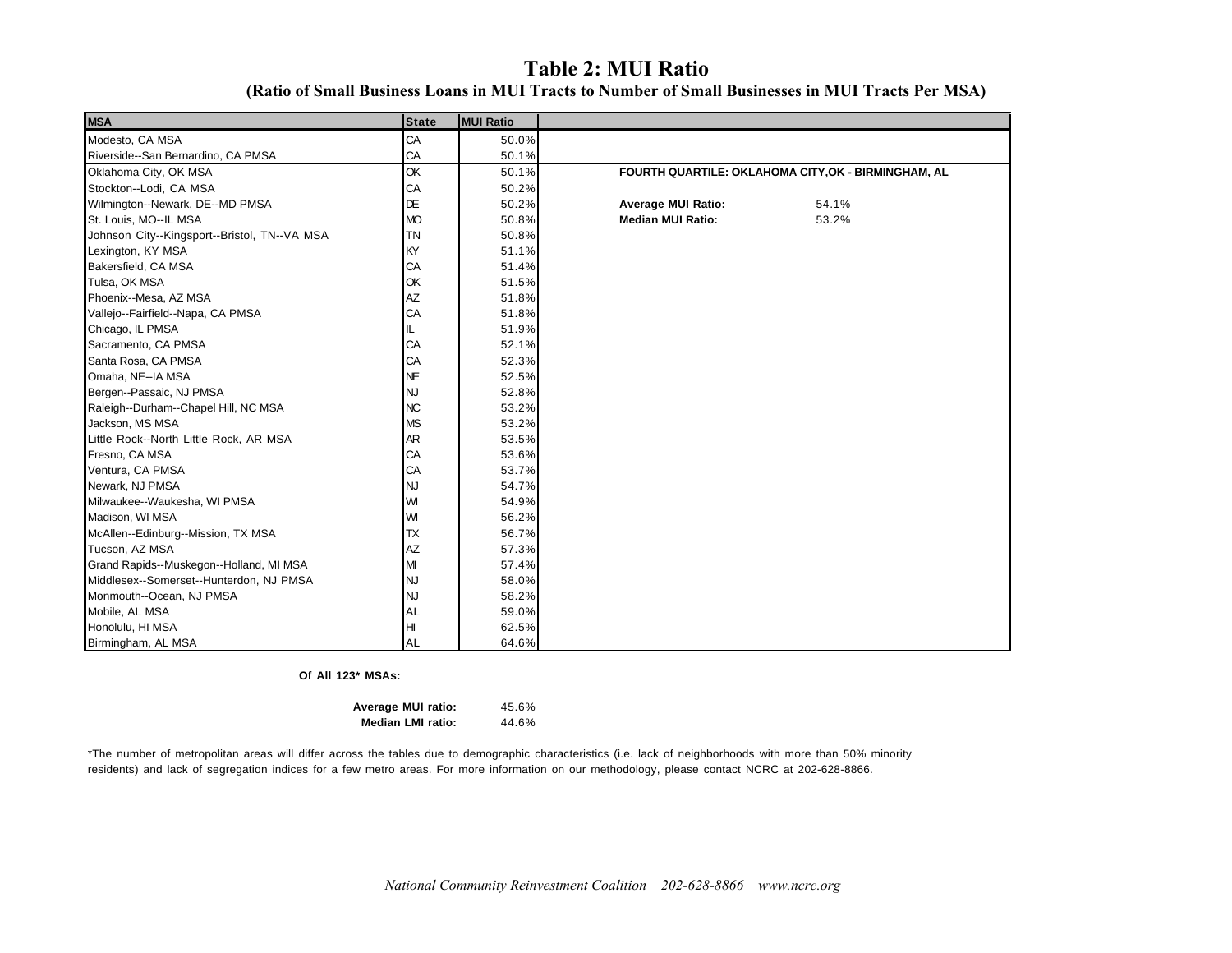## **Table 3: Percentage Point Differences between LMI and MUI Ratios Per MSA**

|                                              |              |                  |                  | <b>Percentage Point</b> |                                                 |
|----------------------------------------------|--------------|------------------|------------------|-------------------------|-------------------------------------------------|
| <b>MSA</b>                                   | <b>State</b> | <b>LMI Ratio</b> | <b>MUI Ratio</b> | Diff: LMI - MUI         |                                                 |
| Jackson, MS MSA                              | ΜS           | 28.9%            | 53.2%            | $-24.4%$                | FIRST QUARTILE: JACKSON, MS - ALLENTOWN, PA     |
| Gary, IN PMSA                                | IN           | 26.9%            | 46.7%            | $-19.9%$                |                                                 |
| Birmingham, AL MSA                           | AL           | 46.0%            | 64.6%            | $-18.6%$                | Average Percentage Pt Difference:<br>$-13.1%$   |
| Baton Rouge, LA MSA                          | LA           | 25.7%            | 41.7%            | $-16.0%$                | $-12.1%$<br>Median Percentage Pt Difference:    |
| Baltimore, MD PMSA                           | MD           | 28.2%            | 43.3%            | $-15.1%$                |                                                 |
| Lancaster, PA MSA                            | <b>PA</b>    | 27.7%            | 42.6%            | $-14.9%$                |                                                 |
| Richmond--Petersburg, VA MSA                 | VA           | 31.8%            | 46.7%            | $-14.8%$                |                                                 |
| Santa Rosa, CA PMSA                          | CA           | 38.6%            | 52.3%            | $-13.7%$                |                                                 |
| Philadelphia, PA--NJ PMSA                    | PA           | 21.4%            | 34.6%            | $-13.2%$                |                                                 |
| Stockton--Lodi, CA MSA                       | CA           | 37.6%            | 50.2%            | $-12.6%$                |                                                 |
| Des Moines, IA MSA                           | IA           | 29.7%            | 42.2%            | $-12.6%$                |                                                 |
| Vallejo--Fairfield--Napa, CA PMSA            | CA           | 39.3%            | 51.8%            | $-12.5%$                |                                                 |
| Raleigh--Durham--Chapel Hill, NC MSA         | NC.          | 40.8%            | 53.2%            | $-12.4%$                |                                                 |
| Little Rock--North Little Rock, AR MSA       | AR           | 41.3%            | 53.5%            | $-12.2%$                |                                                 |
| Las Vegas, NV--AZ MSA                        | NV           | 27.4%            | 39.6%            | $-12.2%$                |                                                 |
| Memphis, TN--AR--MS MSA                      | TN           | 31.9%            | 44.1%            | $-12.1%$                |                                                 |
| St. Louis, MO--IL MSA                        | <b>MO</b>    | 38.7%            | 50.8%            | $-12.1%$                |                                                 |
| Albany--Schenectady--Troy, NY MSA            | NY           | 28.9%            | 40.9%            | $-12.0%$                |                                                 |
| Modesto, CA MSA                              | CA           | 38.0%            | 50.0%            | $-12.0%$                |                                                 |
| Sacramento, CA PMSA                          | CA           | 40.1%            | 52.1%            | $-12.0%$                |                                                 |
| Charleston--North Charleston, SC MSA         | æ            | 34.1%            | 46.1%            | $-12.0%$                |                                                 |
| Flint, MI PMSA                               | м            | 33.0%            | 44.8%            | $-11.8%$                |                                                 |
| Riverside--San Bernardino, CA PMSA           | CA           | 38.5%            | 50.1%            | $-11.6%$                |                                                 |
| Wilmington--Newark, DE--MD PMSA              | DE           | 38.7%            | 50.2%            | $-11.5%$                |                                                 |
| Bakersfield, CA MSA                          | СA           | 40.0%            | 51.4%            | $-11.4%$                |                                                 |
| Fresno, CA MSA                               | СA           | 42.8%            | 53.6%            | $-10.9%$                |                                                 |
| Springfield, MA MSA                          | МA           | 37.9%            | 48.7%            | $-10.8%$                |                                                 |
| Sarasota--Bradenton, FL MSA                  | FL.          | 32.8%            | 43.4%            | $-10.7%$                |                                                 |
| Mobile, AL MSA                               | AL           | 48.4%            | 59.0%            | $-10.6%$                |                                                 |
| Tulsa, OK MSA                                | OK           | 40.9%            | 51.5%            | $-10.5%$                |                                                 |
| Allentown--Bethlehem--Easton, PA MSA         | PA           | 27.5%            | 37.9%            | $-10.49$                |                                                 |
| Fort Wayne, IN MSA                           | IN           | 39.4%            | 49.7%            | $-10.3%$                | SECOND QUARTILE: FORT WAYNE, IN - NEW HAVEN, CT |
| Lexington, KY MSA                            | KY           | 40.9%            | 51.1%            | $-10.2%$                |                                                 |
| Ann Arbor, MI PMSA                           | М            | 36.0%            | 46.1%            | $-10.1%$                | Average Percentage Pt Difference:<br>$-9.1%$    |
| Johnson City--Kingsport--Bristol, TN--VA MSA | TN           | 40.8%            | 50.8%            | $-10.0%$                | Median Percentage Pt Difference:<br>$-9.0%$     |
| Phoenix--Mesa, AZ MSA                        | AZ           | 41.8%            | 51.8%            | $-10.0%$                |                                                 |
| San Antonio, TX MSA                          | TX           | 34.1%            | 43.9%            | $-9.8%$                 |                                                 |
| Toledo, OH MSA                               | OН           | 36.3%            | 46.1%            | $-9.8%$                 |                                                 |
| Scranton--Wilkes-Barre--Hazleton, PA MSA     | PA           | 28.8%            | 38.6%            | $-9.8%$                 |                                                 |
| Youngstown--Warren, OH MSA                   | OH           | 35.3%            | 45.0%            | $-9.7%$                 |                                                 |
| Greenville--Spartanburg--Anderson, SC MSA    | æ            | 37.5%            | 47.1%            | $-9.6%$                 |                                                 |
| Milwaukee--Waukesha, WI PMSA                 | WI           | 45.5%            | 54.9%            | $-9.4%$                 |                                                 |
| Providence--Fall River--Warwick, RI--MA MSA  | RI           | 37.7%            | 47.0%            | $-9.3%$                 |                                                 |
| Columbia, SC MSA                             | æ            | 39.0%            | 48.2%            | $-9.2%$                 |                                                 |
| Oklahoma City, OK MSA                        | OK           | 40.9%            | 50.1%            | $-9.2%$                 |                                                 |
| Oakland, CA PMSA                             | CA           | 40.5%            | 49.6%            | $-9.0%$                 |                                                 |
| Harrisburg--Lebanon--Carlisle, PA MSA        | PA           | 24.5%            | 33.4%            | $-9.0%$                 |                                                 |
| Knoxville, TN MSA                            | TN           | 39.3%            | 48.2%            | $-8.9%$                 |                                                 |
| Rochester, NY MSA                            | <b>NY</b>    | 33.3%            | 42.3%            | $-8.9%$                 |                                                 |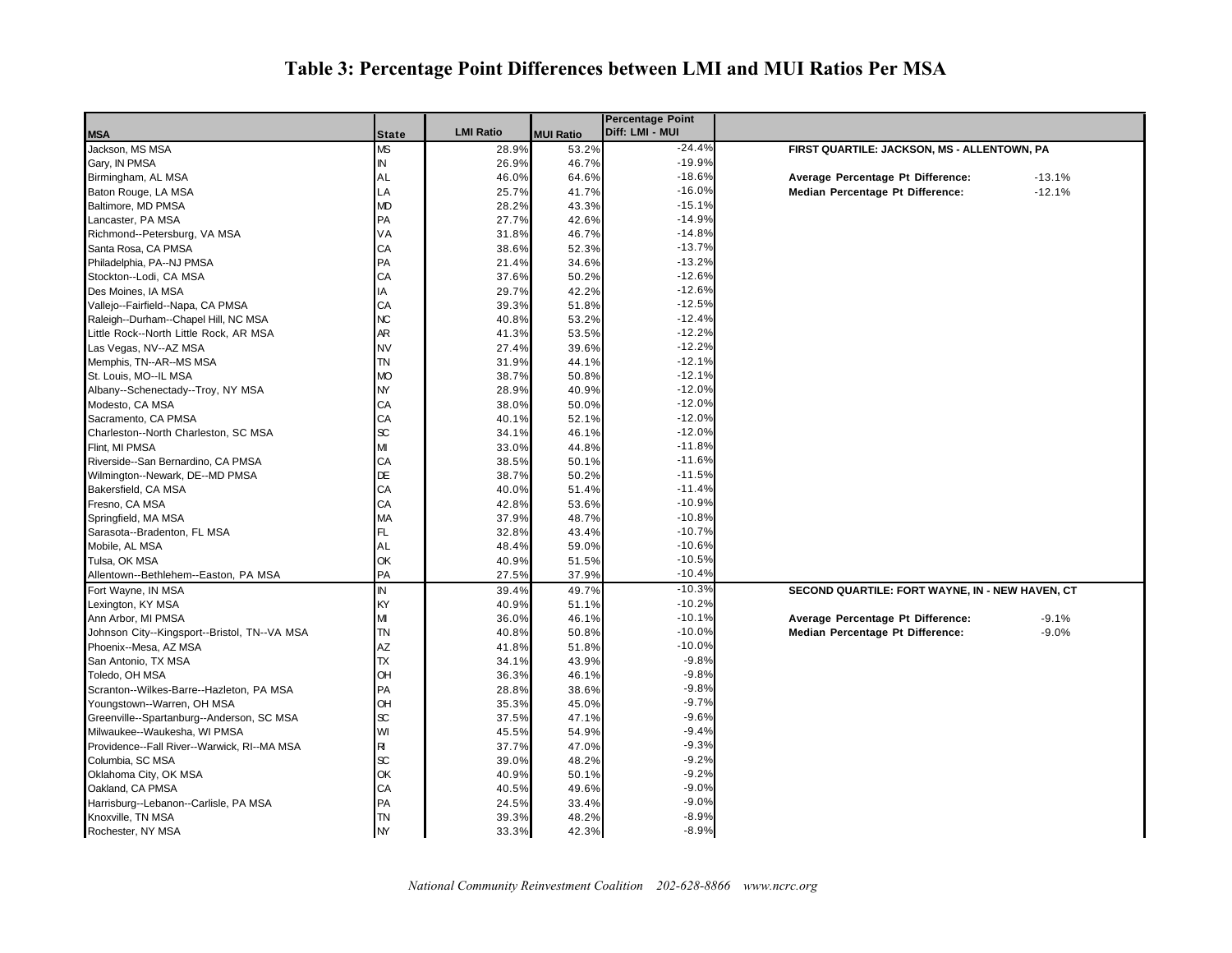## **Table 3: Percentage Point Differences between LMI and MUI Ratios Per MSA**

|                                                   |               |                  |                  | <b>Percentage Point</b> |                                               |         |
|---------------------------------------------------|---------------|------------------|------------------|-------------------------|-----------------------------------------------|---------|
| <b>MSA</b>                                        | State         | <b>LMI Ratio</b> | <b>MUI Ratio</b> | Diff: LMI - MUI         |                                               |         |
| Honolulu, HI MSA                                  | HI            | 53.7%            | 62.5%            | $-8.8%$                 |                                               |         |
| Kansas City, MO--KS MSA                           | <b>MO</b>     | 37.2%            | 46.0%            | $-8.8%$                 |                                               |         |
| Tucson, AZ MSA                                    | AZ            | 48.5%            | 57.3%            | $-8.7%$                 |                                               |         |
| Columbus, OH MSA                                  | <b>OH</b>     | 35.6%            | 44.2%            | $-8.6%$                 |                                               |         |
| Hartford, CT MSA                                  | СT            | 32.2%            | 40.8%            | $-8.6%$                 |                                               |         |
| Boise City, ID MSA                                | ID            | 33.3%            | 41.9%            | $-8.6%$                 |                                               |         |
| San Diego, CA MSA                                 | CA            | 40.9%            | 49.4%            | $-8.5%$                 |                                               |         |
| Middlesex--Somerset--Hunterdon, NJ PMSA           | NJ            | 49.5%            | 58.0%            | $-8.5%$                 |                                               |         |
| Bridgeport, CT PMSA                               | <b>CT</b>     | 35.5%            | 43.9%            | $-8.4%$                 |                                               |         |
| Cleveland--Lorain--Elyria, OH PMSA                | Œ             | 35.0%            | 43.4%            | $-8.3%$                 |                                               |         |
| Miami, FL PMSA                                    | FL.           | 30.6%            | 38.9%            | $-8.3%$                 |                                               |         |
| Charlotte--Gastonia--Rock Hill, NC--SC MSA        | NC            | 40.5%            | 48.8%            | $-8.3%$                 |                                               |         |
| New Haven--Meriden, CT PMSA                       | СT            | 36.3%            | 44.6%            | $-8.3%$                 |                                               |         |
| Ventura, CA PMSA                                  | CA            | 45.5%            | 53.7%            | $-8.2%$                 | THIRD QUARTILE: VENTURA, CA - JERSEY CITY, NJ |         |
| Chicago, IL PMSA                                  | IL            | 43.8%            | 51.9%            | $-8.2%$                 |                                               |         |
| Worcester, MA--CT PMSA                            | MA            | 40.7%            | 48.8%            | $-8.1%$                 | Average Percentage Pt Difference:             | $-6.6%$ |
| Akron, OH PMSA                                    | OH            | 37.2%            | 45.2%            | $-8.0%$                 | Median Percentage Pt Difference:              | $-6.7%$ |
| New Orleans, LA MSA                               | LA            | 31.6%            | 39.5%            | $-7.9%$                 |                                               |         |
| Austin--San Marcos, TX MSA                        | TX            | 36.4%            | 44.2%            | $-7.8%$                 |                                               |         |
| Fort Myers--Cape Coral, FL MSA                    | FL.           | 37.7%            | 45.2%            | $-7.5%$                 |                                               |         |
| Washington, DC--MD--VA--WV PMSA                   | DC            | 33.5%            | 40.9%            | $-7.3%$                 |                                               |         |
| Augusta--Aiken, GA--SC MSA                        | GA            | 36.5%            | 43.6%            | $-7.1%$                 |                                               |         |
| Grand Rapids--Muskegon--Holland, MI MSA           | МІ            | 50.3%            | 57.4%            | $-7.1%$                 |                                               |         |
| Pittsburgh, PA MSA                                | PA            | 25.9%            | 32.9%            | $-7.0%$                 |                                               |         |
| Nashville, TN MSA                                 | TN            | 35.3%            | 42.3%            | $-7.0%$                 |                                               |         |
| Atlanta, GA MSA                                   | GA            | 32.8%            | 39.7%            | $-6.9%$                 |                                               |         |
| El Paso, TX MSA                                   | TX            | 36.3%            | 43.0%            | $-6.7%$                 |                                               |         |
| Detroit, MI PMSA                                  | M             | 38.4%            | 45.1%            | $-6.7%$                 |                                               |         |
| Norfolk--Virginia Beach--Newport News, VA--NC MSA | VA            | 36.5%            | 43.2%            | $-6.7%$                 |                                               |         |
| Fort Worth--Arlington, TX PMSA                    | <b>TX</b>     | 33.6%            | 40.2%            | $-6.5%$                 |                                               |         |
| Indianapolis, IN MSA                              | $\mathsf{IN}$ | 38.1%            | 44.5%            | $-6.4%$                 |                                               |         |
| Los Angeles--Long Beach, CA PMSA                  | CA            | 38.4%            | 44.7%            | $-6.3%$                 |                                               |         |
| Greensboro--Winston-Salem--High Point, NC MSA     | NC            | 42.3%            | 48.5%            | $-6.1%$                 |                                               |         |
| Chattanooga, TN--GA MSA                           | <b>TN</b>     | 36.5%            | 42.7%            | $-6.1%$                 |                                               |         |
| Buffalo--Niagara Falls, NY MSA                    | <b>NY</b>     | 29.1%            | 35.1%            | $-6.0%$                 |                                               |         |
| San Francisco, CA PMSA                            | CA            | 41.1%            | 47.1%            | $-6.0%$                 |                                               |         |
| New York, NY PMSA                                 | <b>NY</b>     | 33.6%            | 39.5%            | $-5.9%$                 |                                               |         |
| Kalamazoo--Battle Creek, MI MSA                   | M             | 40.0%            | 46.0%            | $-5.9%$                 |                                               |         |
| Fort Lauderdale, FL PMSA                          | FL            | 34.4%            | 40.0%            | $-5.6%$                 |                                               |         |
| Lakeland--Winter Haven, FL MSA                    | FL            | 36.7%            | 42.3%            | $-5.5%$                 |                                               |         |
| Dallas, TX PMSA                                   | TX            | 33.5%            | 38.9%            | $-5.4%$                 |                                               |         |
| Colorado Springs, CO MSA                          | $\infty$      | 36.6%            | 41.7%            | $-5.0%$                 |                                               |         |
| West Palm Beach--Boca Raton, FL MSA               | FL            | 35.0%            | 40.0%            | $-5.0%$                 |                                               |         |
| Jersey City, NJ PMSA                              | NJ            | 39.5%            | 44.5%            | $-5.0%$                 |                                               |         |
| Portland--Vancouver, OR--WA PMSA                  | Œ             |                  |                  | $-4.9%$                 |                                               |         |
|                                                   |               | 35.2%            | 40.1%            | $-4.9%$                 | FOURTH QUARTILE: PORTLAND, OR - NEWARK, NJ    |         |
| Tampa--St. Petersburg--Clearwater, FL MSA         | FL<br>TX      | 37.5%            | 42.4%            | $-4.9%$                 |                                               | $-2.3%$ |
| Houston, TX PMSA                                  |               | 36.4%            | 41.3%            |                         | Average Percentage Pt Difference:             |         |
| Syracuse, NY MSA                                  | <b>NY</b>     | 34.5%            | 39.1%            | $-4.6%$                 | Median Percentage Pt Difference:              | $-3.2%$ |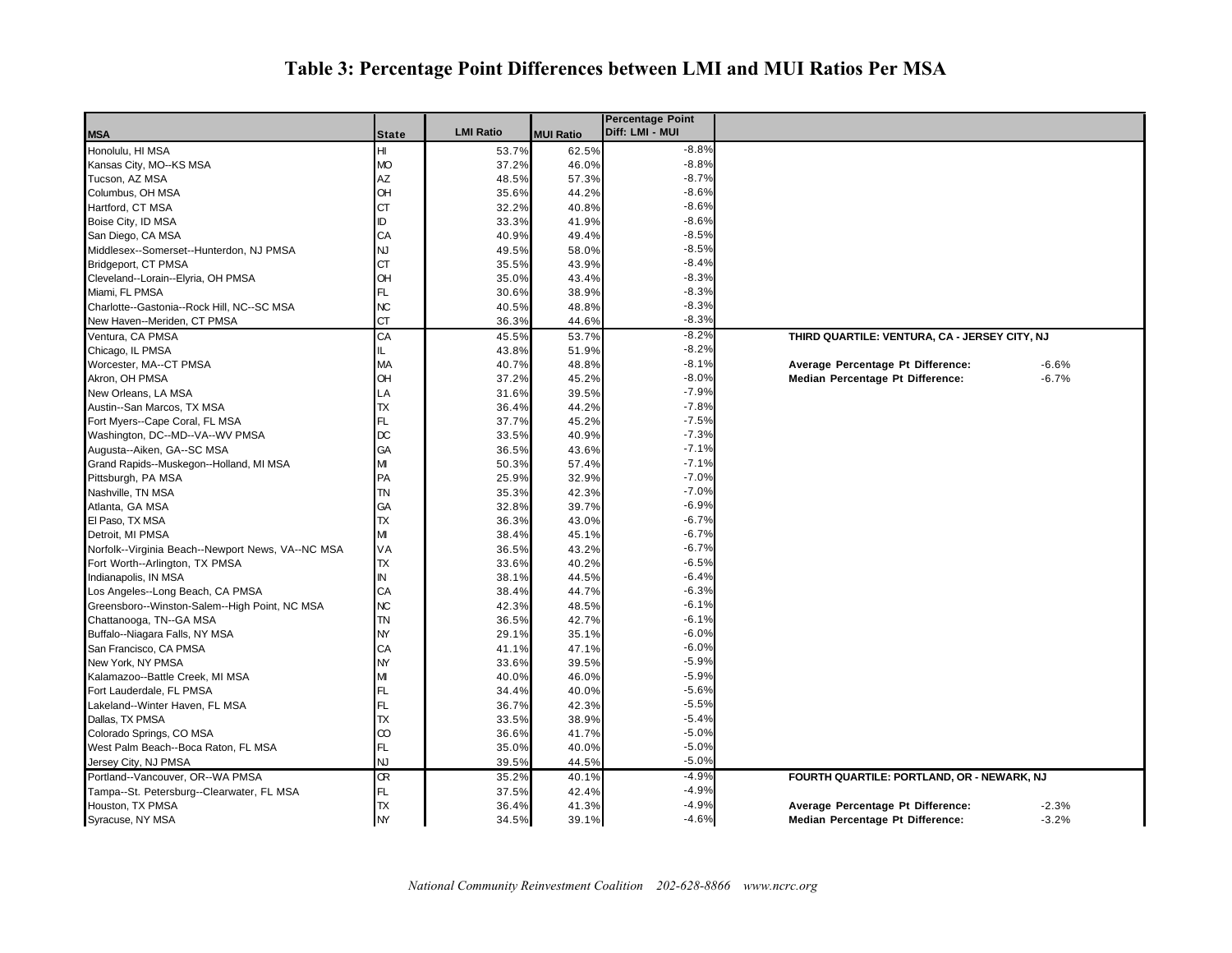### **Table 3: Percentage Point Differences between LMI and MUI Ratios Per MSA**

|                                         |              |                  |                  | <b>Percentage Point</b> |
|-----------------------------------------|--------------|------------------|------------------|-------------------------|
| <b>MSA</b>                              | <b>State</b> | <b>LMI Ratio</b> | <b>MUI Ratio</b> | Diff: LMI - MUI         |
| Orlando, FL MSA                         | FL.          | 33.7%            | 38.2%            | $-4.6%$                 |
| Wichita, KS MSA                         | KS           | 34.9%            | 39.5%            | $-4.5%$                 |
| Louisville, KY--IN MSA                  | <b>IKY</b>   | 39.2%            | 43.3%            | $-4.0%$                 |
| Orange County, CA PMSA                  | CA           | 42.3%            | 46.3%            | $-4.0%$                 |
| Dayton--Springfield, OH MSA             | <b>OH</b>    | 37.4%            | 41.3%            | $-3.9%$                 |
| Bergen--Passaic, NJ PMSA                | <b>NJ</b>    | 48.9%            | 52.8%            | $-3.8%$                 |
| Minneapolis--St. Paul, MN--WI MSA       | <b>MN</b>    | 30.2%            | 34.0%            | $-3.8%$                 |
| Madison, WI MSA                         | WI           | 52.4%            | 56.2%            | $-3.8%$                 |
| Lansing--East Lansing, MI MSA           | M            | 39.4%            | 43.1%            | $-3.7%$                 |
| Monmouth--Ocean, NJ PMSA                | <b>INJ</b>   | 54.8%            | 58.2%            | $-3.5%$                 |
| Seattle--Bellevue--Everett, WA PMSA     | <b>WA</b>    | 34.2%            | 37.4%            | $-3.2%$                 |
| Melbourne--Titusville--Palm Bay, FL MSA | FL           | 34.7%            | 37.9%            | $-3.2%$                 |
| San Jose, CA PMSA                       | CA           | 43.5%            | 46.5%            | $-3.0%$                 |
| Daytona Beach, FL MSA                   | IFL.         | 39.5%            | 42.4%            | $-3.0%$                 |
| Denver, CO PMSA                         | $\infty$     | 39.2%            | 41.9%            | $-2.7%$                 |
| Takoma, WA PMSA                         | <b>WA</b>    | 30.9%            | 33.0%            | $-2.1%$                 |
| Omaha, NE--IA MSA                       | <b>NE</b>    | 50.7%            | 52.5%            | $-1.7%$                 |
| McAllen--Edinburg--Mission, TX MSA      | TX           | 55.3%            | 56.7%            | $-1.4%$                 |
| Spokane, WA MSA                         | <b>WA</b>    | 39.2%            | 40.4%            | $-1.2%$                 |
| Cincinnati, OH--KY--IN PMSA             | <b>OH</b>    | 43.3%            | 44.5%            | $-1.2%$                 |
| Boston, MA--NH PMSA                     | <b>MA</b>    | 43.2%            | 44.3%            | $-1.2%$                 |
| Albuquerque, NM MSA                     | <b>NM</b>    | 44.2%            | 44.6%            | $-0.4%$                 |
| Nassau--Suffolk, NY PMSA                | <b>NY</b>    | 41.1%            | 40.4%            | 0.7%                    |
| Salt Lake City--Ogden, UT MSA           | <b>UT</b>    | 25.2%            | 23.2%            | 2.1%                    |
| Jacksonville, FL MSA                    | FL           | 45.2%            | 41.3%            | 3.8%                    |
| Newark, NJ PMSA                         | INJ          | 61.5%            | 54.7%            | 6.8%                    |

**OFALL 123\* MSAs:**

| Average Percentage Pt Difference between LMI/MUI: | $-7.8%$  |
|---------------------------------------------------|----------|
| Median Percentage Pt Difference between LMI/MUI:  | $-8.3\%$ |

\*The number of metropolitan areas will differ across the tables due to demographic characteristics (i.e. lack of neighborhoods with more than 50% minority residents) and lack of segregation indices for a few metro areas. For more information on our methodology, please contact NCRC at 202-628-8866.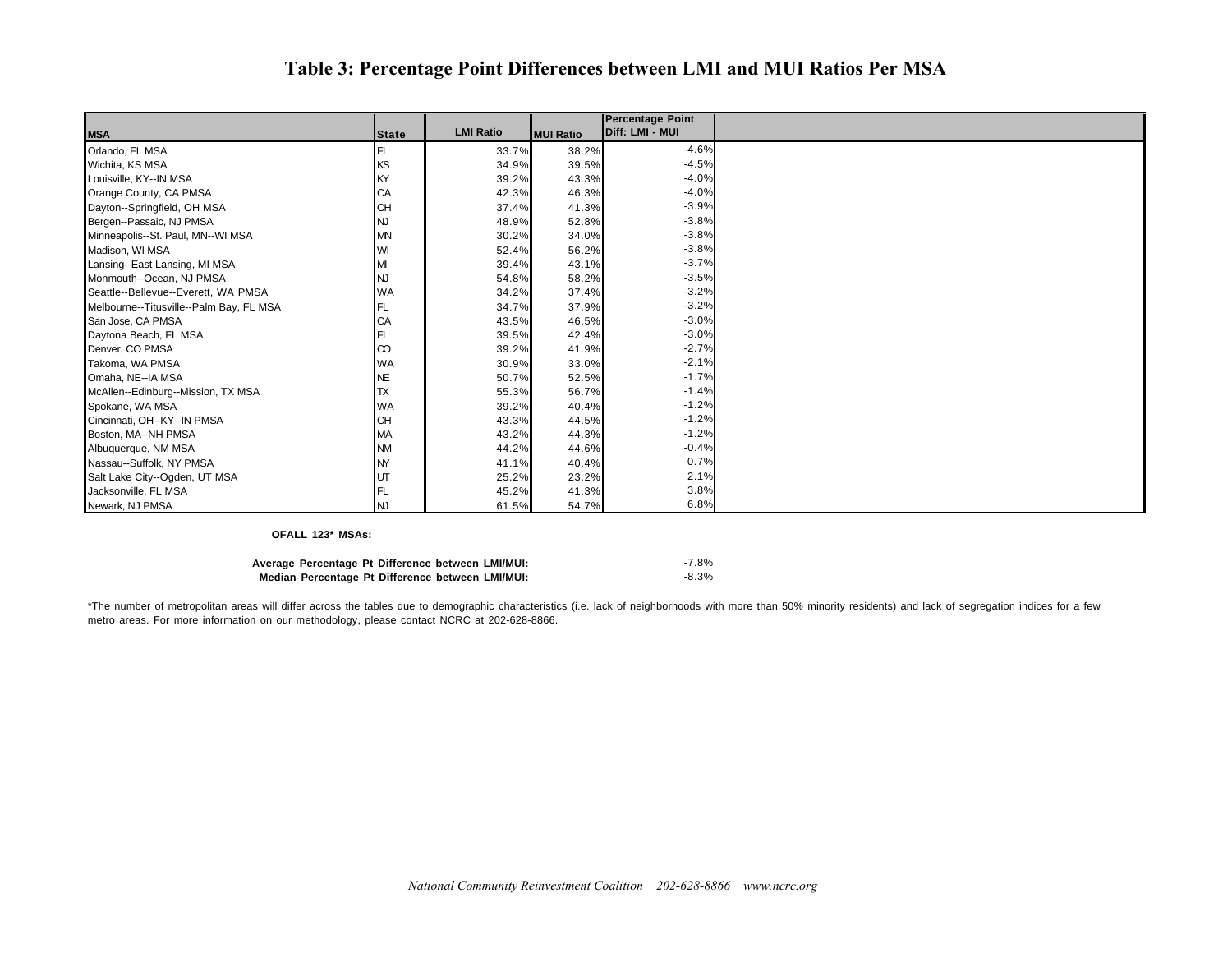## **Table 4: Minority Ratio**

| (Ratio of Small Business Loans in Minority Tracts to Number of Small Businesses in Minority Tracts Per MSA) |  |  |  |  |  |
|-------------------------------------------------------------------------------------------------------------|--|--|--|--|--|
|                                                                                                             |  |  |  |  |  |

| <b>MSA</b>                              | <b>State</b>            | <b>Minority Ratio</b> |                                                 |       |  |
|-----------------------------------------|-------------------------|-----------------------|-------------------------------------------------|-------|--|
| Harrisburg--Lebanon--Carlisle, PA MSA   | PA                      | 17.3%                 | FIRST QUARTILE: HARRISBURG, PA - WASHINGTON, DC |       |  |
| Philadelphia, PA--NJ PMSA               | PA                      | 17.5%                 |                                                 |       |  |
| Albany--Schenectady--Troy, NY MSA       | NY                      | 19.0%                 | <b>Average Minority Ratio:</b>                  | 27.4% |  |
| Pittsburgh, PA MSA                      | PA                      | 19.3%                 | <b>Median Minority Ratio:</b>                   | 28.7% |  |
| Las Vegas, NV--AZ MSA                   | <b>NV</b>               | 23.5%                 |                                                 |       |  |
| Lancaster, PA MSA                       | PA                      | 24.5%                 |                                                 |       |  |
| Allentown--Bethlehem--Easton, PA MSA    | PA                      | 24.8%                 |                                                 |       |  |
| Baltimore, MD PMSA                      | <b>MD</b>               | 24.8%                 |                                                 |       |  |
| Buffalo--Niagara Falls, NY MSA          | NY                      | 25.7%                 |                                                 |       |  |
| Salt Lake City--Ogden, UT MSA           | UT                      | 26.2%                 |                                                 |       |  |
| Gary, IN PMSA                           | $\mathsf{IN}$           | 26.4%                 |                                                 |       |  |
| Minneapolis--St. Paul, MN--WI MSA       | <b>MN</b>               | 26.5%                 |                                                 |       |  |
| Takoma, WA PMSA                         | WA                      | 28.0%                 |                                                 |       |  |
| Sarasota--Bradenton, FL MSA             | FL                      | 28.7%                 |                                                 |       |  |
| Des Moines, IA MSA                      | IA                      | 28.7%                 |                                                 |       |  |
| Atlanta, GA MSA                         | GA                      | 28.8%                 |                                                 |       |  |
| Baton Rouge, LA MSA                     | LA                      | 29.0%                 |                                                 |       |  |
| Dayton--Springfield, OH MSA             | OH                      | 29.4%                 |                                                 |       |  |
| New Orleans, LA MSA                     | LA                      | 30.3%                 |                                                 |       |  |
| Daytona Beach, FL MSA                   | FL                      | 30.4%                 |                                                 |       |  |
| Hartford, CT MSA                        | <b>CT</b>               | 30.5%                 |                                                 |       |  |
| Rochester, NY MSA                       | <b>NY</b>               | 30.7%                 |                                                 |       |  |
| Syracuse, NY MSA                        | <b>NY</b>               | 30.8%                 |                                                 |       |  |
| Richmond--Petersburg, VA MSA            | VA                      | 30.8%                 |                                                 |       |  |
| Lakeland--Winter Haven, FL MSA          | FL.                     | 31.2%                 |                                                 |       |  |
| Youngstown--Warren, OH MSA              | <b>OH</b>               | 31.2%                 |                                                 |       |  |
| Flint, MI PMSA                          | М                       | 31.6%                 |                                                 |       |  |
| Tulsa, OK MSA                           | OK                      | 31.8%                 |                                                 |       |  |
| Wilmington--Newark, DE--MD PMSA         | DE                      | 31.8%                 |                                                 |       |  |
| Washington, DC--MD--VA--WV PMSA         | <b>DC</b>               | 32.1%                 |                                                 |       |  |
| Memphis, TN--AR--MS MSA                 | <b>TN</b>               | 32.1%                 | SECOND QUARTILE: MEMPHIS, TN - MIAMI, FL        |       |  |
| Kansas City, MO--KS MSA                 | <b>MO</b>               | 32.4%                 |                                                 |       |  |
| Nashville, TN MSA                       | <b>TN</b>               | 32.5%                 | <b>Average Minority Ratio:</b>                  | 33.8% |  |
| Jackson, MS MSA                         | <b>MS</b>               | 32.5%                 | <b>Median Minority Ratio:</b>                   | 33.7% |  |
| Orlando, FL MSA                         | FL.                     | 32.6%                 |                                                 |       |  |
| Knoxville, TN MSA                       | <b>TN</b>               | 32.6%                 |                                                 |       |  |
| Melbourne--Titusville--Palm Bay, FL MSA | FL                      | 32.6%                 |                                                 |       |  |
| Detroit, MI PMSA                        | $\mathsf{M} \mathsf{I}$ | 33.0%                 |                                                 |       |  |
| Colorado Springs, CO MSA                | $\infty$                | 33.1%                 |                                                 |       |  |
| Wichita, KS MSA                         | ΚS                      | 33.1%                 |                                                 |       |  |
| Dallas, TX PMSA                         | TX                      | 33.3%                 |                                                 |       |  |
| West Palm Beach--Boca Raton, FL MSA     | FL.                     | 33.3%                 |                                                 |       |  |
| Portland--Vancouver, OR--WA PMSA        | Œ                       | 33.4%                 |                                                 |       |  |
| Cleveland--Lorain--Elyria, OH PMSA      | Œ                       | 33.5%                 |                                                 |       |  |
| Indianapolis, IN MSA                    | IN                      | 33.7%                 |                                                 |       |  |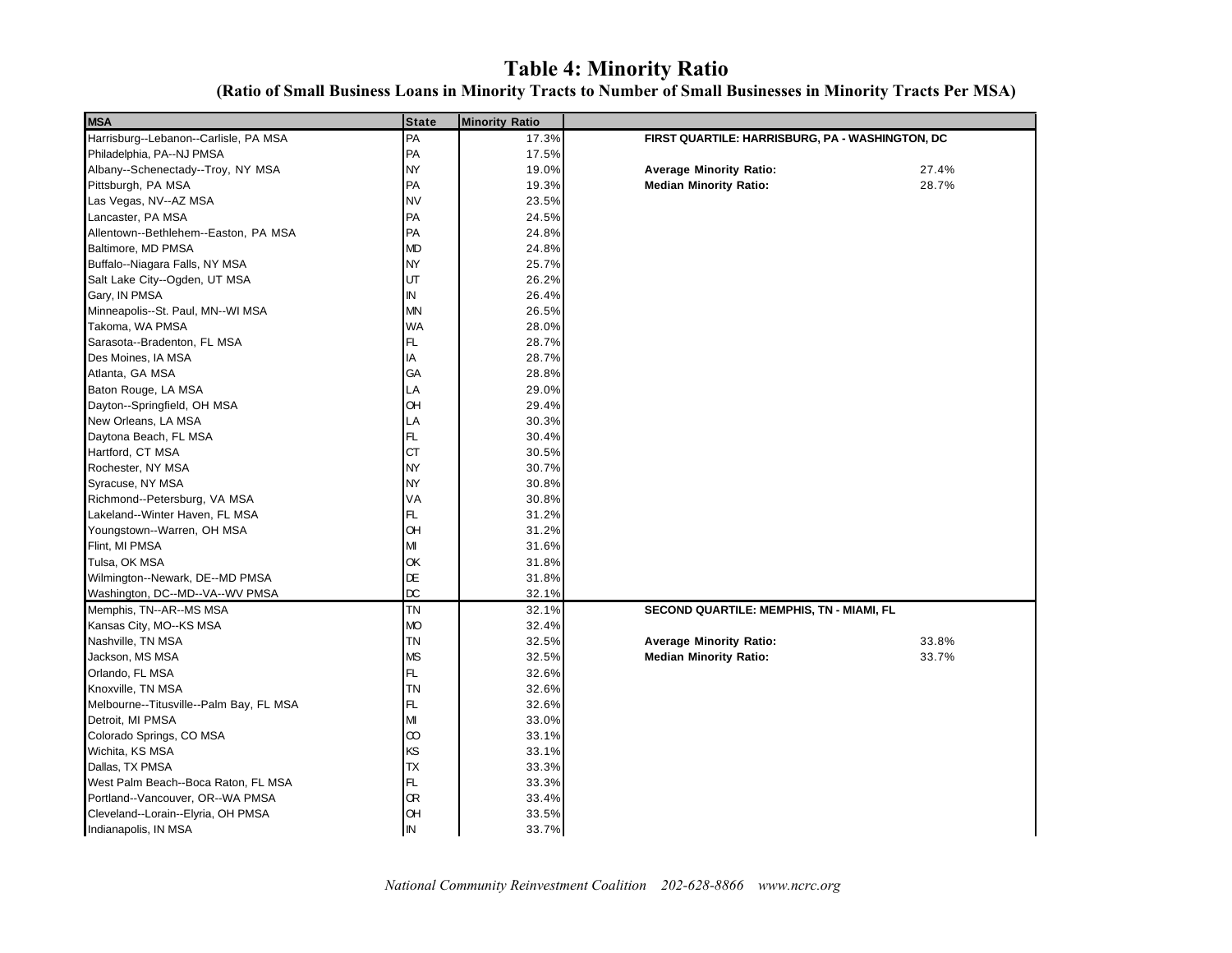## **Table 4: Minority Ratio**

**(Ratio of Small Business Loans in Minority Tracts to Number of Small Businesses in Minority Tracts Per MSA)**

| <b>MSA</b>                                        | <b>State</b> | <b>Minority Ratio</b> |                                                 |       |
|---------------------------------------------------|--------------|-----------------------|-------------------------------------------------|-------|
| Fort Worth--Arlington, TX PMSA                    | TX           | 33.7%                 |                                                 |       |
| Bridgeport, CT PMSA                               | <b>CT</b>    | 33.7%                 |                                                 |       |
| New Haven--Meriden, CT PMSA                       | <b>CT</b>    | 33.8%                 |                                                 |       |
| Springfield, MA MSA                               | MA           | 33.9%                 |                                                 |       |
| Columbus, OH MSA                                  | Œ            | 34.0%                 |                                                 |       |
| Boise City, ID MSA                                | ID           | 34.2%                 |                                                 |       |
| Fort Lauderdale, FL PMSA                          | FL           | 34.3%                 |                                                 |       |
| Providence--Fall River--Warwick, RI--MA MSA       | R            | 34.3%                 |                                                 |       |
| Augusta--Aiken, GA--SC MSA                        | GA           | 34.7%                 |                                                 |       |
| Fort Myers--Cape Coral, FL MSA                    | FL           | 35.2%                 |                                                 |       |
| New York, NY PMSA                                 | NY           | 35.2%                 |                                                 |       |
| Akron, OH PMSA                                    | Œ            | 35.2%                 |                                                 |       |
| Toledo, OH MSA                                    | Œ            | 35.4%                 |                                                 |       |
| St. Louis, MO--IL MSA                             | <b>MO</b>    | 35.5%                 |                                                 |       |
| Miami, FL PMSA                                    | FL           | 35.9%                 |                                                 |       |
| Kalamazoo--Battle Creek, MI MSA                   | MI           | 35.9%                 | THIRD QUARTILE: KALAMAZOO, MI - LOS ANGELES, CA |       |
| Ann Arbor, MI PMSA                                | М            | 36.0%                 |                                                 |       |
| Nassau--Suffolk, NY PMSA                          | <b>NY</b>    | 36.2%                 | <b>Average Minority Ratio:</b>                  | 38.8% |
| Norfolk--Virginia Beach--Newport News, VA--NC MSA | VA           | 36.3%                 | <b>Median Minority Ratio:</b>                   | 39.3% |
| Tampa--St. Petersburg--Clearwater, FL MSA         | FL           | 36.6%                 |                                                 |       |
| Austin--San Marcos, TX MSA                        | <b>TX</b>    | 36.7%                 |                                                 |       |
| San Antonio, TX MSA                               | ТX           | 36.7%                 |                                                 |       |
| Houston, TX PMSA                                  | ТX           | 37.5%                 |                                                 |       |
| Chattanooga, TN--GA MSA                           | ΤN           | 37.6%                 |                                                 |       |
| Fort Wayne, IN MSA                                | ΙN           | 37.7%                 |                                                 |       |
| Cincinnati, OH--KY--IN PMSA                       | Œ            | 37.9%                 |                                                 |       |
| Charlotte--Gastonia--Rock Hill, NC--SC MSA        | NC           | 38.2%                 |                                                 |       |
| Louisville, KY--IN MSA                            | KY           | 38.2%                 |                                                 |       |
| Seattle--Bellevue--Everett, WA PMSA               | WA           | 38.2%                 |                                                 |       |
| Charleston--North Charleston, SC MSA              | $\infty$     | 39.3%                 |                                                 |       |
| Denver, CO PMSA                                   | $\infty$     | 39.3%                 |                                                 |       |
| Lexington, KY MSA                                 | KY           | 39.3%                 |                                                 |       |
| Columbia, SC MSA                                  | $\infty$     | 39.3%                 |                                                 |       |
| El Paso, TX MSA                                   | <b>TX</b>    | 39.6%                 |                                                 |       |
| Phoenix--Mesa, AZ MSA                             | ΑZ           | 39.8%                 |                                                 |       |
| Worcester, MA--CT PMSA                            | MA           | 39.8%                 |                                                 |       |
| Greenville--Spartanburg--Anderson, SC MSA         | $\infty$     | 40.1%                 |                                                 |       |
| Stockton--Lodi, CA MSA                            | CA           | 40.1%                 |                                                 |       |
| Little Rock--North Little Rock, AR MSA            | AR           | 40.3%                 |                                                 |       |
| Bakersfield, CA MSA                               | CA           | 40.5%                 |                                                 |       |
| Newark, NJ PMSA                                   | NJ           | 40.9%                 |                                                 |       |
| Oklahoma City, OK MSA                             | ОК           | 40.9%                 |                                                 |       |
| Modesto, CA MSA                                   | CA           | 41.1%                 |                                                 |       |
| Greensboro--Winston-Salem--High Point, NC MSA     | NC           | 41.1%                 |                                                 |       |
| Los Angeles--Long Beach, CA PMSA                  | CA           | 41.6%                 |                                                 |       |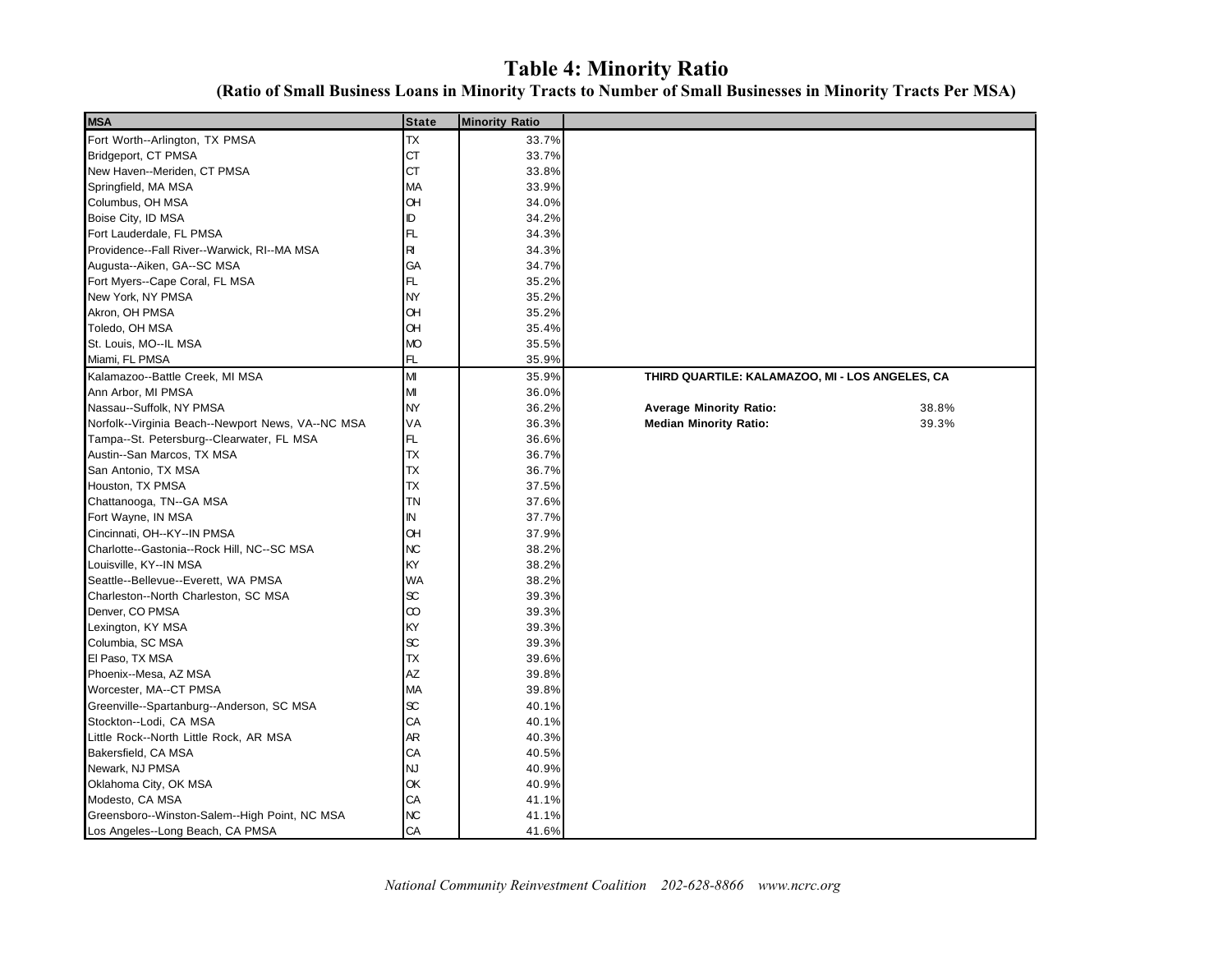### **Table 4: Minority Ratio**

| <b>MSA</b>                              | <b>State</b> | <b>Minority Ratio</b> |                                               |       |  |
|-----------------------------------------|--------------|-----------------------|-----------------------------------------------|-------|--|
| Riverside--San Bernardino, CA PMSA      | CA           | 42.0%                 | FOURTH QUARTILE: RIVERSIDE, CA - HONOLULU, HI |       |  |
| Sacramento, CA PMSA                     | CA           | 42.3%                 |                                               |       |  |
| Jersey City, NJ PMSA                    | <b>NJ</b>    | 42.4%                 | <b>Average Minority Ratio:</b>                | 46.9% |  |
| Milwaukee--Waukesha, WI PMSA            | WI           | 42.6%                 | <b>Median Minority Ratio:</b>                 | 46.9% |  |
| Vallejo--Fairfield--Napa, CA PMSA       | CA           | 42.7%                 |                                               |       |  |
| Orange County, CA PMSA                  | CA           | 42.8%                 |                                               |       |  |
| Chicago, IL PMSA                        | IL.          | 43.5%                 |                                               |       |  |
| Birmingham, AL MSA                      | AL           | 43.6%                 |                                               |       |  |
| San Francisco, CA PMSA                  | CA           | 43.8%                 |                                               |       |  |
| Lansing--East Lansing, MI MSA           | M            | 43.9%                 |                                               |       |  |
| Albuquerque, NM MSA                     | <b>NM</b>    | 44.4%                 |                                               |       |  |
| Omaha, NE--IA MSA                       | <b>NE</b>    | 45.0%                 |                                               |       |  |
| Oakland, CA PMSA                        | CA           | 45.1%                 |                                               |       |  |
| San Diego, CA MSA                       | CA           | 45.6%                 |                                               |       |  |
| San Jose, CA PMSA                       | CA           | 46.7%                 |                                               |       |  |
| Boston, MA--NH PMSA                     | <b>MA</b>    | 47.2%                 |                                               |       |  |
| Fresno, CA MSA                          | CA           | 47.2%                 |                                               |       |  |
| Ventura, CA PMSA                        | CA           | 47.3%                 |                                               |       |  |
| Bergen--Passaic, NJ PMSA                | <b>NJ</b>    | 47.4%                 |                                               |       |  |
| Monmouth--Ocean, NJ PMSA                | <b>NJ</b>    | 47.8%                 |                                               |       |  |
| Tucson, AZ MSA                          | AZ           | 47.8%                 |                                               |       |  |
| Raleigh--Durham--Chapel Hill, NC MSA    | <b>NC</b>    | 48.1%                 |                                               |       |  |
| Mobile, AL MSA                          | <b>AL</b>    | 48.2%                 |                                               |       |  |
| Middlesex--Somerset--Hunterdon, NJ PMSA | <b>NJ</b>    | 48.3%                 |                                               |       |  |
| Grand Rapids--Muskegon--Holland, MI MSA | M            | 48.6%                 |                                               |       |  |
| Jacksonville, FL MSA                    | FL           | 51.2%                 |                                               |       |  |
| Santa Rosa, CA PMSA                     | CA           | 51.8%                 |                                               |       |  |
| Madison, WI MSA                         | WI           | 54.3%                 |                                               |       |  |
| McAllen--Edinburg--Mission, TX MSA      | <b>TX</b>    | 56.4%                 |                                               |       |  |
| Honolulu, HI MSA                        | H            | 59.2%                 |                                               |       |  |

#### **OF ALL 120\* MSAs:**

| <b>Average Minority Ratio:</b> | 36.7% |
|--------------------------------|-------|
| <b>Median Minority Ratio:</b>  | 35.9% |

\*The number of metropolitan areas will differ across the tables due to demographic characteristics (i.e. lack of neighborhoods with more than 50% minority residents) and lack of segregation indices for a few metro areas. For more information on our methodology, please contact NCRC at 202-628-8866.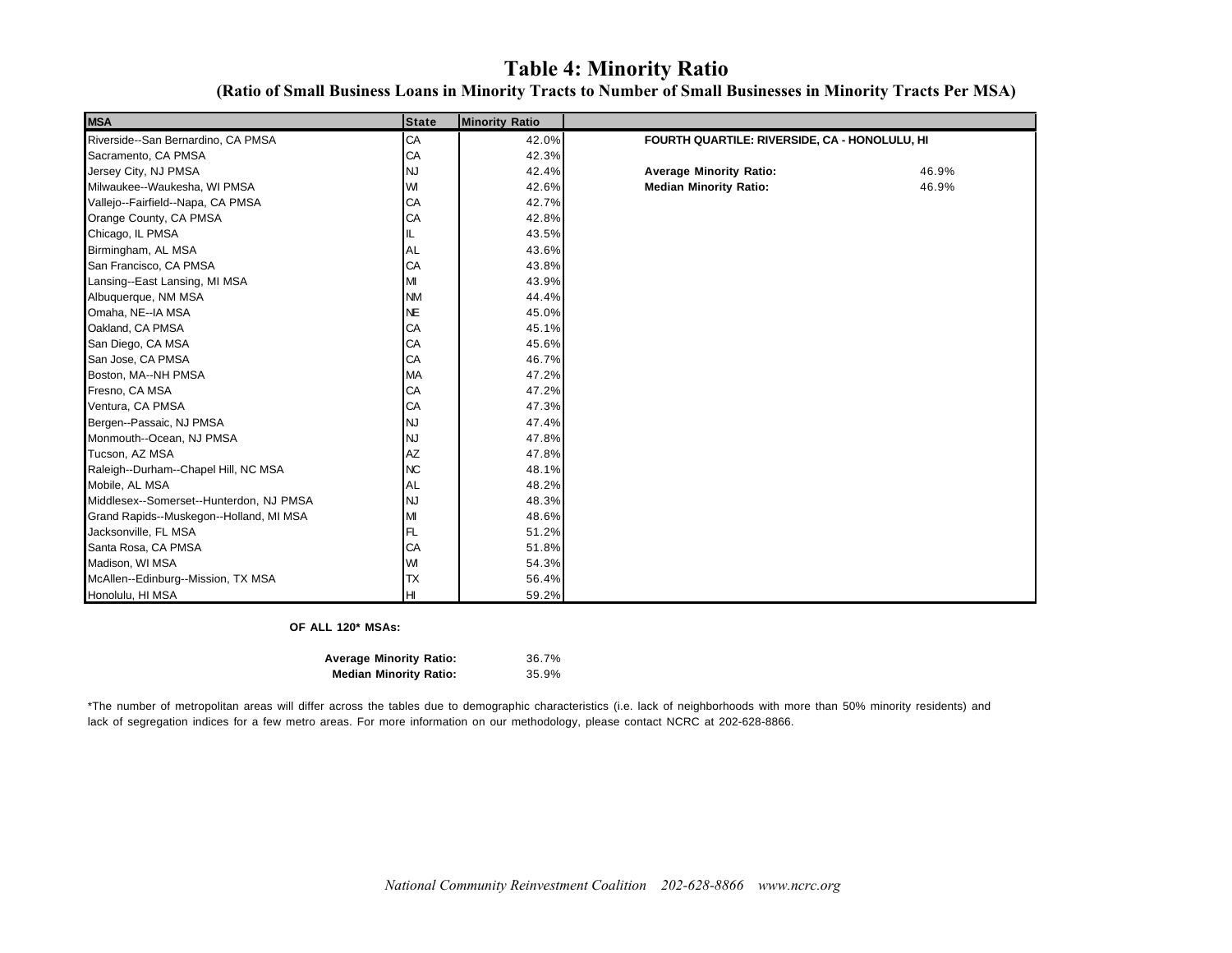## **Table 5: White Ratio**

| <b>MSA</b>                                | <b>State</b> | <b>White Ratio</b> |                                                 |
|-------------------------------------------|--------------|--------------------|-------------------------------------------------|
| Newark, NJ PMSA                           | <b>NJ</b>    | 16.2%              | FIRST QUARTILE: NEWARK, NJ - NASSAU, NY         |
| Salt Lake City--Ogden, UT MSA             | UT           | 23.7%              |                                                 |
| Pittsburgh, PA MSA                        | PA           | 31.9%              | <b>Average White Ratio:</b><br>36.6%            |
| Harrisburg--Lebanon--Carlisle, PA MSA     | PA           | 32.9%              | 38.7%<br><b>Median White Ratio:</b>             |
| Takoma, WA PMSA                           | <b>WA</b>    | 32.9%              |                                                 |
| Minneapolis--St. Paul, MN--WI MSA         | <b>MN</b>    | 33.5%              |                                                 |
| Philadelphia, PA--NJ PMSA                 | PA           | 34.0%              |                                                 |
| Buffalo--Niagara Falls, NY MSA            | <b>NY</b>    | 34.5%              |                                                 |
| Scranton--Wilkes-Barre--Hazleton, PA MSA  | PA           | 35.1%              |                                                 |
| Seattle--Bellevue--Everett, WA PMSA       | <b>WA</b>    | 36.5%              |                                                 |
| Allentown--Bethlehem--Easton, PA MSA      | PA           | 36.6%              |                                                 |
| Melbourne--Titusville--Palm Bay, FL MSA   | FL           | 37.2%              |                                                 |
| Orlando, FL MSA                           | FL           | 38.3%              |                                                 |
| Wichita, KS MSA                           | KS           | 38.4%              |                                                 |
| Syracuse, NY MSA                          | <b>NY</b>    | 38.7%              |                                                 |
| Dallas, TX PMSA                           | <b>TX</b>    | 38.7%              |                                                 |
| Portland--Vancouver, OR--WA PMSA          | Œ            | 39.0%              |                                                 |
| Des Moines, IA MSA                        | IA           | 39.1%              |                                                 |
| Boise City, ID MSA                        | ID           | 39.2%              |                                                 |
| Albany--Schenectady--Troy, NY MSA         | <b>NY</b>    | 39.4%              |                                                 |
| Las Vegas, NV--AZ MSA                     | <b>NV</b>    | 39.4%              |                                                 |
| Fort Worth--Arlington, TX PMSA            | <b>TX</b>    | 39.4%              |                                                 |
| West Palm Beach--Boca Raton, FL MSA       | <b>FL</b>    | 39.7%              |                                                 |
| New York, NY PMSA                         | <b>NY</b>    | 39.8%              |                                                 |
| Fort Lauderdale, FL PMSA                  | FL           | 39.8%              |                                                 |
| Spokane, WA MSA                           | <b>WA</b>    | 39.9%              |                                                 |
| New Orleans, LA MSA                       | LA           | 40.1%              |                                                 |
| Baton Rouge, LA MSA                       | LA           | 40.3%              |                                                 |
| Colorado Springs, CO MSA                  | $\infty$     | 40.3%              |                                                 |
| Hartford, CT MSA                          | <b>CT</b>    | 40.4%              |                                                 |
| Nassau--Suffolk, NY PMSA                  | <b>NY</b>    | 41.0%              |                                                 |
| Nashville, TN MSA                         | TN           | 41.2%              | SECOND QUARTILE: NASHVILE, TN - LOS ANGELES, CA |
| Jacksonville, FL MSA                      | FL.          | 41.3%              |                                                 |
| Atlanta, GA MSA                           | GA           | 41.3%              | <b>Average White Ratio:</b><br>42.5%            |
| Rochester, NY MSA                         | <b>NY</b>    | 41.4%              | 42.3%<br><b>Median White Ratio:</b>             |
| Denver, CO PMSA                           | $\infty$     | 41.4%              |                                                 |
| Miami, FL PMSA                            | FL           | 41.4%              |                                                 |
| Houston, TX PMSA                          | <b>TX</b>    | 41.5%              |                                                 |
| Lansing--East Lansing, MI MSA             | M            | 41.5%              |                                                 |
| Washington, DC--MD--VA--WV PMSA           | <b>DC</b>    | 41.7%              |                                                 |
| Tampa--St. Petersburg--Clearwater, FL MSA | FL           | 41.7%              |                                                 |
| Lancaster, PA MSA                         | PA           | 41.8%              |                                                 |
| Raleigh--Durham--Chapel Hill, NC MSA      | <b>NC</b>    | 41.8%              |                                                 |
| Dayton--Springfield, OH MSA               | OH           | 41.8%              |                                                 |
| Chattanooga, TN--GA MSA                   | ITN          | 41.9%              |                                                 |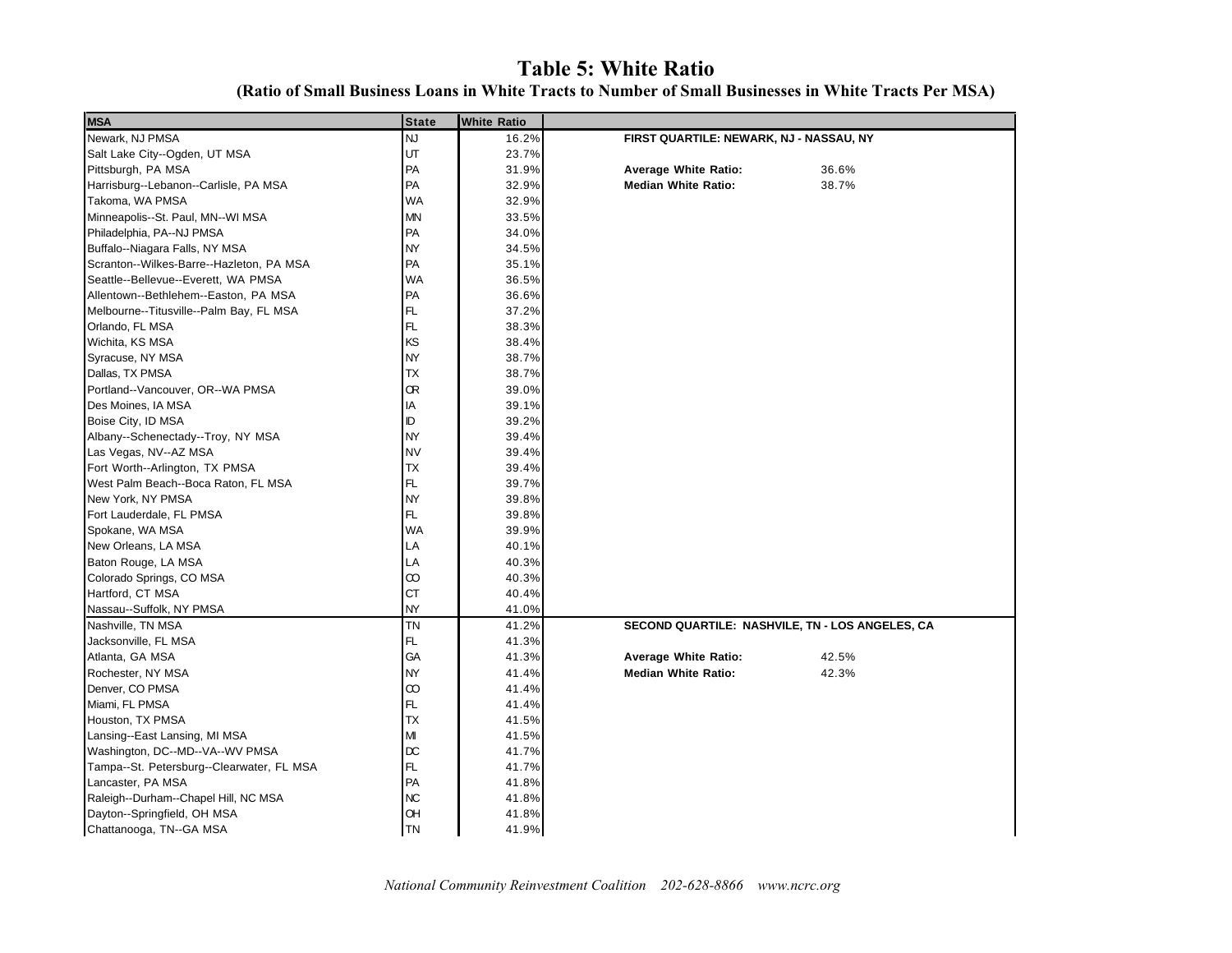### **Table 5: White Ratio**

**(Ratio of Small Business Loans in White Tracts to Number of Small Businesses in White Tracts Per MSA)**

| <b>MSA</b>                                        | <b>State</b>        | <b>White Ratio</b> |                                               |
|---------------------------------------------------|---------------------|--------------------|-----------------------------------------------|
| Lakeland--Winter Haven, FL MSA                    | FL.                 | 41.9%              |                                               |
| Sarasota--Bradenton, FL MSA                       | FL                  | 42.3%              |                                               |
| Columbus, OH MSA                                  | <b>OH</b>           | 42.6%              |                                               |
| Daytona Beach, FL MSA                             | FL                  | 42.6%              |                                               |
| Louisville, KY--IN MSA                            | KY                  | 42.7%              |                                               |
| Cleveland--Lorain--Elyria, OH PMSA                | <b>OH</b>           | 43.0%              |                                               |
| Norfolk--Virginia Beach--Newport News, VA--NC MSA | VA                  | 43.0%              |                                               |
| Baltimore, MD PMSA                                | <b>MD</b>           | 43.2%              |                                               |
| Austin--San Marcos, TX MSA                        | ТX                  | 43.7%              |                                               |
| Akron, OH PMSA                                    | <b>OH</b>           | 43.8%              |                                               |
| Ann Arbor, MI PMSA                                | MI                  | 43.8%              |                                               |
| Boston, MA--NH PMSA                               | MA                  | 43.8%              |                                               |
| Flint, MI PMSA                                    | M                   | 43.9%              |                                               |
| Indianapolis, IN MSA                              | ΙN                  | 44.0%              |                                               |
| Bridgeport, CT PMSA                               | <b>CT</b>           | 44.2%              |                                               |
| Youngstown--Warren, OH MSA                        | OH                  | 44.3%              |                                               |
| Los Angeles--Long Beach, CA PMSA                  | CA                  | 44.3%              |                                               |
| New Haven--Meriden, CT PMSA                       | <b>CT</b>           | 44.3%              | THIRD QUARTILE: NEW HAVEN, CT - LEXINGTON, KY |
| Charleston--North Charleston, SC MSA              | $\operatorname{sc}$ | 44.4%              |                                               |
| Augusta--Aiken, GA--SC MSA                        | GA                  | 44.4%              | <b>Average White Ratio:</b><br>46.0%          |
| Albuquerque, NM MSA                               | <b>NM</b>           | 44.5%              | <b>Median White Ratio:</b><br>45.8%           |
| Fort Myers--Cape Coral, FL MSA                    | FL                  | 44.7%              |                                               |
| San Jose, CA PMSA                                 | CA                  | 44.8%              |                                               |
| Kalamazoo--Battle Creek, MI MSA                   | MI                  | 44.8%              |                                               |
| Cincinnati, OH--KY--IN PMSA                       | <b>OH</b>           | 44.9%              |                                               |
| Kansas City, MO--KS MSA                           | <b>MO</b>           | 45.0%              |                                               |
| Memphis, TN--AR--MS MSA                           | <b>TN</b>           | 45.2%              |                                               |
| San Antonio, TX MSA                               | <b>TX</b>           | 45.3%              |                                               |
| Jersey City, NJ PMSA                              | <b>NJ</b>           | 45.4%              |                                               |
| Providence--Fall River--Warwick, RI--MA MSA       | R                   | 45.6%              |                                               |
| Toledo, OH MSA                                    | OH                  | 45.6%              |                                               |
| San Francisco, CA PMSA                            | CA                  | 45.8%              |                                               |
| Greenville--Spartanburg--Anderson, SC MSA         | $\infty$            | 45.8%              |                                               |
| Detroit, MI PMSA                                  | М                   | 46.0%              |                                               |
| Orange County, CA PMSA                            | CA                  | 46.3%              |                                               |
| Richmond--Petersburg, VA MSA                      | VA                  | 46.3%              |                                               |
| Columbia, SC MSA                                  | $\operatorname{sc}$ | 46.4%              |                                               |
| Knoxville, TN MSA                                 | <b>TN</b>           | 46.5%              |                                               |
| Gary, IN PMSA                                     | $\mathbb N$         | 46.6%              |                                               |
| Worcester, MA--CT PMSA                            | <b>MA</b>           | 47.3%              |                                               |
| Oklahoma City, OK MSA                             | OK                  | 47.3%              |                                               |
| San Diego, CA MSA                                 | CA                  | 47.6%              |                                               |
| Springfield, MA MSA                               | <b>MA</b>           | 47.6%              |                                               |
| Fort Wayne, IN MSA                                | $\sf IN$            | 48.1%              |                                               |
| Greensboro--Winston-Salem--High Point, NC MSA     | <b>NC</b>           | 48.2%              |                                               |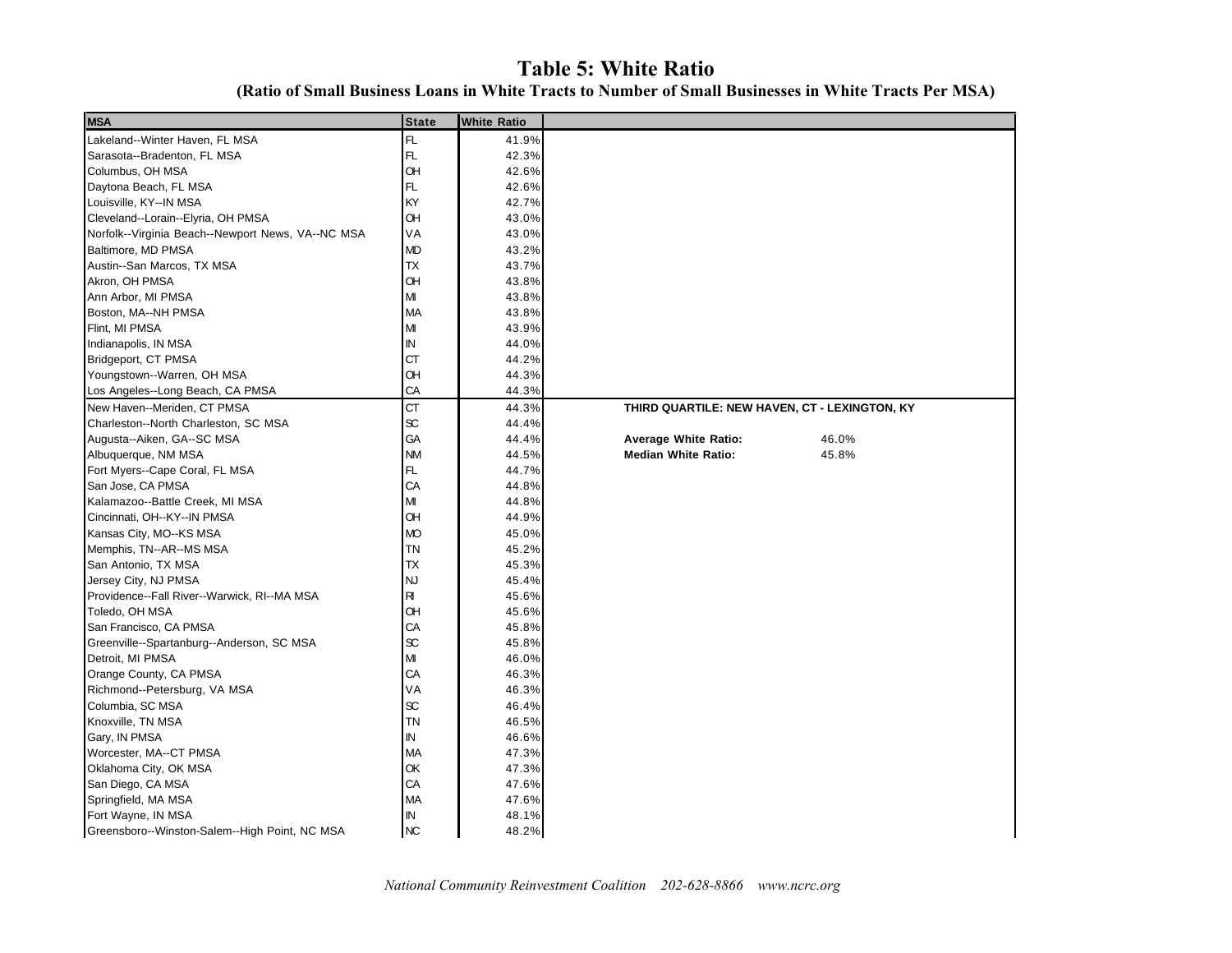### **Table 5: White Ratio**

**(Ratio of Small Business Loans in White Tracts to Number of Small Businesses in White Tracts Per MSA)**

| <b>MSA</b>                                   | <b>State</b> | <b>White Ratio</b> |                                                 |
|----------------------------------------------|--------------|--------------------|-------------------------------------------------|
| Modesto, CA MSA                              | CA           | 48.3%              |                                                 |
| Lexington, KY MSA                            | KY           | 48.4%              |                                                 |
| Charlotte--Gastonia--Rock Hill, NC--SC MSA   | <b>NC</b>    | 48.6%              | FOURTH QUARTILE: CHARLOTTE, NC - BIRMINGHAM, AL |
| Oakland, CA PMSA                             | CA           | 48.7%              |                                                 |
| Tulsa, OK MSA                                | OK           | 48.9%              | <b>Average White Ratio:</b><br>53.1%            |
| Johnson City--Kingsport--Bristol, TN--VA MSA | <b>TN</b>    | 49.0%              | <b>Median White Ratio:</b><br>52.3%             |
| Sacramento, CA PMSA                          | CA           | 49.4%              |                                                 |
| Stockton--Lodi, CA MSA                       | CA           | 49.6%              |                                                 |
| Santa Rosa, CA PMSA                          | CA           | 49.8%              |                                                 |
| St. Louis, MO--IL MSA                        | <b>MO</b>    | 50.0%              |                                                 |
| Wilmington--Newark, DE--MD PMSA              | DE           | 50.1%              |                                                 |
| Riverside--San Bernardino, CA PMSA           | CA           | 50.4%              |                                                 |
| Vallejo--Fairfield--Napa, CA PMSA            | CA           | 50.7%              |                                                 |
| Phoenix--Mesa, AZ MSA                        | AZ           | 50.8%              |                                                 |
| Bakersfield, CA MSA                          | CA           | 51.2%              |                                                 |
| Honolulu, HI MSA                             | HI           | 52.0%              |                                                 |
| Chicago, IL PMSA                             | IL           | 52.3%              |                                                 |
| Omaha, NE--IA MSA                            | <b>NE</b>    | 52.4%              |                                                 |
| Jackson, MS MSA                              | <b>MS</b>    | 52.7%              |                                                 |
| Ventura, CA PMSA                             | CA           | 52.9%              |                                                 |
| Fresno, CA MSA                               | CA           | 53.0%              |                                                 |
| Bergen--Passaic, NJ PMSA                     | <b>NJ</b>    | 53.2%              |                                                 |
| Little Rock--North Little Rock, AR MSA       | AR           | 53.9%              |                                                 |
| Milwaukee--Waukesha, WI PMSA                 | WI           | 54.5%              |                                                 |
| Tucson, AZ MSA                               | AZ           | 55.4%              |                                                 |
| Madison, WI MSA                              | WI           | 55.6%              |                                                 |
| Grand Rapids--Muskegon--Holland, MI MSA      | MI           | 56.5%              |                                                 |
| Middlesex--Somerset--Hunterdon, NJ PMSA      | <b>NJ</b>    | 57.8%              |                                                 |
| Monmouth--Ocean, NJ PMSA                     | <b>NJ</b>    | 58.3%              |                                                 |
| Mobile, AL MSA                               | <b>AL</b>    | 59.3%              |                                                 |
| El Paso, TX MSA                              | <b>TX</b>    | 60.8%              |                                                 |
| Birmingham, AL MSA                           | <b>AL</b>    | 64.5%              |                                                 |

#### **OF ALL 122\* MSAs:**

| <b>Average White Ratio:</b> |  | 44.5% |
|-----------------------------|--|-------|
| <b>Median White Ratio:</b>  |  | 44.3% |

\*The number of metropolitan areas will differ across the tables due to demographic characteristics (i.e. lack of neighborhoods with more than 50% minority residents) and lack of segregation indices for a few metro areas. For more information on our methodology, please contact NCRC at 202-628-8866.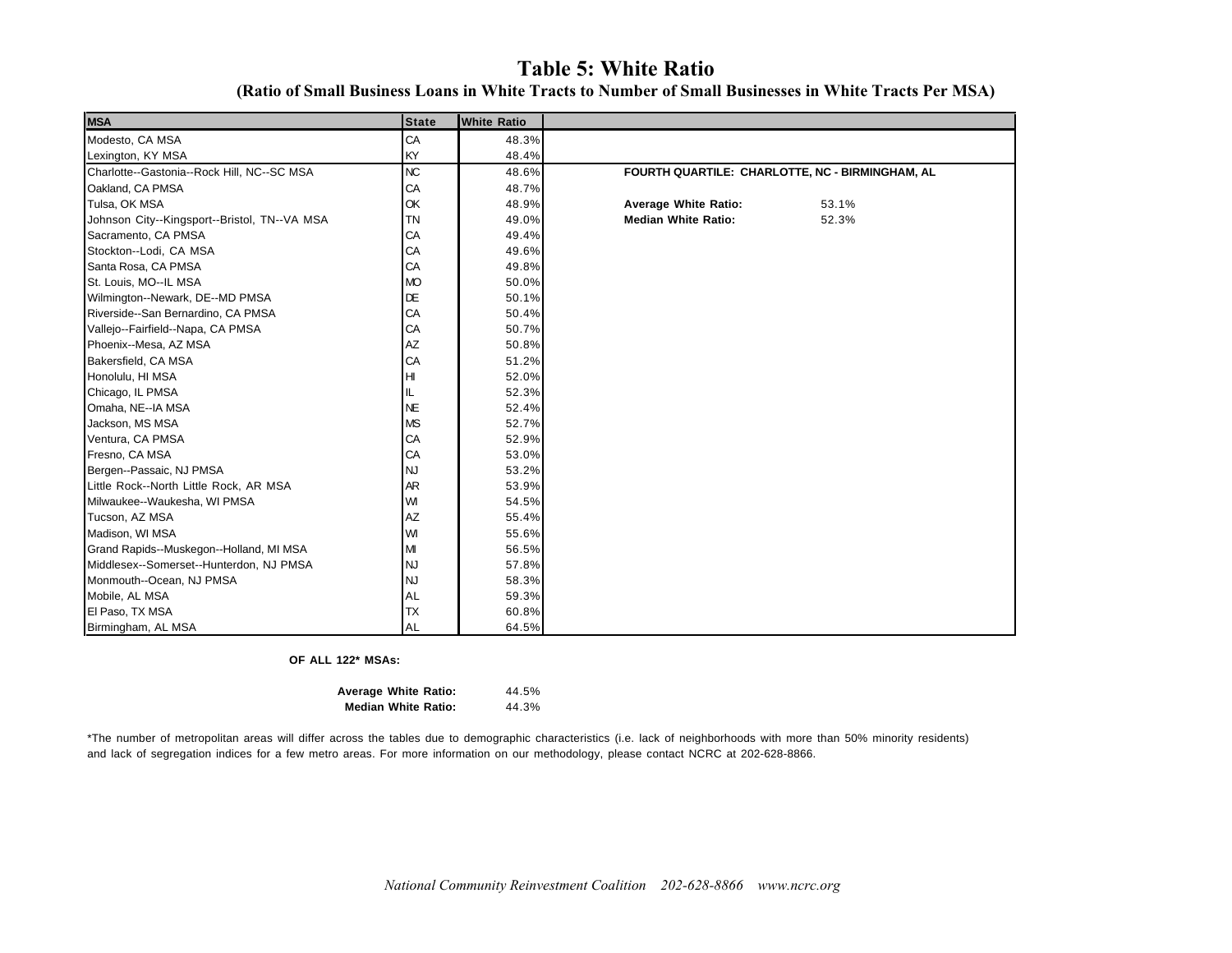### **Table 6: Percentage Point Differences between Minority and White Ratios Per MSA**

|                                             |                |                       |                    | Percentage Pt Diff: |                                                 |
|---------------------------------------------|----------------|-----------------------|--------------------|---------------------|-------------------------------------------------|
| <b>MSA</b>                                  | <b>State</b>   | <b>Minority Ratio</b> | <b>White Ratio</b> | Min-White           |                                                 |
| El Paso, TX MSA                             | TX             | 39.6%                 | 60.8%              | $-21.2%$            | FIRST QUARTILE: EL PASO, TX - BATON ROUGE, LA   |
| Birmingham, AL MSA                          | AL             | 43.6%                 | 64.5%              | $-20.9%$            |                                                 |
| Albany--Schenectady--Troy, NY MSA           | NY             | 19.0%                 | 39.4%              | $-20.4%$            | Average Percentage Pt Difference:<br>$-15.2%$   |
| Jackson, MS MSA                             | MS             | 32.5%                 | 52.7%              | $-20.2%$            | $-13.8%$<br>Median Percentage Pt Difference:    |
| Gary, IN PMSA                               | IN.            | 26.4%                 | 46.6%              | $-20.2%$            |                                                 |
| Baltimore, MD PMSA                          | MD             | 24.8%                 | 43.2%              | $-18.4%$            |                                                 |
| Wilmington--Newark, DE--MD PMSA             | DE             | 31.8%                 | 50.1%              | $-18.3%$            |                                                 |
| Lancaster, PA MSA                           | PA             | 24.5%                 | 41.8%              | $-17.2%$            |                                                 |
| Tulsa, OK MSA                               | ОK             | 31.8%                 | 48.9%              | $-17.1%$            |                                                 |
| Philadelphia, PA--NJ PMSA                   | PA             | 17.5%                 | 34.0%              | $-16.5%$            |                                                 |
| Las Vegas, NV--AZ MSA                       | NV             | 23.5%                 | 39.4%              | $-15.9%$            |                                                 |
| Harrisburg--Lebanon--Carlisle, PA MSA       | PA             | 17.3%                 | 32.9%              | $-15.6%$            |                                                 |
| Richmond--Petersburg, VA MSA                | VA             | 30.8%                 | 46.3%              | $-15.5%$            |                                                 |
| St. Louis, MO--IL MSA                       | <b>MO</b>      | 35.5%                 | 50.0%              | $-14.5%$            |                                                 |
| Knoxville, TN MSA                           | <b>TN</b>      | 32.6%                 | 46.5%              | $-14.0%$            |                                                 |
| Springfield, MA MSA                         | MA             | 33.9%                 | 47.6%              | $-13.7%$            |                                                 |
| Sarasota--Bradenton, FL MSA                 | FL             | 28.7%                 | 42.3%              | $-13.6%$            |                                                 |
| Little Rock--North Little Rock, AR MSA      | AR             | 40.3%                 | 53.9%              | $-13.6%$            |                                                 |
| Memphis, TN--AR--MS MSA                     | <b>TN</b>      | 32.1%                 | 45.2%              | $-13.1%$            |                                                 |
| Youngstown--Warren, OH MSA                  | OH             | 31.2%                 | 44.3%              | $-13.0%$            |                                                 |
| Detroit, MI PMSA                            | М              | 33.0%                 | 46.0%              | $-13.0%$            |                                                 |
| Pittsburgh, PA MSA                          | PA             | 19.3%                 | 31.9%              | $-12.6%$            |                                                 |
| Kansas City, MO--KS MSA                     | MО             | 32.4%                 | 45.0%              | $-12.6%$            |                                                 |
| Atlanta, GA MSA                             | GA             | 28.8%                 | 41.3%              | $-12.6%$            |                                                 |
| Dayton--Springfield, OH MSA                 | OH             | 29.4%                 | 41.8%              | $-12.4%$            |                                                 |
| Flint, MI PMSA                              | М              | 31.6%                 | 43.9%              | $-12.3%$            |                                                 |
| Daytona Beach, FL MSA                       | FL             | 30.4%                 | 42.6%              | $-12.2%$            |                                                 |
| Milwaukee--Waukesha, WI PMSA                | WI             | 42.6%                 | 54.5%              | $-11.9%$            |                                                 |
| Allentown--Bethlehem--Easton, PA MSA        | PA             | 24.8%                 | 36.6%              | $-11.8%$            |                                                 |
| Baton Rouge, LA MSA                         | LA             | 29.0%                 | 40.3%              | $-11.3%$            |                                                 |
| Providence--Fall River--Warwick, RI--MA MSA | R              | 34.3%                 | 45.6%              | $-11.2%$            | SECOND QUARTILE: PROVIDENCE, RI - AKRON, OH     |
| Mobile, AL MSA                              | AL             | 48.2%                 | 59.3%              | $-11.1%$            |                                                 |
| Phoenix--Mesa, AZ MSA                       | AΖ             | 39.8%                 | 50.8%              | $-11.0%$            | $-9.9%$<br>Average Percentage Point Difference: |
| Bakersfield, CA MSA                         | CA             | 40.5%                 | 51.2%              | $-10.8%$            | $-9.8%$<br>Median Percentage Point Difference:  |
| Lakeland--Winter Haven, FL MSA              | FL             | 31.2%                 | 41.9%              | $-10.7%$            |                                                 |
| Rochester, NY MSA                           | NY             | 30.7%                 | 41.4%              | $-10.7%$            |                                                 |
| Monmouth--Ocean, NJ PMSA                    | NJ             | 47.8%                 | 58.3%              | $-10.5%$            |                                                 |
| New Haven--Meriden, CT PMSA                 | СT             | 33.8%                 | 44.3%              | $-10.5%$            |                                                 |
| Bridgeport, CT PMSA                         | CТ             | 33.7%                 | 44.2%              | $-10.5%$            |                                                 |
| Charlotte--Gastonia--Rock Hill, NC--SC MSA  | NС             | 38.2%                 | 48.6%              | $-10.4%$            |                                                 |
| Fort Wayne, IN MSA                          | ΙN             | 37.7%                 | 48.1%              | $-10.4%$            |                                                 |
| Des Moines, IA MSA                          | ΙA             | 28.7%                 | 39.1%              | $-10.3%$            |                                                 |
| Indianapolis, IN MSA                        | IN.            | 33.7%                 | 44.0%              | $-10.3%$            |                                                 |
| Toledo, OH MSA                              | OH             | 35.4%                 | 45.6%              | $-10.2%$            |                                                 |
| Hartford, CT MSA                            | <b>CT</b>      | 30.5%                 | 40.4%              | $-9.9%$             |                                                 |
| New Orleans, LA MSA                         | LA             | 30.3%                 | 40.1%              | $-9.8%$             |                                                 |
| Augusta--Aiken, GA--SC MSA                  | GA             | 34.7%                 | 44.4%              | $-9.8%$             |                                                 |
| Middlesex--Somerset--Hunterdon, NJ PMSA     | <b>NJ</b>      | 48.3%                 | 57.8%              | $-9.6%$             |                                                 |
| Washington, DC--MD--VA--WV PMSA             | $\overline{C}$ | 32.1%                 | 41.7%              | $-9.5%$             |                                                 |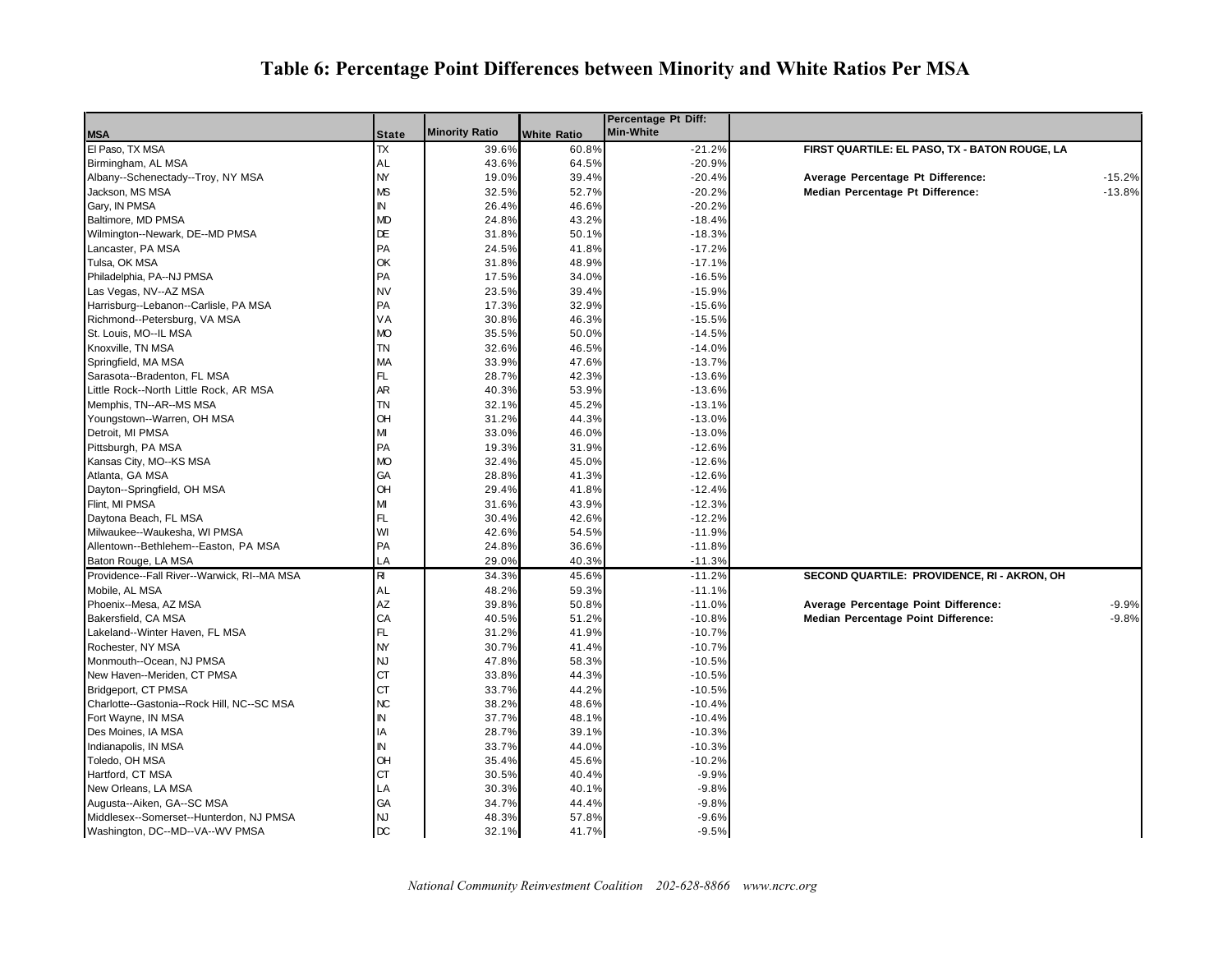### **Table 6: Percentage Point Differences between Minority and White Ratios Per MSA**

|                                                   |              |                       |             | Percentage Pt Diff: |                                                 |
|---------------------------------------------------|--------------|-----------------------|-------------|---------------------|-------------------------------------------------|
| <b>MSA</b>                                        | <b>State</b> | <b>Minority Ratio</b> | White Ratio | <b>Min-White</b>    |                                                 |
| Fort Myers--Cape Coral, FL MSA                    | FL.          | 35.2%                 | 44.7%       | $-9.5%$             |                                                 |
| Cleveland--Lorain--Elyria, OH PMSA                | OH           | 33.5%                 | 43.0%       | $-9.5%$             |                                                 |
| Stockton--Lodi, CA MSA                            | CA           | 40.1%                 | 49.6%       | $-9.5%$             |                                                 |
| Lexington, KY MSA                                 | KY           | 39.3%                 | 48.4%       | $-9.0%$             |                                                 |
| Kalamazoo--Battle Creek, MI MSA                   | м            | 35.9%                 | 44.8%       | $-8.9%$             |                                                 |
| Buffalo--Niagara Falls, NY MSA                    | NY           | 25.7%                 | 34.5%       | $-8.8%$             |                                                 |
| Chicago, IL PMSA                                  | IL           | 43.5%                 | 52.3%       | $-8.8%$             |                                                 |
| Nashville, TN MSA                                 | <b>TN</b>    | 32.5%                 | 41.2%       | $-8.7%$             |                                                 |
| San Antonio, TX MSA                               | TX           | 36.7%                 | 45.3%       | $-8.6%$             |                                                 |
| Columbus, OH MSA                                  | OH           | 34.0%                 | 42.6%       | $-8.6%$             |                                                 |
| Akron, OH PMSA                                    | OН           | 35.2%                 | 43.8%       | $-8.6%$             |                                                 |
| Riverside--San Bernardino, CA PMSA                | СA           | 42.0%                 | 50.4%       | $-8.4%$             | THIRD QUARTILE: RIVERSIDE, CA - WICHITA, KS     |
| Vallejo--Fairfield--Napa, CA PMSA                 | СA           | 42.7%                 | 50.7%       | $-8.0%$             |                                                 |
| Syracuse, NY MSA                                  | NY           | 30.8%                 | 38.7%       | $-7.9%$             | Average Percentage Point Difference:<br>$-6.7%$ |
| Grand Rapids--Muskegon--Holland, MI MSA           | МІ           | 48.6%                 | 56.5%       | $-7.9%$             | Median Percentage Point Difference:<br>$-7.0%$  |
| Ann Arbor, MI PMSA                                | М            | 36.0%                 | 43.8%       | $-7.8%$             |                                                 |
| Tucson, AZ MSA                                    | AΖ           | 47.8%                 | 55.4%       | $-7.6%$             |                                                 |
| Worcester, MA--CT PMSA                            | MA           | 39.8%                 | 47.3%       | $-7.4%$             |                                                 |
| Omaha, NE--IA MSA                                 | NE.          | 45.0%                 | 52.4%       | $-7.4%$             |                                                 |
| Colorado Springs, CO MSA                          | 8            | 33.1%                 | 40.3%       | $-7.2%$             |                                                 |
| Modesto, CA MSA                                   | СA           | 41.1%                 | 48.3%       | $-7.2%$             |                                                 |
| Greensboro--Winston-Salem--High Point, NC MSA     | NC           | 41.1%                 | 48.2%       | $-7.1%$             |                                                 |
| Sacramento, CA PMSA                               | СA           | 42.3%                 | 49.4%       | $-7.1%$             |                                                 |
| Austin--San Marcos, TX MSA                        | TX           | 36.7%                 | 43.7%       | $-7.1%$             |                                                 |
| Columbia, SC MSA                                  | æ            | 39.3%                 | 46.4%       | $-7.0%$             |                                                 |
| Minneapolis--St. Paul, MN--WI MSA                 | MN           | 26.5%                 | 33.5%       | $-7.0%$             |                                                 |
| Cincinnati, OH--KY--IN PMSA                       | OH           | 37.9%                 | 44.9%       | $-7.0%$             |                                                 |
| Norfolk--Virginia Beach--Newport News, VA--NC MSA | VA           | 36.3%                 | 43.0%       | $-6.8%$             |                                                 |
| Oklahoma City, OK MSA                             | ОК           | 40.9%                 | 47.3%       | $-6.4%$             |                                                 |
| West Palm Beach--Boca Raton, FL MSA               | FL           | 33.3%                 | 39.7%       | $-6.4%$             |                                                 |
| Fresno, CA MSA                                    | СA           | 47.2%                 | 53.0%       | $-5.8%$             |                                                 |
| Bergen--Passaic, NJ PMSA                          | NJ.          | 47.4%                 | 53.2%       | $-5.8%$             |                                                 |
| Fort Worth--Arlington, TX PMSA                    | TX           | 33.7%                 | 39.4%       | $-5.8%$             |                                                 |
| Greenville--Spartanburg--Anderson, SC MSA         | SC.          | 40.1%                 | 45.8%       | $-5.7%$             |                                                 |
| Orlando, FL MSA                                   | FL           | 32.6%                 | 38.3%       | $-5.7%$             |                                                 |
| Ventura, CA PMSA                                  | CA           | 47.3%                 | 52.9%       | $-5.7%$             |                                                 |
| Fort Lauderdale, FL PMSA                          | FL           | 34.3%                 | 39.8%       | $-5.6%$             |                                                 |
| Miami, FL PMSA                                    | FL           | 35.9%                 | 41.4%       |                     |                                                 |
| Portland--Vancouver, OR--WA PMSA                  | Œ            | 33.4%                 | 39.0%       | $-5.5%$             |                                                 |
|                                                   | TX           |                       |             | $-5.5%$             |                                                 |
| Dallas, TX PMSA                                   | KS           | 33.3%                 | 38.7%       | $-5.5%$             |                                                 |
| Wichita, KS MSA                                   |              | 33.1%                 | 38.4%       | $-5.2%$             |                                                 |
| Tampa--St. Petersburg--Clearwater, FL MSA         | FL           | 36.6%                 | 41.7%       | $-5.1%$             | FOURTH QUARTILE: TAMPA, FL - NEWARK, NJ         |
| Charleston--North Charleston, SC MSA              | œ            | 39.3%                 | 44.4%       | $-5.1%$             |                                                 |
| Boise City, ID MSA                                | ID           | 34.2%                 | 39.2%       | $-5.0%$             | $-0.2%$<br>Average Percentage Pt Difference:    |
| Takoma, WA PMSA                                   | WA           | 28.0%                 | 32.9%       | $-4.9%$             | $-2.1%$<br>Median Percentage Pt Difference:     |
| Nassau--Suffolk, NY PMSA                          | NY           | 36.2%                 | 41.0%       | $-4.8%$             |                                                 |
| New York, NY PMSA                                 | <b>NY</b>    | 35.2%                 | 39.8%       | $-4.6%$             |                                                 |
| Louisville, KY--IN MSA                            | KY           | 38.2%                 | 42.7%       | $-4.6%$             |                                                 |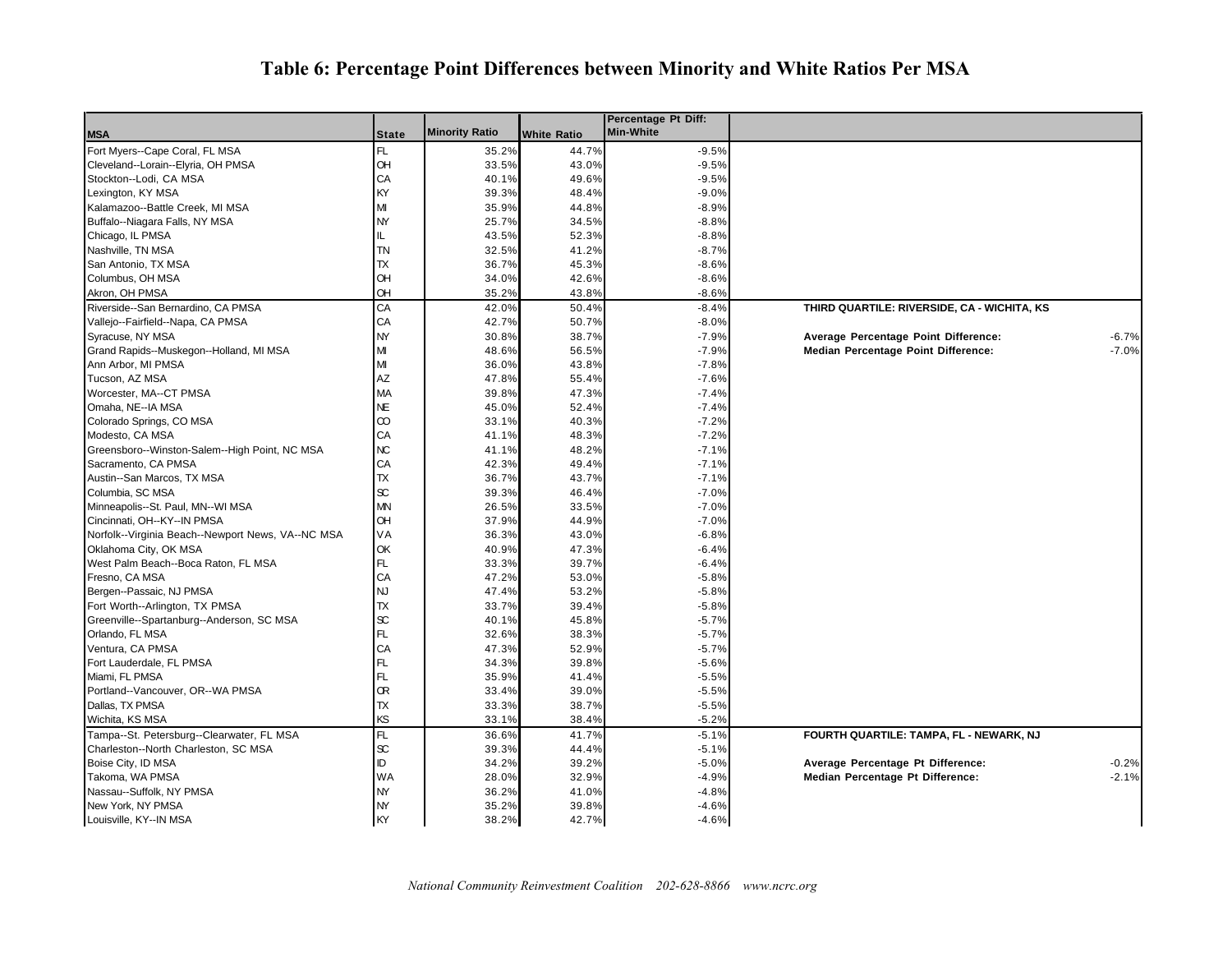#### **Table 6: Percentage Point Differences between Minority and White Ratios Per MSA**

|                                         |              |                       |                    | <b>Percentage Pt Diff:</b> |  |
|-----------------------------------------|--------------|-----------------------|--------------------|----------------------------|--|
| <b>MSA</b>                              | <b>State</b> | <b>Minority Ratio</b> | <b>White Ratio</b> | <b>Min-White</b>           |  |
| Melbourne--Titusville--Palm Bay, FL MSA | 'FL          | 32.6%                 | 37.2%              | $-4.5%$                    |  |
| Chattanooga, TN--GA MSA                 | TN           | 37.6%                 | 41.9%              | $-4.3%$                    |  |
| Houston, TX PMSA                        | TX           | 37.5%                 | 41.5%              | $-3.9%$                    |  |
| Oakland, CA PMSA                        | CA           | 45.1%                 | 48.7%              | $-3.5%$                    |  |
| Orange County, CA PMSA                  | CA           | 42.8%                 | 46.3%              | $-3.5%$                    |  |
| Jersey City, NJ PMSA                    |              | 42.4%                 | 45.4%              | $-3.0%$                    |  |
| Los Angeles--Long Beach, CA PMSA        | CA           | 41.6%                 | 44.3%              | $-2.7%$                    |  |
| Denver, CO PMSA                         | $\infty$     | 39.3%                 | 41.4%              | $-2.1%$                    |  |
| San Francisco, CA PMSA                  | CA           | 43.8%                 | 45.8%              | $-2.0%$                    |  |
| San Diego, CA MSA                       | CA           | 45.6%                 | 47.6%              | $-2.0%$                    |  |
| Madison, WI MSA                         |              | 54.3%                 | 55.6%              | $-1.3%$                    |  |
| Albuquerque, NM MSA                     | <b>NM</b>    | 44.4%                 | 44.5%              | 0.0%                       |  |
| Seattle--Bellevue--Everett, WA PMSA     | WA           | 38.2%                 | 36.5%              | 1.7%                       |  |
| San Jose, CA PMSA                       | CA           | 46.7%                 | 44.8%              | 1.9%                       |  |
| Santa Rosa, CA PMSA                     | CA           | 51.8%                 | 49.8%              | 2.0%                       |  |
| Lansing--East Lansing, MI MSA           |              | 43.9%                 | 41.5%              | 2.5%                       |  |
| Salt Lake City--Ogden, UT MSA           | UT           | 26.2%                 | 23.7%              | 2.5%                       |  |
| Boston, MA--NH PMSA                     | МA           | 47.2%                 | 43.8%              | 3.4%                       |  |
| Raleigh--Durham--Chapel Hill, NC MSA    | ИC           | 48.1%                 | 41.8%              | 6.3%                       |  |
| Honolulu, HI MSA                        | HI           | 59.2%                 | 52.0%              | 7.2%                       |  |
| Jacksonville, FL MSA                    |              | 51.2%                 | 41.3%              | 9.9%                       |  |
| Newark, NJ PMSA                         | NJ           | 40.9%                 | 16.2%              | 24.7%                      |  |

#### **Of 119\* MSAs:**

|  |  | Average Percentage Pt Difference between Minority/White: | $-8.0\%$ |
|--|--|----------------------------------------------------------|----------|
|  |  | Median Percentage Pt Difference between Minority/White:  | -8.6%    |

\*The number of metropolitan areas will differ across the tables due to demographic characteristics (i.e. lack of neighborhoods with more than 50% minority residents) and lack of segregation indices for a few metro areas. For more information on our methodology, please contact NCRC at 202-628-8866.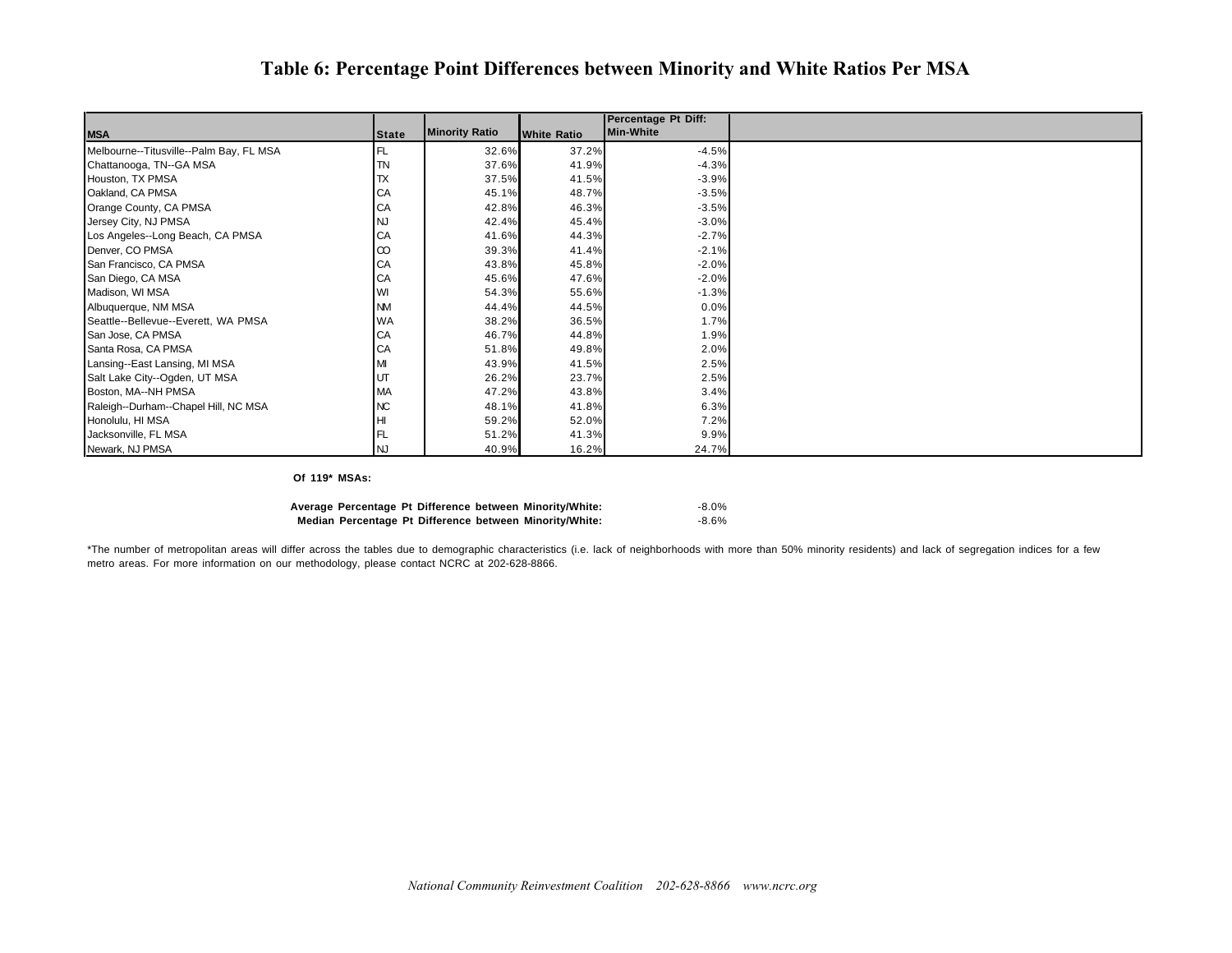## **Table 7: Comparing Minority Ratios to African-American/White Segregation Indices**

|                                           |              |                       | African-American/White   |                                                 |
|-------------------------------------------|--------------|-----------------------|--------------------------|-------------------------------------------------|
| <b>MSA</b>                                | <b>State</b> | <b>Minority Ratio</b> | <b>Segregation Index</b> |                                                 |
| Gary, IN PMSA                             | IN           | 26.4%                 | 87.9                     | FIRST QUARTILE: GARY, IN - KANSAS CITY, MO      |
| Detroit, MI PMSA                          | M            | 33.0%                 | 86.7                     |                                                 |
| Milwaukee--Waukesha, WI PMSA              | WI           | 42.6%                 | 84.4                     | <b>Average Segregation Index:</b><br>78.0       |
| New York, NY PMSA                         | <b>NY</b>    | 35.2%                 | 84.3                     | <b>Median Segregation Index:</b><br>76.9        |
| Chicago, IL PMSA                          | IL.          | 43.5%                 | 83.6                     |                                                 |
| Newark, NJ PMSA                           | <b>NJ</b>    | 40.9%                 | 83.4                     | 33.8%<br><b>Average Minority Ratio:</b>         |
| Flint, MI PMSA                            | M            | 31.6%                 | 81.2                     | <b>Median Minority Ratio:</b><br>34.4%          |
| Buffalo--Niagara Falls, NY MSA            | <b>NY</b>    | 25.7%                 | 80.4                     |                                                 |
| Cleveland--Lorain--Elyria, OH PMSA        | OH           | 33.5%                 | 79.7                     |                                                 |
| Nassau--Suffolk, NY PMSA                  | NY           | 36.2%                 | 79                       |                                                 |
| St. Louis, MO--IL MSA                     | <b>MO</b>    | 35.5%                 | 78                       |                                                 |
| Cincinnati, OH--KY--IN PMSA               | <b>OH</b>    | 37.9%                 | 78                       |                                                 |
| Birmingham, AL MSA                        | AL           | 43.6%                 | 77.4                     |                                                 |
| Philadelphia, PA--NJ PMSA                 | PA           | 17.5%                 | 76.9                     |                                                 |
| Bergen--Passaic, NJ PMSA                  | <b>NJ</b>    | 47.4%                 | 76.8                     |                                                 |
| Youngstown--Warren, OH MSA                | OH           | 31.2%                 | 76.1                     |                                                 |
| Miami, FL PMSA                            | FL.          | 35.9%                 | 75.8                     |                                                 |
| Indianapolis, IN MSA                      | IN           | 33.7%                 | 75.5                     |                                                 |
| Fort Wayne, IN MSA                        | N            | 37.7%                 | 75.4                     |                                                 |
| Harrisburg--Lebanon--Carlisle, PA MSA     | PA           | 17.3%                 | 74.9                     |                                                 |
| New Orleans, LA MSA                       | LA           | 30.3%                 | 74.7                     |                                                 |
| Dayton--Springfield, OH MSA               | <b>OH</b>    | 29.4%                 | 73.9                     |                                                 |
| Fort Myers--Cape Coral, FL MSA            | FL.          | 35.2%                 | 73.9                     |                                                 |
| Syracuse, NY MSA                          | <b>NY</b>    | 30.8%                 | 73.6                     |                                                 |
| Baton Rouge, LA MSA                       | LA           | 29.0%                 | 73.1                     |                                                 |
| Chattanooga, TN--GA MSA                   | TN           | 37.6%                 | 73.1                     |                                                 |
| Toledo, OH MSA                            | OН           | 35.4%                 | 72.9                     |                                                 |
| Kansas City, MO--KS MSA                   | MО           | 32.4%                 | 72.7                     |                                                 |
| Pittsburgh, PA MSA                        | PA           | 19.3%                 | 72.5                     | SECOND QUARTILE: PITTSBURGH, PA - LANCASTER, PA |
| Memphis, TN--AR--MS MSA                   | <b>TN</b>    | 32.1%                 | 72.2                     |                                                 |
| Sarasota--Bradenton, FL MSA               | FL           | 28.7%                 | 71.9                     | <b>Average Segregation Index:</b><br>68.9       |
| Grand Rapids--Muskegon--Holland, MI MSA   | М            | 48.6%                 | 71.9                     | <b>Median Segregation Index:</b><br>69.0        |
| Baltimore, MD PMSA                        | MD           | 24.8%                 | 71.8                     |                                                 |
| Houston, TX PMSA                          | <b>TX</b>    | 37.5%                 | 71.8                     | <b>Average Minority Ratio:</b><br>35.7%         |
| Jersey City, NJ PMSA                      | <b>NJ</b>    | 42.4%                 | 71.6                     | <b>Median Minority Ratio:</b><br>35.6%          |
| Rochester, NY MSA                         | <b>NY</b>    | 30.7%                 | 71.1                     |                                                 |
| Los Angeles--Long Beach, CA PMSA          | CA           | 41.6%                 | 70.5                     |                                                 |
| West Palm Beach--Boca Raton, FL MSA       | FL           | 33.3%                 | 69.8                     |                                                 |
| Omaha, NE--IA MSA                         | <b>NE</b>    | 45.0%                 | 69.8                     |                                                 |
| Akron, OH PMSA                            | OН           | 35.2%                 | 69.7                     |                                                 |
| Mobile, AL MSA                            | AL           | 48.2%                 | 69.3                     |                                                 |
| Jackson, MS MSA                           | MS           | 32.5%                 | 69.1                     |                                                 |
| Atlanta, GA MSA                           | GA           | 28.8%                 | 68.8                     |                                                 |
| Louisville, KY--IN MSA                    | KY           | 38.2%                 | 68.6                     |                                                 |
| Monmouth--Ocean, NJ PMSA                  | <b>NJ</b>    | 47.8%                 | 68.6                     |                                                 |
| Tampa--St. Petersburg--Clearwater, FL MSA | FL.          | 36.6%                 | 68.4                     |                                                 |
| Ann Arbor, MI PMSA                        | M            | 36.0%                 | 67.5                     |                                                 |
| Columbus, OH MSA                          | <b>OH</b>    | 34.0%                 | 66.9                     |                                                 |
| Little Rock--North Little Rock, AR MSA    | <b>AR</b>    | 40.3%                 | 66.8                     |                                                 |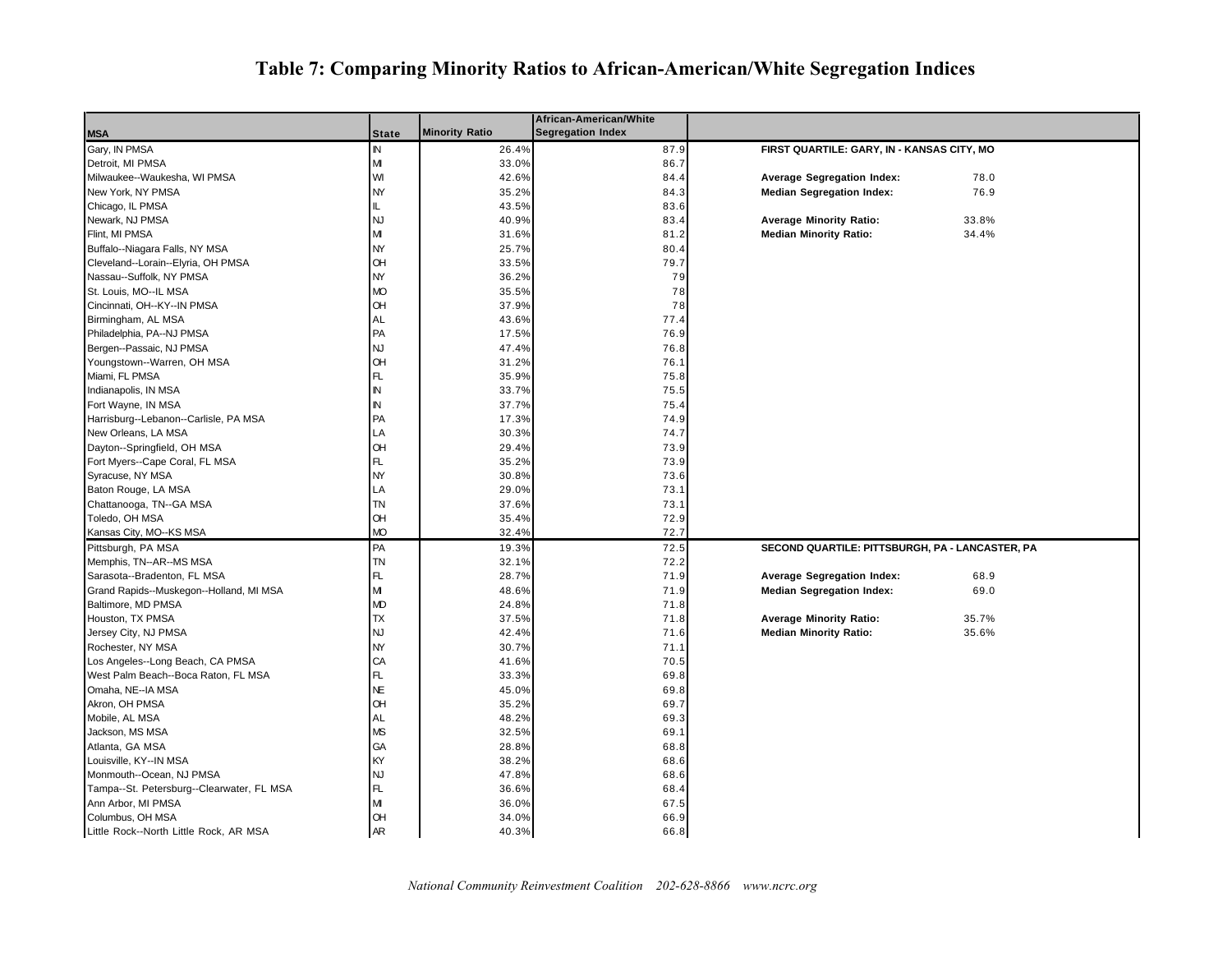## **Table 7: Comparing Minority Ratios to African-American/White Segregation Indices**

|                                                   |                     |                       | African-American/White   |                                               |       |
|---------------------------------------------------|---------------------|-----------------------|--------------------------|-----------------------------------------------|-------|
| <b>MSA</b>                                        | <b>State</b>        | <b>Minority Ratio</b> | <b>Segregation Index</b> |                                               |       |
| Oakland, CA PMSA                                  | СA                  | 45.1%                 | 66.4                     |                                               |       |
| Albany--Schenectady--Troy, NY MSA                 | NY                  | 19.0%                 | 66.2                     |                                               |       |
| Washington, DC--MD--VA--WV PMSA                   | $_{\text{DC}}$      | 32.1%                 | 66.2                     |                                               |       |
| Denver, CO PMSA                                   | $^\infty$           | 39.3%                 | 66.2                     |                                               |       |
| San Francisco, CA PMSA                            | CA                  | 43.8%                 | 65.6                     |                                               |       |
| Fort Lauderdale, FL PMSA                          | FL                  | 34.3%                 | 64.8                     |                                               |       |
| Lancaster, PA MSA                                 | PA                  | 24.5%                 | 64.5                     |                                               |       |
| Minneapolis--St. Paul, MN--WI MSA                 | <b>MN</b>           | 26.5%                 | 64.5                     | THIRD QUARTILE: MINNEAPOLIS, MN - SEATTLE, WA |       |
| Fort Worth--Arlington, TX PMSA                    | <b>TX</b>           | 33.7%                 | 64.5                     |                                               |       |
| Greensboro--Winston-Salem--High Point, NC MSA     | NC                  | 41.1%                 | 64.5                     | <b>Average Segregation Index:</b>             | 61.0  |
| Dallas, TX PMSA                                   | <b>TX</b>           | 33.3%                 | 64.4                     | <b>Median Segregation Index:</b>              | 60.6  |
| Tulsa, OK MSA                                     | OK                  | 31.8%                 | 64.1                     |                                               |       |
| Wichita, KS MSA                                   | ΚS                  | 33.1%                 | 63.4                     | <b>Average Minority Ratio:</b>                | 37.2% |
| Knoxville, TN MSA                                 | <b>TN</b>           | 32.6%                 | 63.2                     | <b>Median Minority Ratio:</b>                 | 34.8% |
| Richmond--Petersburg, VA MSA                      | VA                  | 30.8%                 | 62.9                     |                                               |       |
| Nashville, TN MSA                                 | TN                  | 32.5%                 | 61.7                     |                                               |       |
| Daytona Beach, FL MSA                             | FL.                 | 30.4%                 | 61.6                     |                                               |       |
| McAllen--Edinburg--Mission, TX MSA                | <b>TX</b>           | 56.4%                 | 61.3                     |                                               |       |
| Charlotte--Gastonia--Rock Hill, NC--SC MSA        | КC                  | 38.2%                 | 61.1                     |                                               |       |
| Des Moines, IA MSA                                | IA                  | 28.7%                 | 61                       |                                               |       |
| Wilmington--Newark, DE--MD PMSA                   | DE                  | 31.8%                 | 60.7                     |                                               |       |
| Oklahoma City, OK MSA                             | ОK                  | 40.9%                 | 60.5                     |                                               |       |
| Lansing--East Lansing, MI MSA                     | M                   | 43.9%                 | 60.4                     |                                               |       |
| Orlando, FL MSA                                   | FL                  | 32.6%                 | 60                       |                                               |       |
| Sacramento, CA PMSA                               | CA                  | 42.3%                 | 59.6                     |                                               |       |
| Kalamazoo--Battle Creek, MI MSA                   | M                   | 35.9%                 | 59.4                     |                                               |       |
| Middlesex--Somerset--Hunterdon, NJ PMSA           | <b>NJ</b>           | 48.3%                 | 59.3                     |                                               |       |
| Jacksonville, FL MSA                              | FL.                 | 51.2%                 | 59.3                     |                                               |       |
| Lakeland--Winter Haven, FL MSA                    | FL                  | 31.2%                 | 59.2                     |                                               |       |
| Stockton--Lodi, CA MSA                            | CA                  | 40.1%                 | 59                       |                                               |       |
| Columbia, SC MSA                                  | $\infty$            | 39.3%                 | 58.9                     |                                               |       |
| Fresno, CA MSA                                    | CA                  | 47.2%                 | 58.6                     |                                               |       |
| Allentown--Bethlehem--Easton, PA MSA              | PA                  | 24.8%                 | 58.4                     |                                               |       |
| San Diego, CA MSA                                 | CA                  | 45.6%                 | 58.2                     |                                               |       |
| Seattle--Bellevue--Everett, WA PMSA               | WA                  | 38.2%                 | 57.9                     |                                               |       |
| Austin--San Marcos, TX MSA                        | ТX                  | 36.7%                 | 57.1                     | FOURTH QUARTILE: AUSTIN, TX - BOISE CITY, ID  |       |
| Greenville--Spartanburg--Anderson, SC MSA         | $\operatorname{sc}$ | 40.1%                 | 56.5                     |                                               |       |
|                                                   | Œ                   |                       |                          |                                               |       |
| Portland--Vancouver, OR--WA PMSA                  | GA                  | 33.4%                 | 55.8                     | <b>Average Segregation Index:</b>             | 49.7  |
| Augusta--Aiken, GA--SC MSA                        |                     | 34.7%                 | 55.5                     | <b>Median Segregation Index:</b>              | 51.0  |
| San Antonio, TX MSA                               | ТX                  | 36.7%                 | 55.5                     |                                               |       |
| Melbourne--Titusville--Palm Bay, FL MSA           | FL                  | 32.6%                 | 55.2                     | <b>Average Minority Ratio:</b>                | 40.3% |
| Bakersfield, CA MSA                               | CA                  | 40.5%                 | 55.1                     | <b>Median Minority Ratio:</b>                 | 39.9% |
| Charleston--North Charleston, SC MSA              | $\infty$            | 39.3%                 | 54.1                     |                                               |       |
| Vallejo--Fairfield--Napa, CA PMSA                 | CA                  | 42.7%                 | 53.3                     |                                               |       |
| Norfolk--Virginia Beach--Newport News, VA--NC MSA | VA                  | 36.3%                 | 53                       |                                               |       |
| Madison, WI MSA                                   | WI                  | 54.3%                 | 53                       |                                               |       |
| Raleigh--Durham--Chapel Hill, NC MSA              | NC                  | 48.1%                 | 52.7                     |                                               |       |
| Takoma, WA PMSA                                   | <b>WA</b>           | 28.0%                 | 51.9                     |                                               |       |